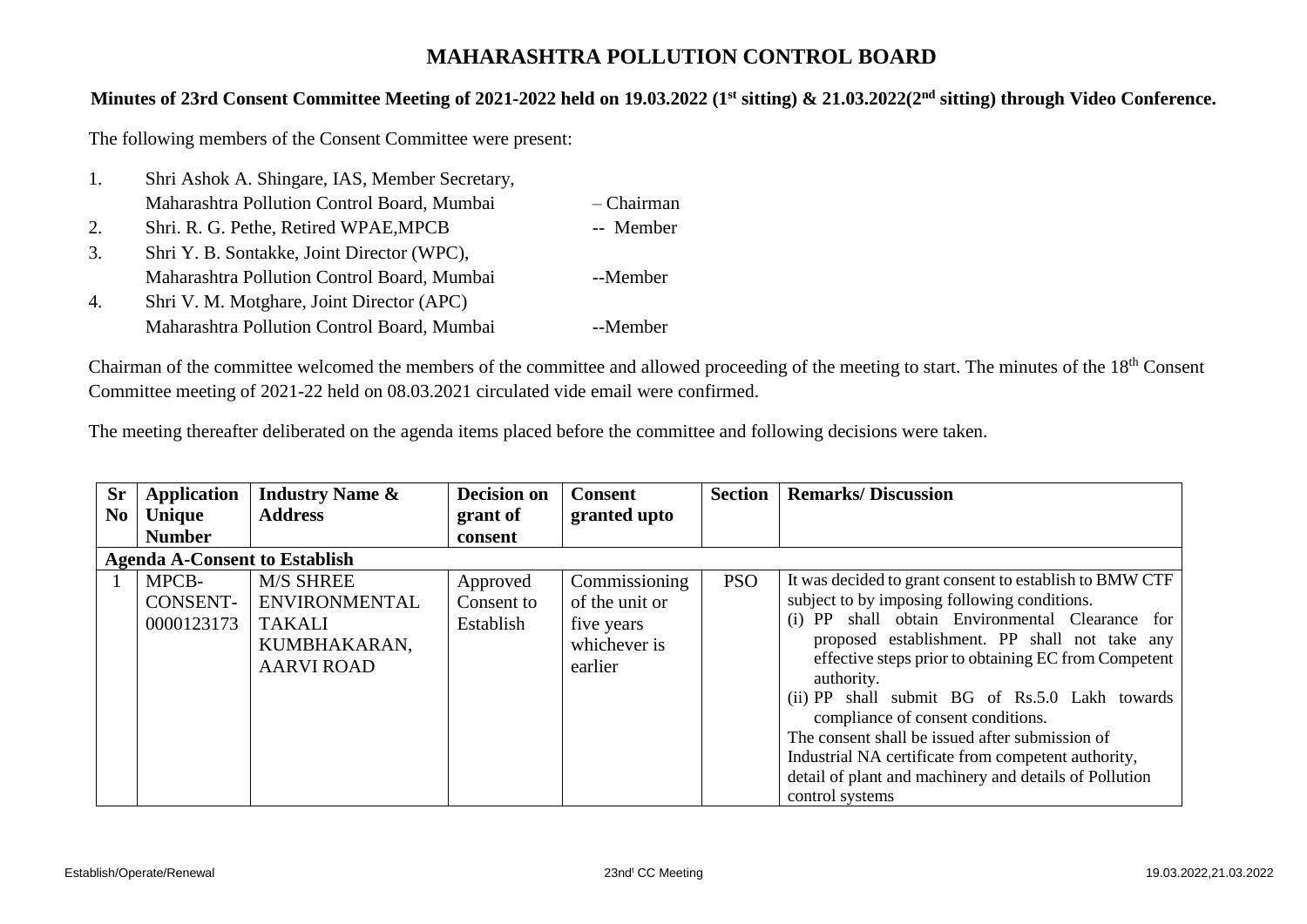| $\overline{2}$ | MPCB-           | M/s. RUBBERWALA            | Approved   | Commissioning  | <b>WPC</b> | Committee noted that PP has applied for consent to   |
|----------------|-----------------|----------------------------|------------|----------------|------------|------------------------------------------------------|
|                | <b>CONSENT-</b> | <b>HOUSING</b>             | Consent to | of the unit or |            | (Revalidation)<br>establish<br>for<br>residential    |
|                | 0000121934      | <b>&amp;INFRASTRUCTURE</b> | Establish  | 22.07.2025     |            | redevelopment construction project on Total Plot     |
|                |                 | LTD, C.S. No. 990          |            | whichever is   |            | area- 4675.62 Sq.mts and BUA- 49299.88 Sq.mts as     |
|                |                 | situated at 243-G Patthe   |            | earlier        |            | per EC dtd 05.08.2021.                               |
|                |                 | Bapurao Marg (Fal C.S.     |            |                |            | The case was discussed in 16th CC meeting $&$ SCN    |
|                |                 | No. 990 situated at 243-   |            |                |            | was issued on 01.02.2022 as PP has not submitted     |
|                |                 | G Patthe Bapurao Marg      |            |                |            | Architect certificate for completed construction     |
|                |                 | Girgaoan Mumbai City       |            |                |            | work, B.G. as per earlier consent condition and      |
|                |                 |                            |            |                |            | earlier consent was valid upto-22.07.2020 and not    |
|                |                 |                            |            |                |            | obtained re-validation.                              |
|                |                 |                            |            |                |            | Committee noted the reply submitted by PP along      |
|                |                 |                            |            |                |            | with architect certificate and BG. PP has submitted  |
|                |                 |                            |            |                |            | that they were going for EC for expansion, after     |
|                |                 |                            |            |                |            | obtaining EC, applied for revaluation with           |
|                |                 |                            |            |                |            | expansion.                                           |
|                |                 |                            |            |                |            | After due deliberation, it was decided to consent to |
|                |                 |                            |            |                |            | establish<br>(Revalidation)<br>residential<br>for    |
|                |                 |                            |            |                |            | redevelopment construction project on Total Plot     |
|                |                 |                            |            |                |            | area-4675.62 Sq.mts and total construction BUA-      |
|                |                 |                            |            |                |            | 49299.88 Sq.mts as per EC dtd 05.08.2021 by          |
|                |                 |                            |            |                |            | imposing following conditions.                       |
|                |                 |                            |            |                |            | PP shall comply with the conditions<br>(i)           |
|                |                 |                            |            |                |            | stipulated in Environmental Clearance and            |
|                |                 |                            |            |                |            | consent conditions and submit BG of Rs. 10           |
|                |                 |                            |            |                |            | Lakhs towards compliance of the same.                |
|                |                 |                            |            |                |            | PP shall install online monitoring system to<br>(ii) |
|                |                 |                            |            |                |            | the O/L of STP for monitoring pH, Flow,              |
|                |                 |                            |            |                |            | BOD, TSS.                                            |
|                |                 |                            |            |                |            | The treated domestic effluent shall be 60 %<br>(iii) |
|                |                 |                            |            |                |            | recycled for secondary purpose such as toilet        |
|                |                 |                            |            |                |            | flushing, air conditioning, cooling tower            |
|                |                 |                            |            |                |            | make up, firefighting etc. and reaming shall         |
|                |                 |                            |            |                |            | be utilized on land for gardening and                |
|                |                 |                            |            |                |            | connected to the sewerage system provided            |
|                |                 |                            |            |                |            | by local body.                                       |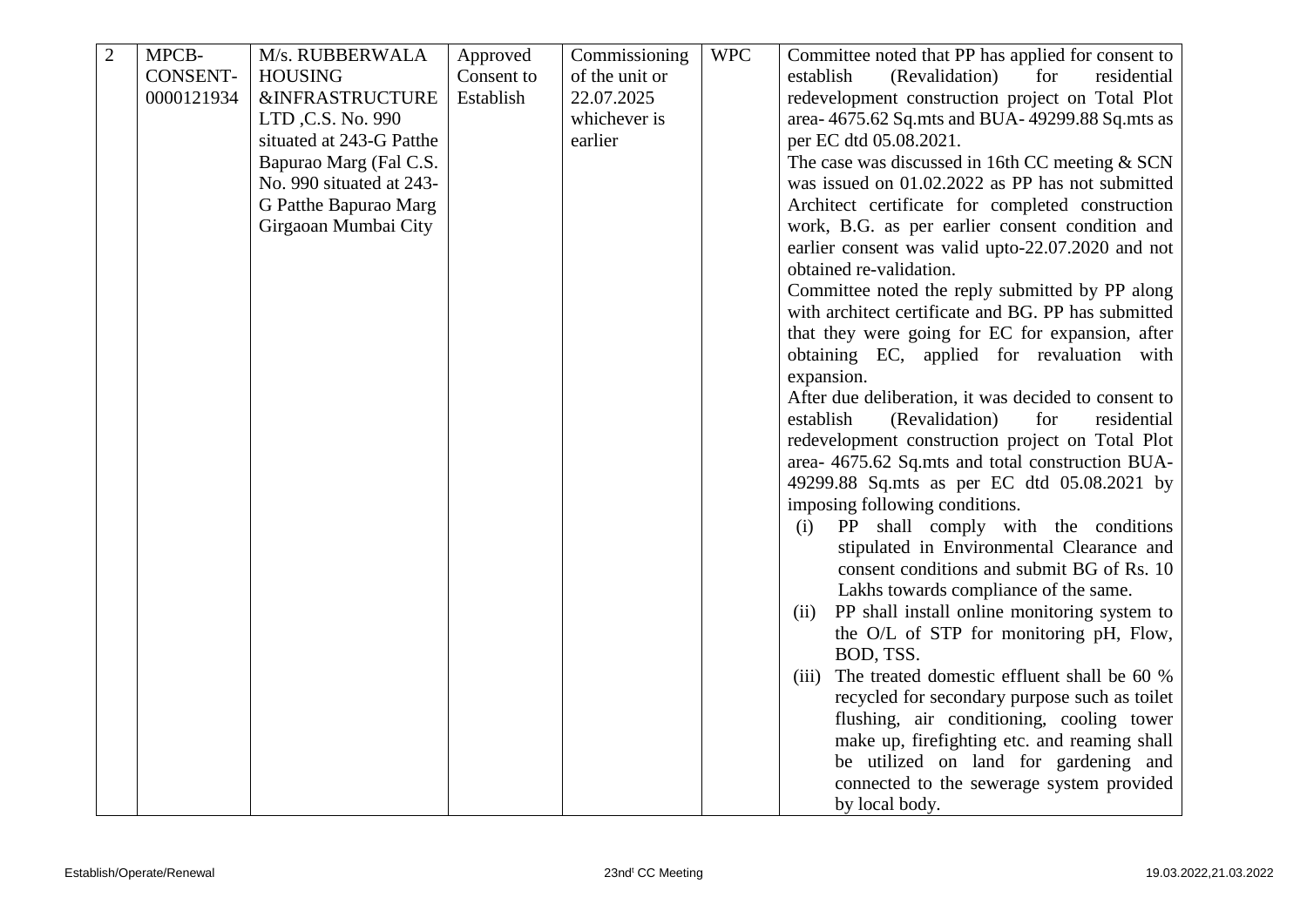|                |                                        |                                                                                             |                                                             |                                                                          |            | Project Proponent shall provide Organic<br>(iv)<br>waste digester with composting facility or<br>Bio-gas digester with composting facility.<br>Project Proponent shall make provision of<br>(v)<br>charging port for Electric vehicles in at least<br>40% total available parking area<br>(vi) PP shall comply with the provision of<br>Construction<br>Demolition<br>Waste<br>$\&$<br>management Rules 2016.<br>(vii) Project Proponent shall take adequate<br>measures to control noise and dust emissions<br>during construction phase<br>(viii) project Proponent shall submit an affidavit in<br>Board's prescribed format within 15 days<br>regarding the compliance of conditions of EC<br>and C to E<br>PP shall submit Bank Guarantee of Rs 26.60<br>(ix)<br>Lakhs (0.1 % of total capital investment). The<br>same shall be forfeited as PP has not obtained<br>revalidation of consent to establish after<br>22.07.2020,<br>thus violated the Consent<br>Conditions.<br>PP shall submit Board Resolution in<br>(x)<br>prescribed format as PP has not obtained<br>revalidation of consent to establish after<br>22.07.2020, thus violated the Consent<br>Conditions. PP shall submit Bank Guarantee<br>of Rs 2.0 Lakhs towards submission of Board<br>Resolution within 15 days. |
|----------------|----------------------------------------|---------------------------------------------------------------------------------------------|-------------------------------------------------------------|--------------------------------------------------------------------------|------------|---------------------------------------------------------------------------------------------------------------------------------------------------------------------------------------------------------------------------------------------------------------------------------------------------------------------------------------------------------------------------------------------------------------------------------------------------------------------------------------------------------------------------------------------------------------------------------------------------------------------------------------------------------------------------------------------------------------------------------------------------------------------------------------------------------------------------------------------------------------------------------------------------------------------------------------------------------------------------------------------------------------------------------------------------------------------------------------------------------------------------------------------------------------------------------------------------------------------------------------------------------------------------------------------|
| $\overline{3}$ | MPCB-<br><b>CONSENT-</b><br>0000127369 | M/s. OC Specialities<br>Pvt. Ltd.E-16, E-17, E-<br>18, E-22 & OS-23<br>Chincholi MIDC Mohol | Approved<br>Consent to<br><b>Establish for</b><br>Expansion | Commissioning<br>of the unit or<br>Five years<br>whichever is<br>earlier | <b>AST</b> | Committee noted that the industry has applied for<br>Consent to Establish for expansion for increase in<br>quantity of existing 14 Nos of products & deletion<br>of 09 nos. of products & addition of 12 Nos of API<br>products. Committee also noted that the industry has<br>obtained Environmental Clearance for proposed                                                                                                                                                                                                                                                                                                                                                                                                                                                                                                                                                                                                                                                                                                                                                                                                                                                                                                                                                                |
|                |                                        |                                                                                             |                                                             |                                                                          |            | expansion.                                                                                                                                                                                                                                                                                                                                                                                                                                                                                                                                                                                                                                                                                                                                                                                                                                                                                                                                                                                                                                                                                                                                                                                                                                                                                  |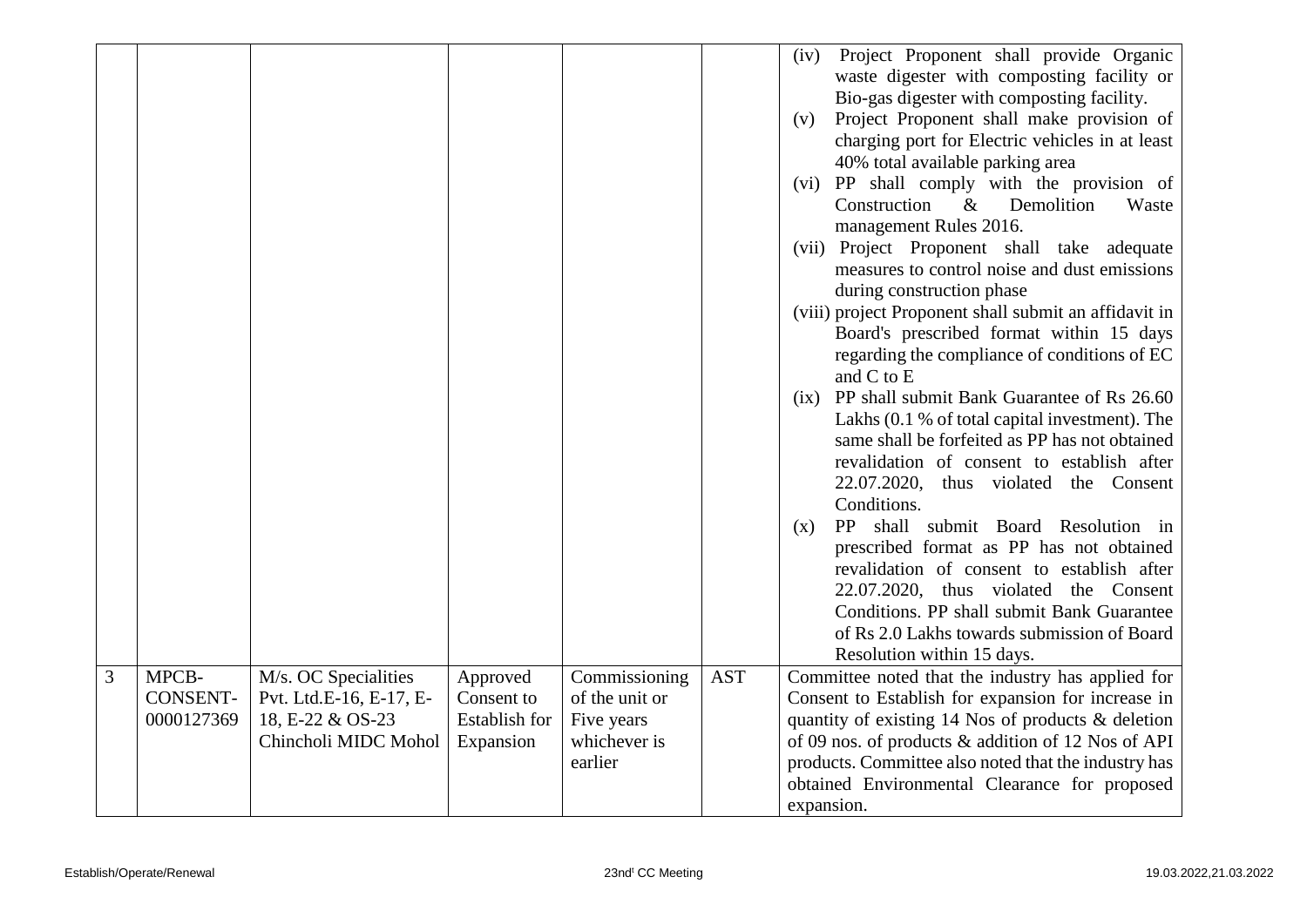|   |                                        |                                                                                                                                                                   |                                     |                                                                             |            | After due deliberation it is decided to grant Consent<br>to Establish for Expansion with following<br>conditions<br>Industry shall comply with conditions<br>(i)<br>stipulated EC granted vide dated 17.12.2021.<br>Industry shall achieve ZLD by the way of RO,<br>(ii)<br>Stripper, MEE & ATFD and shall install web<br>camera with night vision capability and flow<br>meters in the channel/drain carrying effluent.<br>Industry shall install OCEMS system (24 x7)<br>(iii)<br>monitoring system for stack emissions for<br>measurement of flue gas discharge and the<br>pollutant concentration and the data to be<br>connected to CPCB and MPCB server.<br>Industry shall submit BG of Rs. 10/- Lakhs<br>(iv)                                                                                                                                                                                          |
|---|----------------------------------------|-------------------------------------------------------------------------------------------------------------------------------------------------------------------|-------------------------------------|-----------------------------------------------------------------------------|------------|---------------------------------------------------------------------------------------------------------------------------------------------------------------------------------------------------------------------------------------------------------------------------------------------------------------------------------------------------------------------------------------------------------------------------------------------------------------------------------------------------------------------------------------------------------------------------------------------------------------------------------------------------------------------------------------------------------------------------------------------------------------------------------------------------------------------------------------------------------------------------------------------------------------|
|   |                                        |                                                                                                                                                                   |                                     |                                                                             |            | towards compliance of EC & consent<br>conditions.                                                                                                                                                                                                                                                                                                                                                                                                                                                                                                                                                                                                                                                                                                                                                                                                                                                             |
| 4 | MPCB-<br><b>CONSENT-</b><br>0000127998 | <b>SK Data Centre</b><br>Building at 689/A/1-2<br>Village-Marol, 193 pt<br>of village Tungwe, Saki<br>Vihar Road, Powa<br>689/A/1-2, 193 pt<br>Chandivali Andheri | Approved<br>Consent to<br>Establish | Commissioning<br>of the project or<br>Five years<br>whichever is<br>earlier | <b>WPC</b> | It was decided to grant for consent to establish for<br>proposed Data Centre construction project on Total<br>plot area- 11274.00 Mtrs. & Total Construction<br>BUA- 53076.29 Sq. Mtrs by imposing following<br>conditions<br>PP shall obtain Environmental Clearance for<br>(i)<br>proposed construction project. PP shall not<br>take any effective steps towards the<br>expansion<br>without<br>obtaining<br>prior<br>Environmental Clearance from competent<br>Authority.<br>PP shall comply with the conditions<br>(ii)<br>stipulated in consent conditions and shall<br>submit BG of Rs. 10 Lakhs towards<br>compliance of the same.<br>(iii) PP shall install online monitoring system to<br>the O/L of STP for monitoring pH, Flow,<br>BOD, TSS.<br>The treated domestic effluent shall be 60 %<br>(iv)<br>recycled for secondary purpose such as toilet<br>flushing, air conditioning, cooling tower |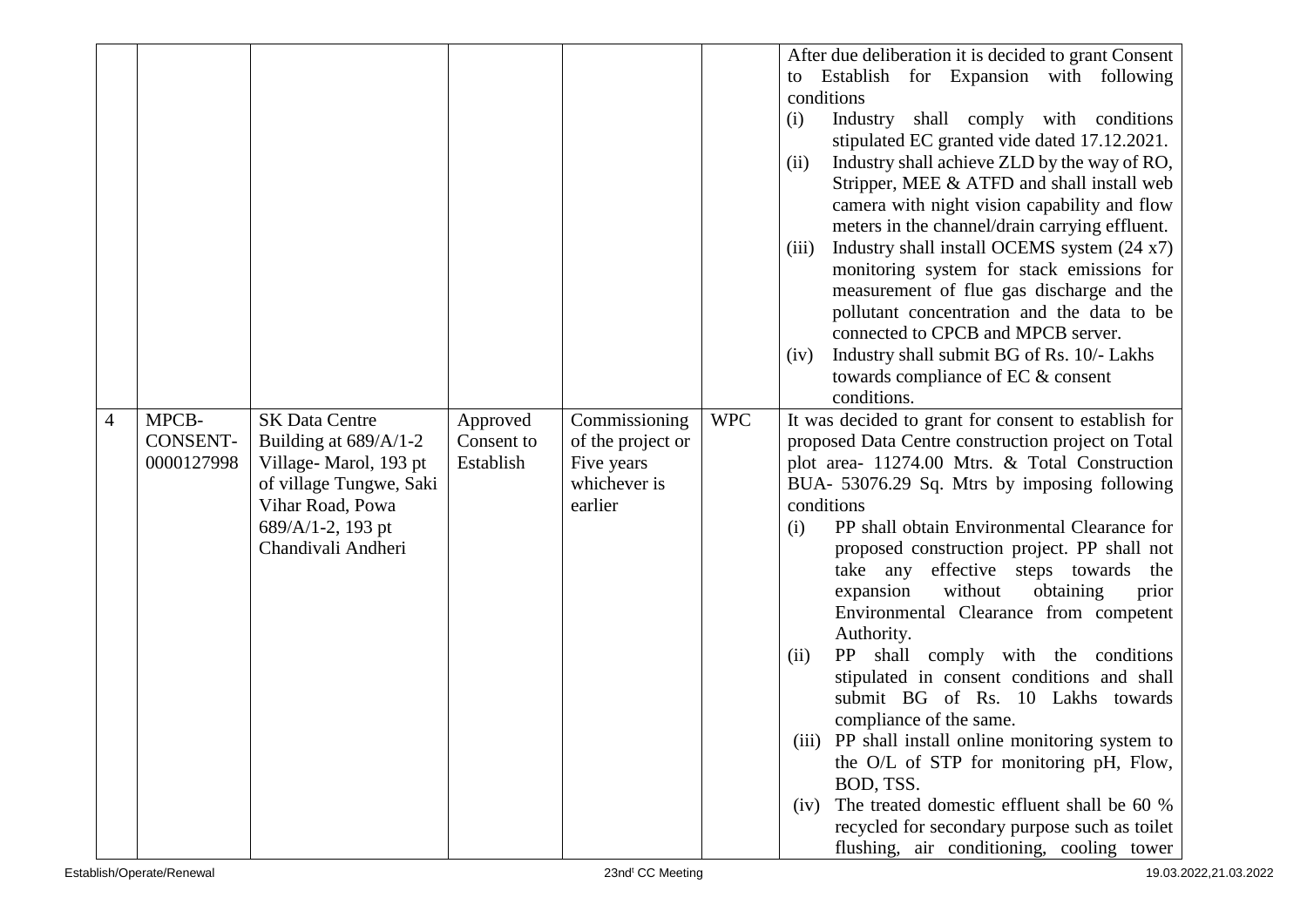|   |            |                      |            |                |            | make up, firefighting etc. and reaming shall          |
|---|------------|----------------------|------------|----------------|------------|-------------------------------------------------------|
|   |            |                      |            |                |            | be utilized on land for gardening and                 |
|   |            |                      |            |                |            | connected to the sewerage system provided             |
|   |            |                      |            |                |            | by local body.                                        |
|   |            |                      |            |                |            | Project Proponent shall provide Organic<br>(v)        |
|   |            |                      |            |                |            | waste digester with composting facility or            |
|   |            |                      |            |                |            | Bio-gas digester with composting facility.            |
|   |            |                      |            |                |            | Project Proponent shall make provision of<br>(vi)     |
|   |            |                      |            |                |            | charging port for Electric vehicles in at least       |
|   |            |                      |            |                |            | 40% total available parking area                      |
|   |            |                      |            |                |            | (vii) PP shall comply with the provision of           |
|   |            |                      |            |                |            | Construction<br>Demolition<br>$\&$<br>Waste           |
|   |            |                      |            |                |            | management Rules 2016.                                |
|   |            |                      |            |                |            | (viii) Project Proponent shall take adequate          |
|   |            |                      |            |                |            | measures to control noise and dust emissions          |
|   |            |                      |            |                |            | during construction phase                             |
|   |            |                      |            |                |            | (ix) Project Proponent shall submit an affidavit in   |
|   |            |                      |            |                |            | Board's prescribed format within 15 days              |
|   |            |                      |            |                |            | regarding the compliance of conditions of EC          |
|   |            |                      |            |                |            | and C to E.                                           |
| 5 | MPCB-      | M/s. COURTYARD       | Approved   | Commissioning  | <b>WPC</b> | It was decided to grant Consent to Establish with     |
|   | CONSENT-   | REAL ESTATE PVT.     | Consent to | of the unit or |            | Expansion for Housing projects having Total Plot      |
|   | 0000127823 | LTD. (Formerly known | Establish  | Five years     |            | Area is 36418.00 sq.m and Total Construction BUA      |
|   |            | as "RAGHULEELA       | with       | whichever is   |            | (Existing Total Construction BUA - 1,47,624.44        |
|   |            | <b>LEASING AND</b>   | expansion  | earlier        |            | Sqm + Proposed Expansion 28,309.76 Sq.mtrs =          |
|   |            | <b>CONSTRUCTIONS</b> |            |                |            | Total BUA 1,75,934.30 Sq. mtr.), by imposing          |
|   |            | PRIVA281/2A/1B,      |            |                |            | following conditions:                                 |
|   |            | 281/2A/2, 281/2A/3,  |            |                |            | PP shall not effective steps till obtaining of<br>(i) |
|   |            | 283/1, 283/2, 288/2  |            |                |            | Amendment in Environmental clearance for              |
|   |            | Thane (W) THANE      |            |                |            | additional BUA from 1,47,624.44 Sqm to                |
|   |            |                      |            |                |            | 1,75,934.30 sq.mtrs to from SEAC /SEIAA               |
|   |            |                      |            |                |            | Authority.                                            |
|   |            |                      |            |                |            | PP shall submit Bank Guarantee of Rs. 10<br>(ii)      |
|   |            |                      |            |                |            | Lakhs<br>towards compliance of consent                |
|   |            |                      |            |                |            | conditions.                                           |
|   |            |                      |            |                |            | (iii) PP shall install online monitoring system to    |
|   |            |                      |            |                |            |                                                       |
|   |            |                      |            |                |            | the O/L of STP for monitoring pH, Flow,               |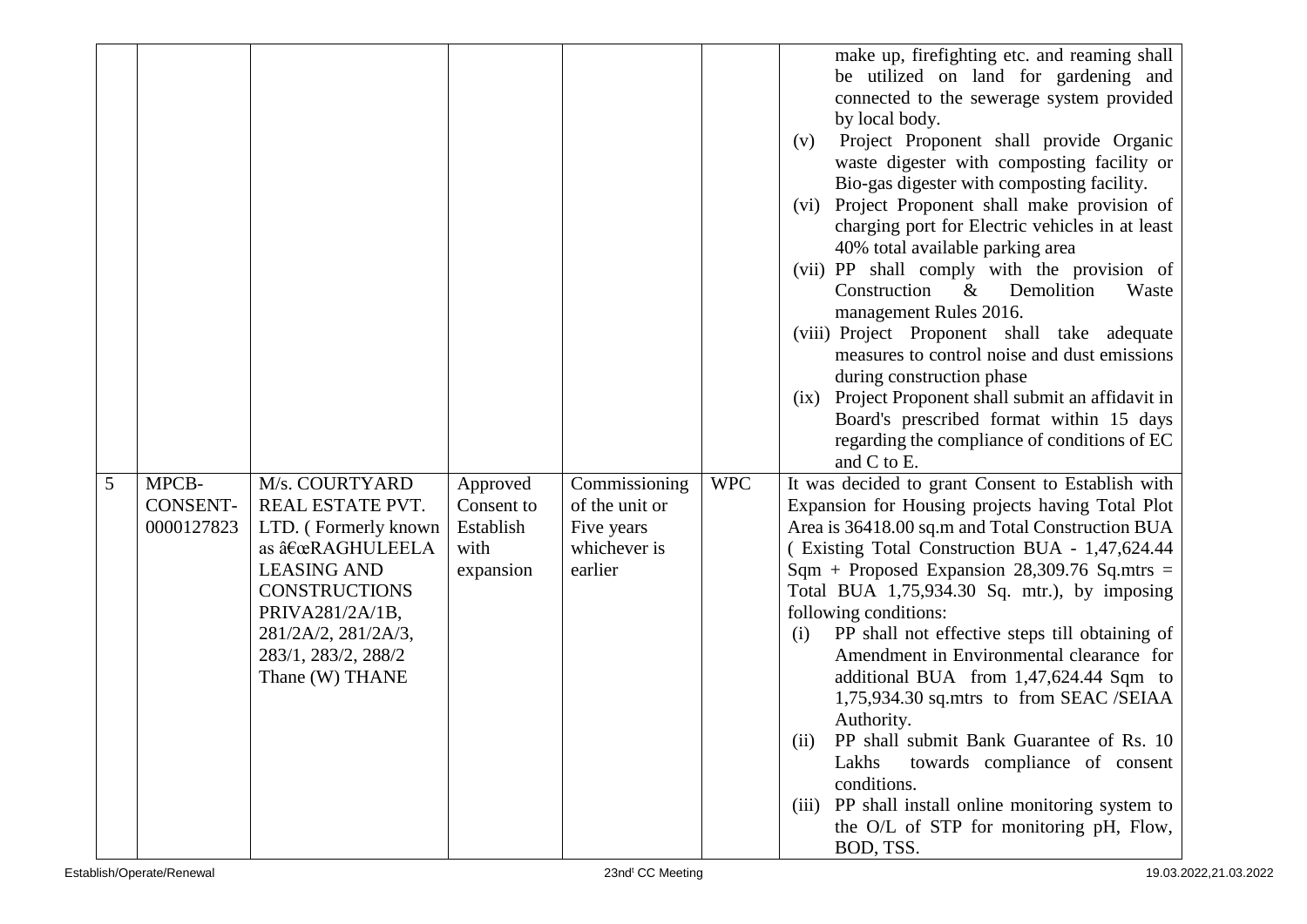|                |                 |                                                 |               |                            |            | The treated domestic effluent shall be 60 %<br>(iv)<br>recycled for secondary purpose such as toilet<br>flushing, air conditioning, cooling tower<br>make up, firefighting etc. and reaming shall<br>be utilized on land for gardening and<br>connected to the sewerage system provided<br>by local body.<br>Project Proponent shall provide Organic<br>(v)<br>waste digester with composting facility or<br>Bio-gas digester with composting facility.<br>Project Proponent shall make provision of<br>(vi)<br>charging port for Electric vehicles in at least<br>40% total available parking area<br>(vii) PP shall comply with the provision of<br>Construction<br>Demolition<br>$\&$<br>Waste<br>management Rules 2016.<br>(viii) Project Proponent shall take adequate<br>measures to control noise and dust emissions<br>during construction phase.<br>Project Proponent shall submit an affidavit in<br>(ix)<br>Board's prescribed format within 15 days<br>regarding the compliance of conditions of EC<br>/CRZ clearance and $C$ to $E$ . |
|----------------|-----------------|-------------------------------------------------|---------------|----------------------------|------------|----------------------------------------------------------------------------------------------------------------------------------------------------------------------------------------------------------------------------------------------------------------------------------------------------------------------------------------------------------------------------------------------------------------------------------------------------------------------------------------------------------------------------------------------------------------------------------------------------------------------------------------------------------------------------------------------------------------------------------------------------------------------------------------------------------------------------------------------------------------------------------------------------------------------------------------------------------------------------------------------------------------------------------------------------|
| 6              | MPCB-           | Namco Industries Pvt.                           | Approved      | Commissioning              | <b>APC</b> | It was decided to grant consent to establish for                                                                                                                                                                                                                                                                                                                                                                                                                                                                                                                                                                                                                                                                                                                                                                                                                                                                                                                                                                                                   |
|                | <b>CONSENT-</b> | Ltd140,144 HORALE,                              | Consent to    | of the unit or             |            | expansion for only installation of Reheating                                                                                                                                                                                                                                                                                                                                                                                                                                                                                                                                                                                                                                                                                                                                                                                                                                                                                                                                                                                                       |
|                | 0000128889      | PO WAOSHI Khalapur                              | Establish for | Five years<br>whichever is |            | Furnaces $-2$ nos., having capacity 90 Ton/Hrs., and                                                                                                                                                                                                                                                                                                                                                                                                                                                                                                                                                                                                                                                                                                                                                                                                                                                                                                                                                                                               |
|                |                 |                                                 | expansion     | earlier                    |            | Annealing Furnaces $-1$ No., having capacity 40<br>Ton/day by imposing following conditions.                                                                                                                                                                                                                                                                                                                                                                                                                                                                                                                                                                                                                                                                                                                                                                                                                                                                                                                                                       |
|                |                 |                                                 |               |                            |            | Industry shall provide adequate Air Pollution<br>(i)<br>control System so as to achieve consented<br>standards.                                                                                                                                                                                                                                                                                                                                                                                                                                                                                                                                                                                                                                                                                                                                                                                                                                                                                                                                    |
|                |                 |                                                 |               |                            |            | PP shall submit Bank Guarantee of Rs 5.0<br>(ii)<br>Lakhs towards compliance of consent<br>conditions.                                                                                                                                                                                                                                                                                                                                                                                                                                                                                                                                                                                                                                                                                                                                                                                                                                                                                                                                             |
| $\overline{7}$ | MPCB-           | M/s. Samarth Sai                                | Approved      | Commissioning              | <b>WPC</b> | It was decided to grant Consent to Establish for                                                                                                                                                                                                                                                                                                                                                                                                                                                                                                                                                                                                                                                                                                                                                                                                                                                                                                                                                                                                   |
|                | <b>CONSENT-</b> | Builders & Developers                           | Consent to    | of the unit or             |            | Construction of Residential & Commercial projects                                                                                                                                                                                                                                                                                                                                                                                                                                                                                                                                                                                                                                                                                                                                                                                                                                                                                                                                                                                                  |
|                | 0000127768      | Plot bearing S. No. 24,<br>H. No. - 1,2 & 3, at | Establish     | Five years                 |            | having total plot area is 15,080.00 Sq.Mtrs and total                                                                                                                                                                                                                                                                                                                                                                                                                                                                                                                                                                                                                                                                                                                                                                                                                                                                                                                                                                                              |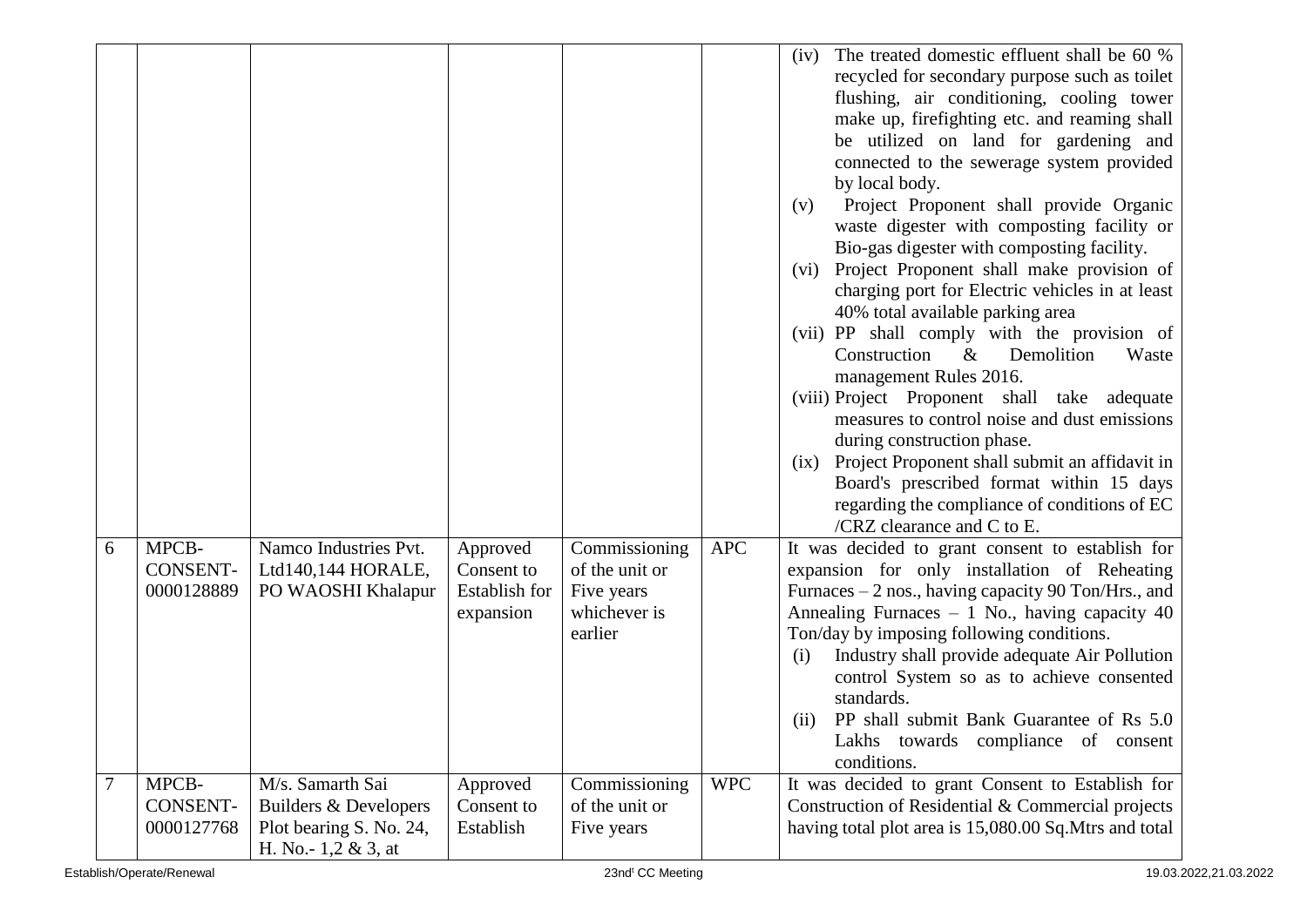|   |                 | village Adivali DS. No. |            | whichever is   |            | Construction BUA 66,566.87 Sq. Mtrs as per EC dtd     |
|---|-----------------|-------------------------|------------|----------------|------------|-------------------------------------------------------|
|   |                 | 24, H. No.- 1,2 & 3,    |            | earlier        |            | 28.10.2021 by imposing following conditions:          |
|   |                 | Village: Adivali        |            |                |            | PP shall comply with the conditions<br>(i)            |
|   |                 | Dhokali, Taluka:        |            |                |            | stipulated in Environmental Clearance and             |
|   |                 | Ambernath, District:    |            |                |            | consent conditions and submit BG of Rs. 10            |
|   |                 | Thane, Maharashtra      |            |                |            | Lakhs towards compliance of the same.                 |
|   |                 | Ambarnath               |            |                |            | (ii)<br>PP shall install online monitoring system to  |
|   |                 |                         |            |                |            | the O/L of STP for monitoring pH, Flow,               |
|   |                 |                         |            |                |            | BOD, TSS.                                             |
|   |                 |                         |            |                |            | (iii)<br>The treated domestic effluent shall be 60 %  |
|   |                 |                         |            |                |            | recycled for secondary purpose such as                |
|   |                 |                         |            |                |            | toilet flushing, air conditioning, cooling            |
|   |                 |                         |            |                |            | tower make up, firefighting etc. and                  |
|   |                 |                         |            |                |            | reaming shall be utilized on land for                 |
|   |                 |                         |            |                |            | gardening and connected to the sewerage               |
|   |                 |                         |            |                |            | system provided by local body.                        |
|   |                 |                         |            |                |            | Project Proponent shall provide Organic<br>(iv)       |
|   |                 |                         |            |                |            | waste digester with composting facility or            |
|   |                 |                         |            |                |            | Bio-gas digester with composting facility.            |
|   |                 |                         |            |                |            | Project Proponent shall make provision of<br>(v)      |
|   |                 |                         |            |                |            | charging port for Electric vehicles in at least       |
|   |                 |                         |            |                |            | 40% total available parking area                      |
|   |                 |                         |            |                |            | PP shall comply with the provision of<br>(vi)         |
|   |                 |                         |            |                |            | Construction<br>$\&$<br>Demolition<br>Waste           |
|   |                 |                         |            |                |            | management Rules 2016.                                |
|   |                 |                         |            |                |            | (vii)<br>Project Proponent shall take adequate        |
|   |                 |                         |            |                |            | measures to control noise and dust                    |
|   |                 |                         |            |                |            | emissions during construction phase.                  |
|   |                 |                         |            |                |            | (viii)<br>Project Proponent shall submit an affidavit |
|   |                 |                         |            |                |            | in Board's prescribed format within 15 days           |
|   |                 |                         |            |                |            | regarding the compliance of conditions of             |
|   |                 |                         |            |                |            | EC/CRZ clearance and C to E.                          |
| 8 | MPCB-           | Varsha Enterprises Plot | Approved   | Commissioning  | <b>WPC</b> | It was decided to grant consent to establish for      |
|   | <b>CONSENT-</b> | no. 6, 6A, 6B & 6C      | Consent to | of the unit or |            | Residential & Commercial building having Total        |
|   | 0000129028      | Sector-17, Kharghar,    | Establish  | five years     |            | plot area- 5192.970 sq. mtr. and Total Built up area  |
|   |                 | Navi Mumbai Panvel      |            | whichever is   |            | 27591.738 Sq. Mtr by imposing following               |
|   |                 |                         |            | earlier        |            | conditions.                                           |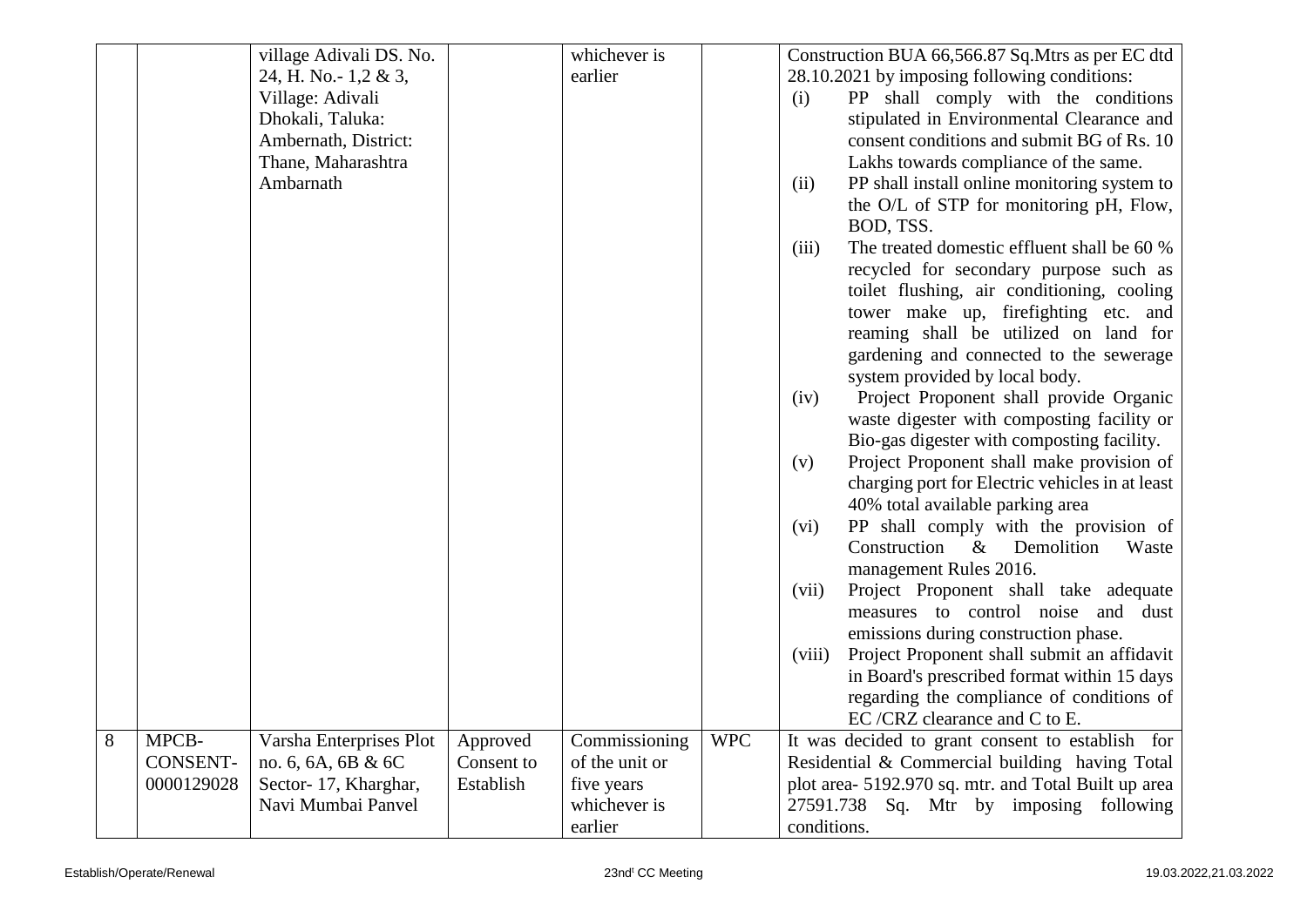|   |                 |                              |            |     |            | (i)  | PP shall obtain Environmental Clearance for        |
|---|-----------------|------------------------------|------------|-----|------------|------|----------------------------------------------------|
|   |                 |                              |            |     |            |      | proposed construction project. PP shall not        |
|   |                 |                              |            |     |            |      | take any effective steps towards the expansion     |
|   |                 |                              |            |     |            |      | without obtaining prior Environmental              |
|   |                 |                              |            |     |            |      | Clearance from competent Authority.                |
|   |                 |                              |            |     |            | (ii) | PP shall comply with the conditions                |
|   |                 |                              |            |     |            |      | stipulated in consent conditions and shall         |
|   |                 |                              |            |     |            |      | submit Bank Guarantee of Rs. 10 Lakhs              |
|   |                 |                              |            |     |            |      | towards compliance of the same.                    |
|   |                 |                              |            |     |            |      | (iii) PP shall install online monitoring system to |
|   |                 |                              |            |     |            |      |                                                    |
|   |                 |                              |            |     |            |      | the O/L of STP for monitoring pH, Flow,            |
|   |                 |                              |            |     |            |      | BOD, TSS.                                          |
|   |                 |                              |            |     |            | (iv) | The treated domestic effluent shall be 60 %        |
|   |                 |                              |            |     |            |      | recycled for secondary purpose such as toilet      |
|   |                 |                              |            |     |            |      | flushing, air conditioning, cooling tower          |
|   |                 |                              |            |     |            |      | make up, firefighting etc. and reaming shall       |
|   |                 |                              |            |     |            |      | be utilized on land for gardening and              |
|   |                 |                              |            |     |            |      | connected to the sewerage system provided          |
|   |                 |                              |            |     |            |      | by local body.                                     |
|   |                 |                              |            |     |            | (v)  | Project Proponent shall provide Organic            |
|   |                 |                              |            |     |            |      | waste digester with composting facility or         |
|   |                 |                              |            |     |            |      | Bio-gas digester with composting facility.         |
|   |                 |                              |            |     |            |      | (vi) Project Proponent shall make provision of     |
|   |                 |                              |            |     |            |      | charging port for Electric vehicles in at least    |
|   |                 |                              |            |     |            |      | 40% total available parking area                   |
|   |                 |                              |            |     |            |      | (vii) PP shall comply with the provision of        |
|   |                 |                              |            |     |            |      | Construction<br>$\&$<br>Demolition<br>Waste        |
|   |                 |                              |            |     |            |      | management Rules 2016.                             |
|   |                 |                              |            |     |            |      | (viii) Project Proponent shall take adequate       |
|   |                 |                              |            |     |            |      | measures to control noise and dust emissions       |
|   |                 |                              |            |     |            |      | during construction phase                          |
|   |                 |                              |            |     |            | (ix) | Project Proponent shall submit an affidavit in     |
|   |                 |                              |            |     |            |      | Board's prescribed format within 15 days           |
|   |                 |                              |            |     |            |      | regarding the compliance of conditions of EC       |
|   |                 |                              |            |     |            |      | and C to E.                                        |
| 9 | MPCB-           | <b>Proposed Construction</b> | <b>Not</b> | $-$ | <b>WPC</b> |      | Committee noted that Project Proponent has applied |
|   | <b>CONSENT-</b> | of MIG type T/sCTS           | Approved   |     |            |      | for Consent to Establish for proposed residential  |
|   | 0000126033      |                              |            |     |            |      | construction project having on Total Plot area-    |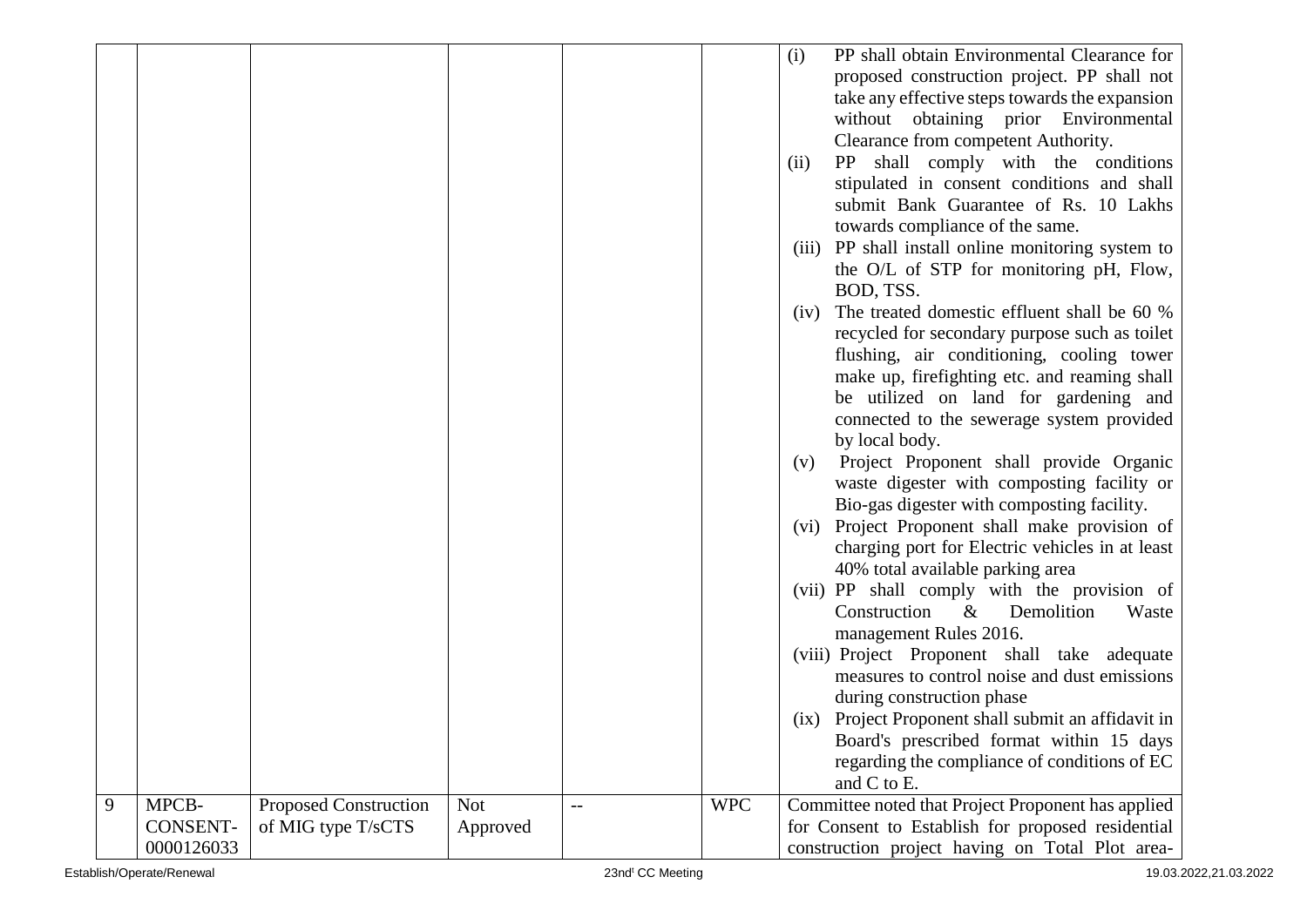|    |                                        | NO 1/3 KOPRI,<br>POWAI KURLA                                                                                                                                                                                                                                                                                                                             | Consent to<br>Establish             |                                                                          |            | 9899.00 Sq.mtrs and Proposed Construction BUA-<br>76788.70 Sq.mtrs as per EC dtd 02.11.2021.<br>After due deliberation, It was decided to issue Show<br>Cause Notice for refusal of consent due to following<br>non compliances.<br>(i) PP has started the construction work without<br>obtaining consent to establish.                                                                                                                                                                                                                                                                                                                                                                                                                                                                                                                                                                            |
|----|----------------------------------------|----------------------------------------------------------------------------------------------------------------------------------------------------------------------------------------------------------------------------------------------------------------------------------------------------------------------------------------------------------|-------------------------------------|--------------------------------------------------------------------------|------------|----------------------------------------------------------------------------------------------------------------------------------------------------------------------------------------------------------------------------------------------------------------------------------------------------------------------------------------------------------------------------------------------------------------------------------------------------------------------------------------------------------------------------------------------------------------------------------------------------------------------------------------------------------------------------------------------------------------------------------------------------------------------------------------------------------------------------------------------------------------------------------------------------|
| 10 | MPCB-<br><b>CONSENT-</b><br>0000129458 | M/S Britannia<br>Industries Ltd, B 28<br><b>MIDC</b> Ranjangaon<br>Shirur                                                                                                                                                                                                                                                                                | Approved<br>Consent to<br>Establish | Commissioning<br>of the unit or<br>five years<br>whichever is<br>earlier | <b>WPC</b> | It was decided to grant consent to establish for<br>expansion for increase in production quantity<br>"Biscuits- from $146600$ to $164400$ MT/A by<br>imposing following conditions.<br>Industry shall submit Bank Guarantee of Rs<br>(i)<br>5.0 Lakhs towards compliance of consent<br>conditions.<br>(ii) Industry shall submit EPR as per Plastic Waste<br>Management Rules, 2016 and amendment<br>thereof.                                                                                                                                                                                                                                                                                                                                                                                                                                                                                      |
| 11 | MPCB-<br><b>CONSENT-</b><br>0000129155 | <b>M/S SHUBHAM</b><br>HOUSINGNew<br>S.No.30, H.No.2,3,4, 6,<br>7, 8, 12 New<br>S.No.33, H.No.1, New<br>S.No.31 H.No.9 & 10,<br>Plot bearing Old<br>S.No.236 (New<br>S.No.30),<br>H.No.2,3,4,6,7,8,12 &<br>Old S.No.242 (New<br>S.No.33) H.No.1, Old<br>S.No.235 (New<br>S.No.31) H.No.9 & 10,<br>Village Navghar,<br>Thane, Maharashtra.<br><b>THANE</b> | Approved<br>Consent to<br>Establish | Commissioning<br>of the unit or<br>Five years<br>whichever is<br>earlier | <b>WPC</b> | It was decided to grant Consent to Establish for<br>proposed Building Construction of Residential and<br>commercial project having total plot area is 6486.75<br>Sq.Mtrs & total Construction BUA 34143.86<br>Sq.Mtrs as per EC dt.01.03.2022 by imposing<br>following conditions:<br>PP shall comply with the conditions<br>(i)<br>stipulated in Environmental Clearance and<br>consent conditions and submit BG of Rs. 10<br>Lakhs towards compliance of the same.<br>PP shall install online monitoring system to<br>(ii)<br>the O/L of STP for monitoring pH, Flow,<br>BOD, TSS.<br>The treated domestic effluent shall be 60 %<br>(iii)<br>recycled for secondary purpose such as toilet<br>flushing, air conditioning, cooling tower<br>make up, firefighting etc. and reaming shall<br>be utilized on land for gardening and<br>connected to the sewerage system provided<br>by local body. |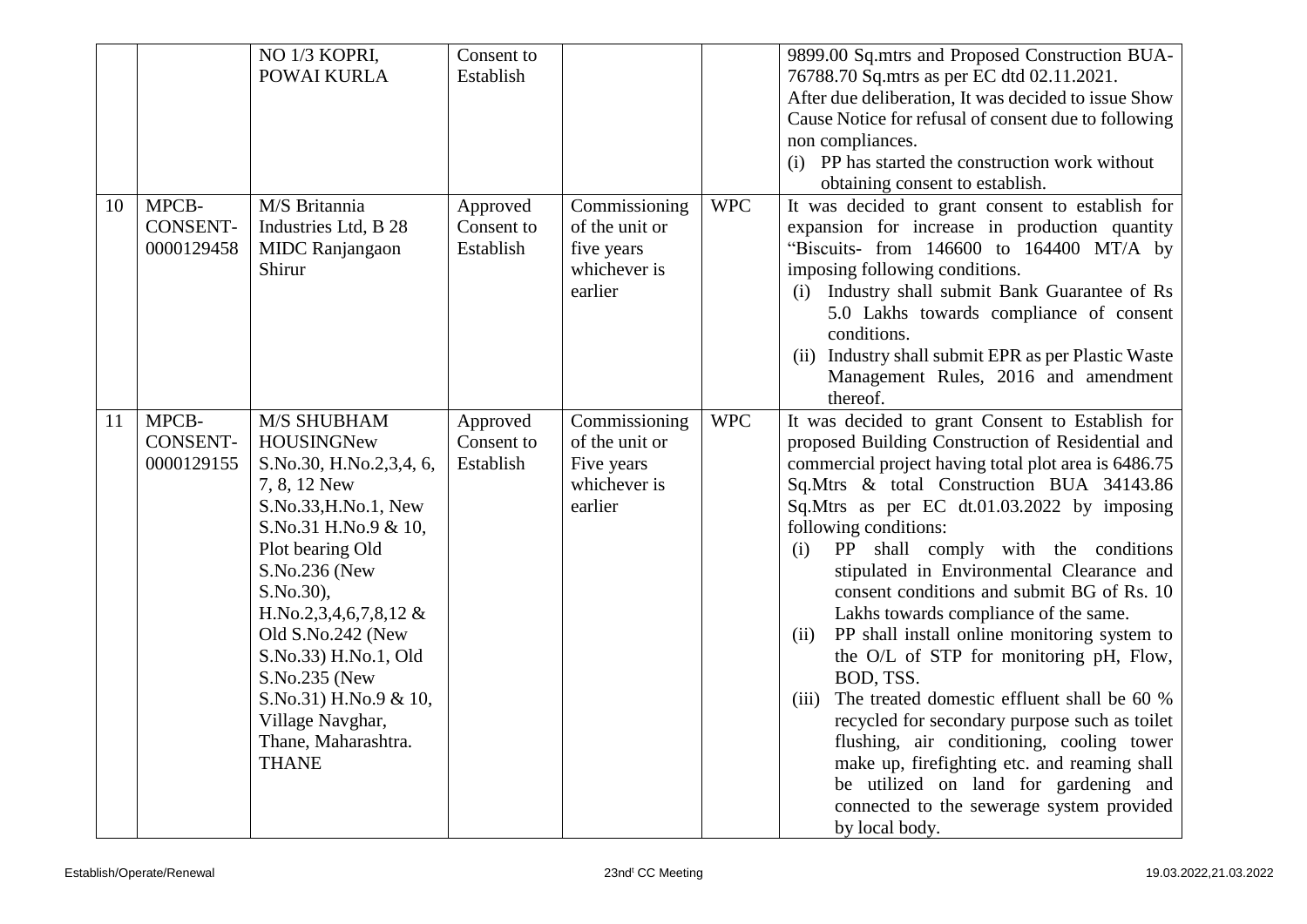|    |                 |                         |            |                |            | Project Proponent shall provide Organic<br>(iv)       |
|----|-----------------|-------------------------|------------|----------------|------------|-------------------------------------------------------|
|    |                 |                         |            |                |            | waste digester with composting facility or            |
|    |                 |                         |            |                |            | Bio-gas digester with composting facility.            |
|    |                 |                         |            |                |            | Project Proponent shall make provision of<br>(v)      |
|    |                 |                         |            |                |            | charging port for Electric vehicles in at least       |
|    |                 |                         |            |                |            | 40% total available parking area                      |
|    |                 |                         |            |                |            | (vi) PP shall comply with the provision of            |
|    |                 |                         |            |                |            | Construction<br>Demolition<br>Waste<br>$\&$           |
|    |                 |                         |            |                |            | management Rules 2016.                                |
|    |                 |                         |            |                |            | (vii) Project Proponent shall take adequate           |
|    |                 |                         |            |                |            | measures to control noise and dust emissions          |
|    |                 |                         |            |                |            | during construction phase.                            |
|    |                 |                         |            |                |            | (viii) Project Proponent shall submit an affidavit in |
|    |                 |                         |            |                |            | Board's prescribed format within 15 days              |
|    |                 |                         |            |                |            | regarding the compliance of conditions of             |
|    |                 |                         |            |                |            | EC/CRZ clearance and C to E.                          |
| 12 | MPCB-           | M/s. Dosti Realty       | Approved   | Commissioning  | <b>WPC</b> | It was decided to grant Consent to Establish for      |
|    | <b>CONSENT-</b> | Limited., proposed      | Consent to | of the unit or |            | Expansion in proposed Residential development         |
|    | 0000129623      | Residential             | Establish  | Five years     |            | with public parking facility having plot area         |
|    |                 | development with        |            | whichever is   |            | 18667.08 Sq.mtrs and expansion of BUA-24781.34        |
|    |                 | public parking facility |            | earlier        |            | Sq.mtrs i.e. from 180797.65 to 205578.99              |
|    |                 | at Wadala C.S. No.      |            |                |            | Sq.mtrs.as per EC dtd 24.06.2021 by imposing          |
|    |                 | 2A/116 & 4/116 salt     |            |                |            | following conditions.                                 |
|    |                 | pan division $& 4/356$  |            |                |            | PP shall comply with the conditions<br>(i)            |
|    |                 | Wadala Wadala           |            |                |            | stipulated in Environmental Clearance and             |
|    |                 |                         |            |                |            | consent conditions and submit BG of Rs. 10            |
|    |                 |                         |            |                |            | Lakhs towards compliance of the same.                 |
|    |                 |                         |            |                |            | PP shall install online monitoring system to<br>(ii)  |
|    |                 |                         |            |                |            | the O/L of STP for monitoring pH, Flow,               |
|    |                 |                         |            |                |            | BOD, TSS.                                             |
|    |                 |                         |            |                |            | The treated domestic effluent shall be 60 %<br>(iii)  |
|    |                 |                         |            |                |            | recycled for secondary purpose such as toilet         |
|    |                 |                         |            |                |            | flushing, air conditioning, cooling tower             |
|    |                 |                         |            |                |            | make up, firefighting etc. and reaming shall          |
|    |                 |                         |            |                |            | be utilized on land for gardening and                 |
|    |                 |                         |            |                |            | connected to the sewerage system provided             |
|    |                 |                         |            |                |            | by local body.                                        |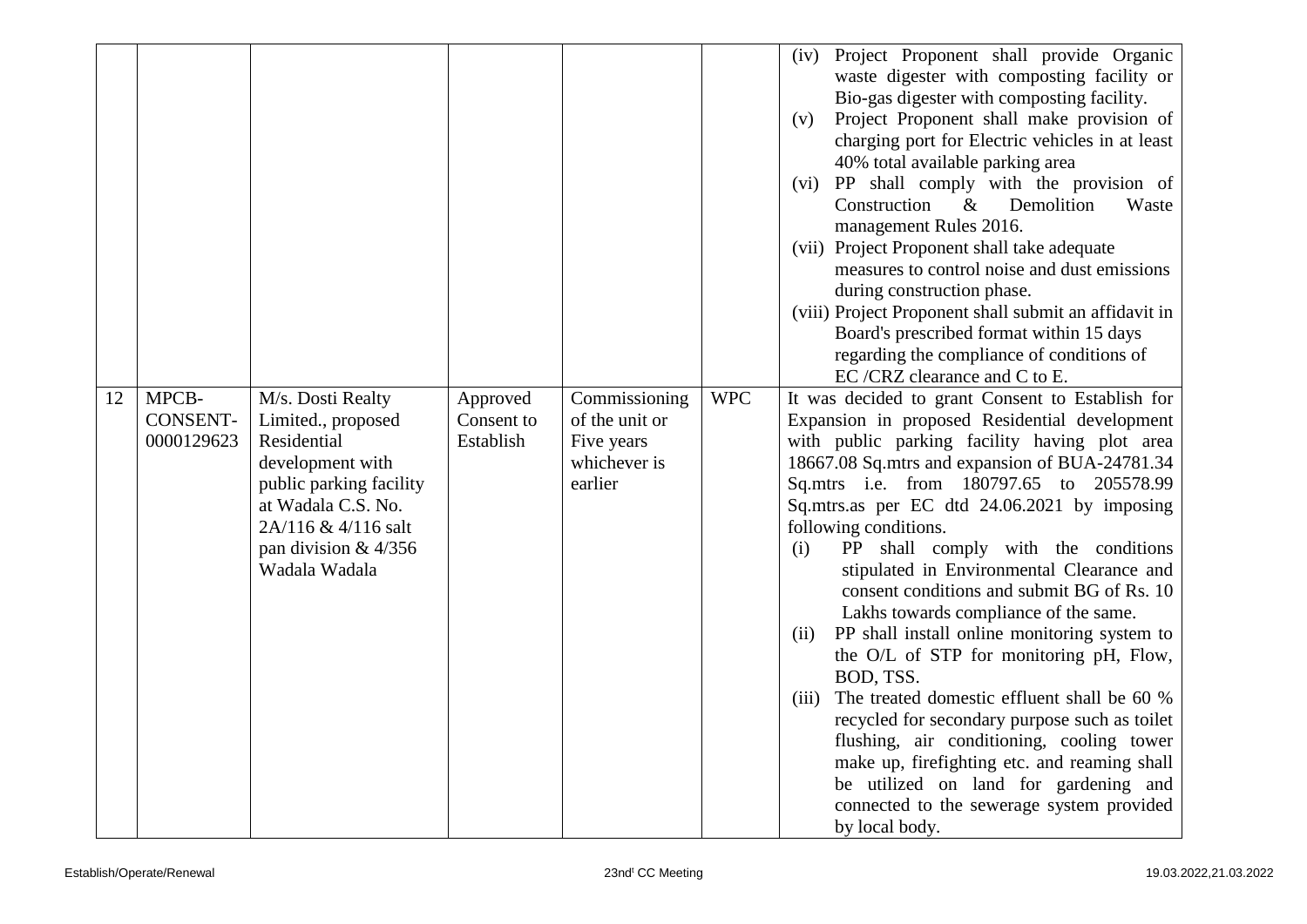|    |                                        |                                                                                                                                                                                                                                                                                 |                                                             |                                                                             |            | Project Proponent shall provide Organic<br>(iv)<br>waste digester with composting facility or<br>Bio-gas digester with composting facility.<br>Project Proponent shall make provision of<br>(v)<br>charging port for Electric vehicles in at least<br>40% total available parking area<br>(vi) PP shall comply with the provision of<br>Construction<br>Demolition<br>Waste<br>$\&$<br>management Rules 2016.<br>(vii) Project Proponent shall take adequate<br>measures to control noise and dust emissions<br>during construction phase.<br>(viii) Project Proponent shall submit an affidavit in<br>Board's prescribed format within 15 days<br>regarding the compliance of conditions of |
|----|----------------------------------------|---------------------------------------------------------------------------------------------------------------------------------------------------------------------------------------------------------------------------------------------------------------------------------|-------------------------------------------------------------|-----------------------------------------------------------------------------|------------|----------------------------------------------------------------------------------------------------------------------------------------------------------------------------------------------------------------------------------------------------------------------------------------------------------------------------------------------------------------------------------------------------------------------------------------------------------------------------------------------------------------------------------------------------------------------------------------------------------------------------------------------------------------------------------------------|
| 13 | MPCB-<br><b>CONSENT-</b><br>0000129870 | Dlecta foods Pvt ltd, S<br>N01, 147/1B, 147/1A<br>Post Khambewadi,<br>Village - Umbre, Tal:<br>Khalapur, Dist:Raigad,<br>Maharashtra Khalapur                                                                                                                                   | Approved<br>Consent to<br><b>Establish for</b><br>Expansion | Commissioning<br>of the unit or<br>Five years<br>whichever is<br>earlier    | <b>WPC</b> | EC/CRZ clearance and C to E.<br>It was decided to grant consent to establish<br>(expansion) for manufacturing of Natural Cheese –<br>7.5 Ton/day., and Analog Cheese – 2.5 Ton/day for<br>milk processing and dairy unit<br>by imposing<br>following conditions.<br>(i) Industry shall submit Bank Guarantee Rs.5<br>lakhs towards compliance of the consent<br>conditions                                                                                                                                                                                                                                                                                                                   |
| 14 | MPCB-<br><b>CONSENT-</b><br>0000128255 | Arimas Real Estate Pvt<br>ltd At plot bearing CTS<br>No. 533 (Pt.), 533/2<br>(Pt.) & 553 (Pt.) of<br>village Nahur AT<br>PLOT BEARING CTS<br>NO. . 533 (PT), 533/2<br>$(PT)$ & 553 $(PT)$ OF<br>OF VILLAGE<br>NAHUR, L. B. S.<br>ROAD, MULUND<br>(W), T- WARD,<br>MUMBAI. KURLA | Approved<br>Consent to<br>Establish                         | Commissioning<br>of the project or<br>five years<br>whichever is<br>earlier | <b>WPC</b> | It was decided to grant Consent to Establish for<br>proposed commercial construction Building project<br>on Plot-B having plot area 5000.00 Sq. mtrs and<br>proposed Construction BUA 62891.568 Sq. mtrs by<br>imposing following conditions.<br>PP shall obtain Environmental Clearance for<br>(i)<br>proposed construction project. PP shall not<br>take any effective step without obtaining<br>Environmental Clearance.<br>(ii) PP shall comply with the conditions stipulated<br>in consent conditions and submit BG of Rs. 10<br>Lakhs towards compliance of the same.                                                                                                                 |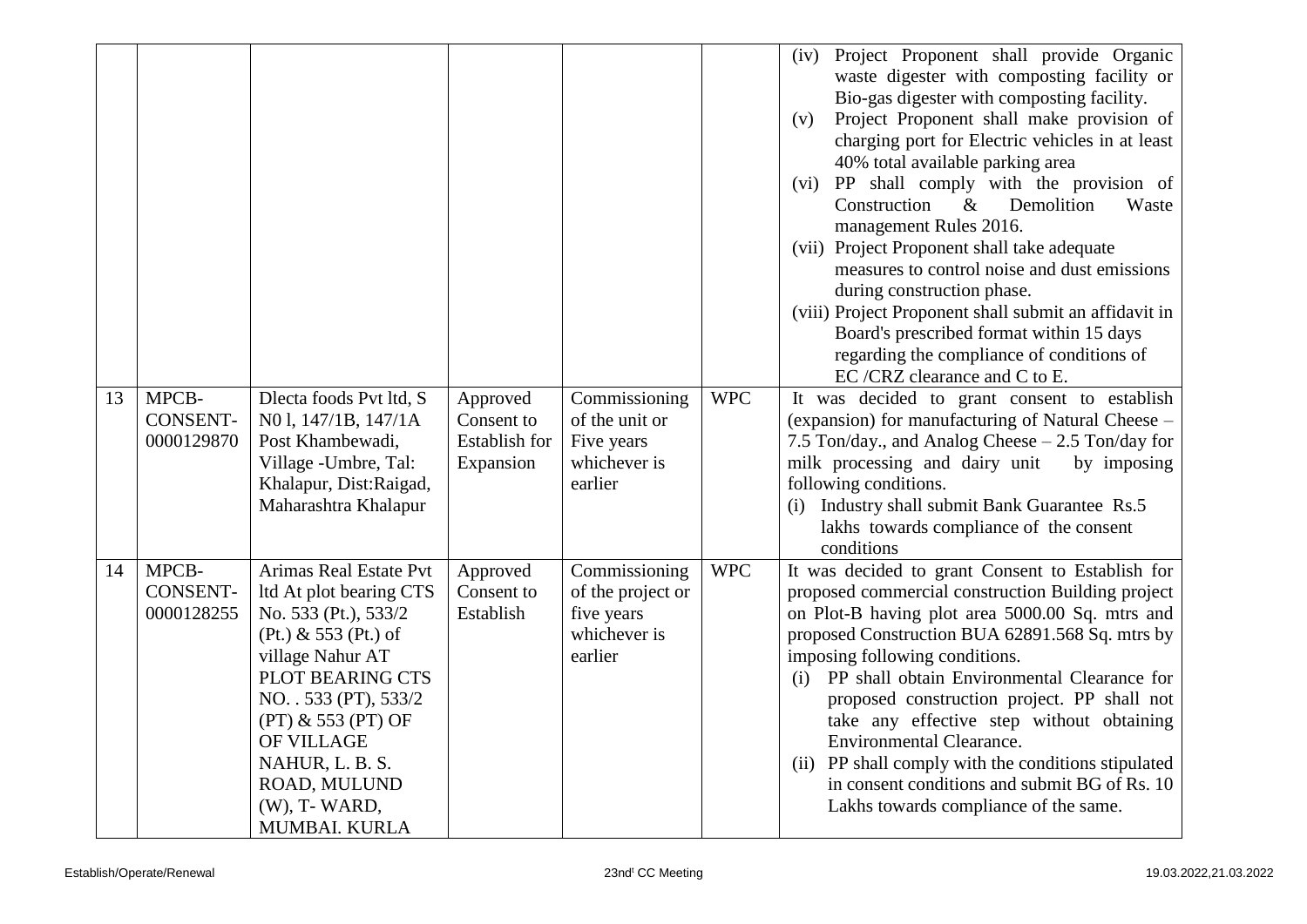|    |                                        |                                                                                                                                                                                          |                                     |                                                                          |            | (iii) PP shall install online monitoring system to the<br>O/L of STP for monitoring pH, Flow, BOD,<br>TSS.                                                                                                                                                                                                                                                                                                                                                                                                                                                                                                                                                                                                                                                                                                                                                                                              |
|----|----------------------------------------|------------------------------------------------------------------------------------------------------------------------------------------------------------------------------------------|-------------------------------------|--------------------------------------------------------------------------|------------|---------------------------------------------------------------------------------------------------------------------------------------------------------------------------------------------------------------------------------------------------------------------------------------------------------------------------------------------------------------------------------------------------------------------------------------------------------------------------------------------------------------------------------------------------------------------------------------------------------------------------------------------------------------------------------------------------------------------------------------------------------------------------------------------------------------------------------------------------------------------------------------------------------|
|    |                                        |                                                                                                                                                                                          |                                     |                                                                          |            | (iv) The treated domestic effluent shall be 60 %<br>recycled for secondary purpose such as toilet<br>flushing, air conditioning, cooling tower make<br>up, firefighting etc. and reaming shall be<br>utilized on land for gardening and connected to<br>the sewerage system provided by local body.<br>Project Proponent shall provide Organic waste<br>(v)<br>digester with composting facility or Bio-gas<br>digester with composting facility.<br>(vi) Project Proponent shall make provision of<br>charging port for Electric vehicles in at least<br>40% total available parking area<br>(vii) PP shall comply with the provision of<br>Demolition<br>Construction<br>$\&$<br>Waste<br>management Rules 2016.<br>(viii) Project Proponent shall take adequate<br>measures to control noise and dust emissions<br>during construction phase.<br>(ix) Project Proponent shall submit an affidavit in |
|    |                                        |                                                                                                                                                                                          |                                     |                                                                          |            | Board's prescribed format within 15 days<br>regarding the compliance of conditions of EC<br>/CRZ clearance and C to E.<br>The consent shall be issued after submission of Plot                                                                                                                                                                                                                                                                                                                                                                                                                                                                                                                                                                                                                                                                                                                          |
| 15 | MPCB-<br><b>CONSENT-</b><br>0000129459 | Saideep Construction<br>S.No. 9 H. No.<br>$3/1/2/2/K/1$ , S.No. 9<br>H.No. $3/1/2/2/K/2$ &<br>S.No. 15 H.No. 4/1<br>village - Chikanghar,<br>Kalyan, dist - Thane,<br>Maharashtra Kalyan | Approved<br>Consent to<br>Establish | Commissioning<br>of the unit or<br>Five years<br>whichever is<br>earlier | <b>WPC</b> | separation letter from competent authority.<br>It was decided to grant Consent to Establish for<br>Construction of residential cum Commercial<br>project having total plot area is 5,896.13 sq.m and<br>total Construction BUA 33,170.23 sq.m. by<br>imposing following conditions:<br>PP shall obtain Environmental Clearance<br>(i)<br>for proposed construction project. PP shall<br>not take any effective step without obtaining<br>Environmental Clearance from competent<br>Authority.                                                                                                                                                                                                                                                                                                                                                                                                           |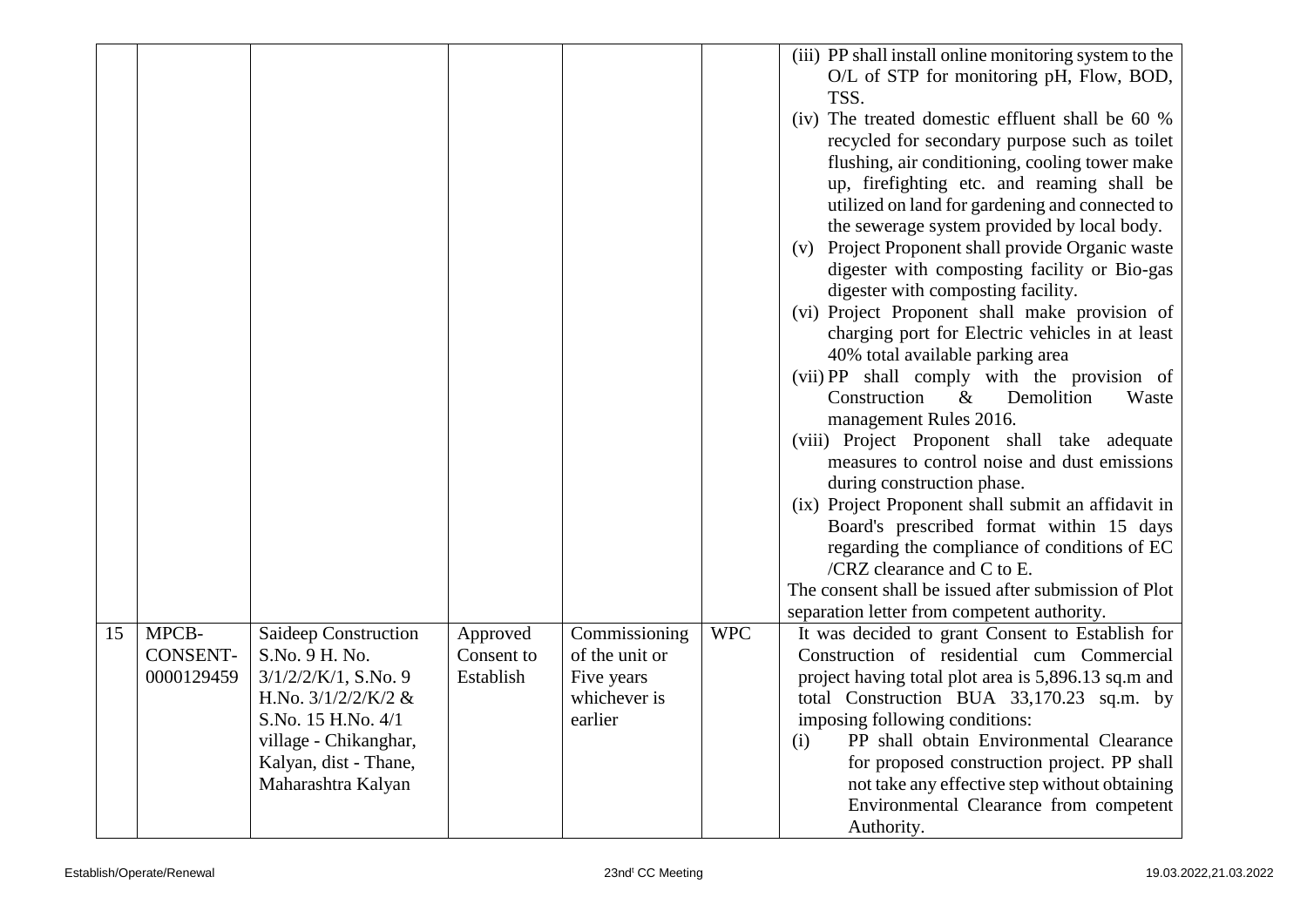|    |                 |                        |            |                |            | PP shall submit Bank Guarantee of Rs. 10<br>(ii)                          |
|----|-----------------|------------------------|------------|----------------|------------|---------------------------------------------------------------------------|
|    |                 |                        |            |                |            | Lakhs towards compliance of consent                                       |
|    |                 |                        |            |                |            | conditions.                                                               |
|    |                 |                        |            |                |            | PP shall install online monitoring system to<br>(iii)                     |
|    |                 |                        |            |                |            | the O/L of STP for monitoring pH, Flow,                                   |
|    |                 |                        |            |                |            | BOD, TSS.                                                                 |
|    |                 |                        |            |                |            | The treated domestic effluent shall be 60 %<br>(iv)                       |
|    |                 |                        |            |                |            | recycled for secondary purpose such as                                    |
|    |                 |                        |            |                |            | toilet flushing, air conditioning, cooling                                |
|    |                 |                        |            |                |            | tower make up, firefighting etc. and                                      |
|    |                 |                        |            |                |            | reaming shall be utilized on land for                                     |
|    |                 |                        |            |                |            | gardening and connected to the sewerage                                   |
|    |                 |                        |            |                |            | system provided by local body.                                            |
|    |                 |                        |            |                |            | Project Proponent shall provide Organic<br>(v)                            |
|    |                 |                        |            |                |            | waste digester with composting facility or                                |
|    |                 |                        |            |                |            | Bio-gas digester with composting facility.                                |
|    |                 |                        |            |                |            | Project Proponent shall make provision of<br>(vi)                         |
|    |                 |                        |            |                |            | charging port for Electric vehicles in at least                           |
|    |                 |                        |            |                |            | 40% total available parking area.                                         |
|    |                 |                        |            |                |            | PP shall comply with the provision of<br>(vii)                            |
|    |                 |                        |            |                |            | Construction<br>$\&$<br>Demolition<br>Waste                               |
|    |                 |                        |            |                |            | management Rules 2016.<br>Project Proponent shall take adequate<br>(viii) |
|    |                 |                        |            |                |            | measures to control noise and dust                                        |
|    |                 |                        |            |                |            | emissions during construction phase.                                      |
|    |                 |                        |            |                |            | Project Proponent shall submit an affidavit<br>(ix)                       |
|    |                 |                        |            |                |            | in Board's prescribed format within 15 days                               |
|    |                 |                        |            |                |            | regarding the compliance of conditions of                                 |
|    |                 |                        |            |                |            | EC/CRZ clearance and C to E.                                              |
| 16 | MPCB-           | OM SHRI SAI KRUPA      | Approved   | Commissioning  | <b>WPC</b> | It was decided to grant Consent to Establish for                          |
|    | <b>CONSENT-</b> | <b>CONSTRUCTION-</b>   | Consent to | of the unit or |            | Construction of residential Building project having                       |
|    | 0000129399      | CTS No. 3236, 3237 of  | Establish  | Five years     |            | total plot area is 5,859.75 sq.m and total                                |
|    |                 | village - Kalwa. Thane |            | whichever is   |            | Construction BUA 40,017.25 sq.m.by imposing                               |
|    |                 |                        |            | earlier        |            | following conditions:                                                     |
|    |                 |                        |            |                |            | PP shall obtain Environmental Clearance for<br>(i)                        |
|    |                 |                        |            |                |            | proposed expansion. PP shall not take any                                 |
|    |                 |                        |            |                |            | effective<br>without<br>obtaining<br>step                                 |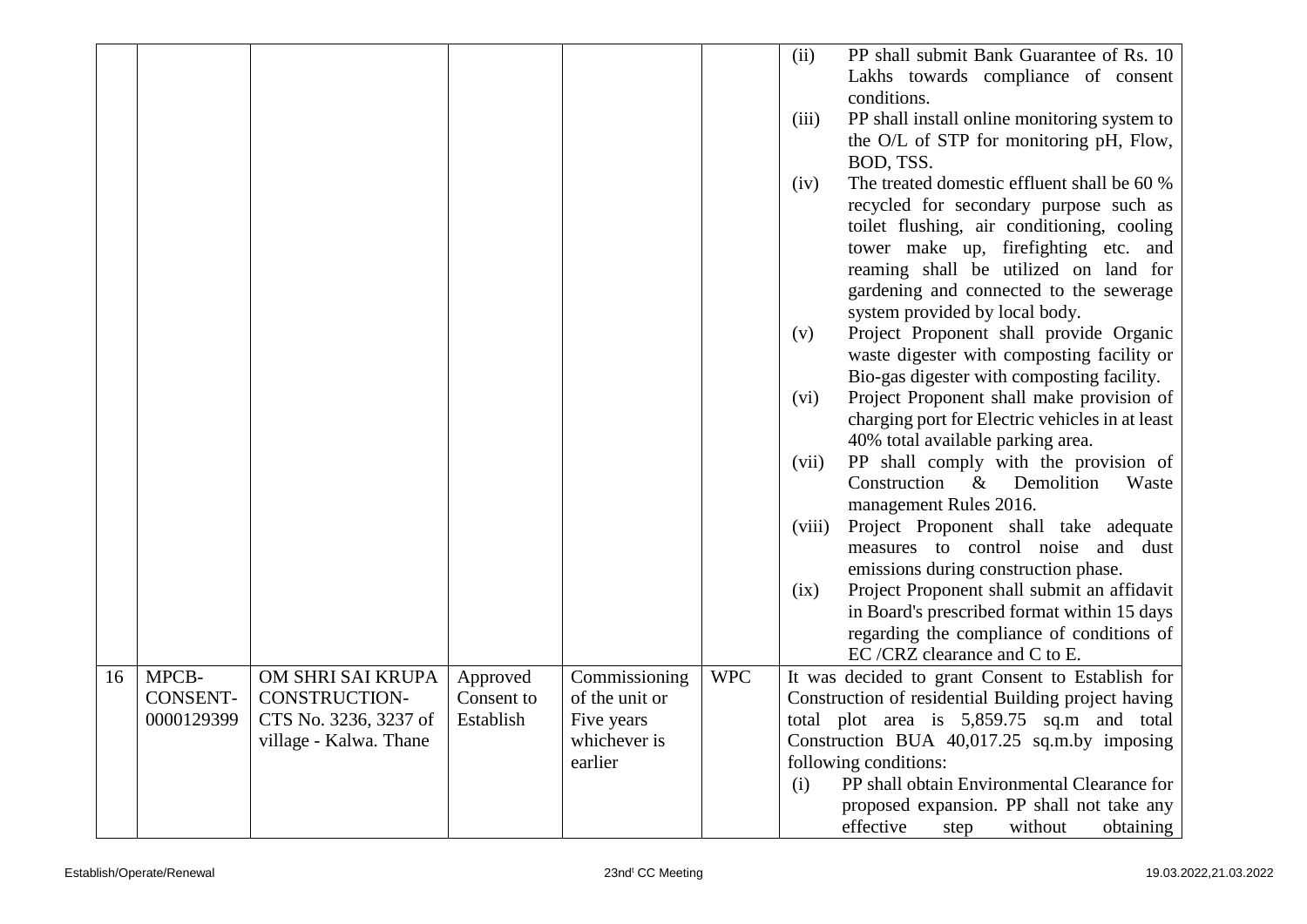|    |            |                          |              |                   |            | Environmental Clearance from competent                                                        |
|----|------------|--------------------------|--------------|-------------------|------------|-----------------------------------------------------------------------------------------------|
|    |            |                          |              |                   |            | Authority.                                                                                    |
|    |            |                          |              |                   |            | PP shall comply with the consent conditions<br>(ii)                                           |
|    |            |                          |              |                   |            | and shall submit Bank Guarantee of Rs 10                                                      |
|    |            |                          |              |                   |            | Lakhs towards compliance of the same.                                                         |
|    |            |                          |              |                   |            | PP shall install online monitoring system to<br>(iii)                                         |
|    |            |                          |              |                   |            | the O/L of STP for monitoring pH, Flow,<br>BOD, TSS.                                          |
|    |            |                          |              |                   |            | The treated domestic effluent shall be 60 %<br>(iv)                                           |
|    |            |                          |              |                   |            | recycled for secondary purpose such as toilet                                                 |
|    |            |                          |              |                   |            | flushing, air conditioning, cooling tower                                                     |
|    |            |                          |              |                   |            | make up, firefighting etc. and reaming shall                                                  |
|    |            |                          |              |                   |            | be utilized on land for gardening and                                                         |
|    |            |                          |              |                   |            | connected to the sewerage system provided                                                     |
|    |            |                          |              |                   |            | by local body.                                                                                |
|    |            |                          |              |                   |            | Project Proponent shall provide Organic<br>(v)                                                |
|    |            |                          |              |                   |            | waste digester with composting facility or                                                    |
|    |            |                          |              |                   |            | Bio-gas digester with composting facility.                                                    |
|    |            |                          |              |                   |            | Project Proponent shall make provision of<br>(vi)                                             |
|    |            |                          |              |                   |            | charging port for Electric vehicles in at least                                               |
|    |            |                          |              |                   |            | 40% total available parking area.                                                             |
|    |            |                          |              |                   |            | PP shall comply with the provision of<br>(vii)<br>Construction<br>$\&$<br>Demolition<br>Waste |
|    |            |                          |              |                   |            | management Rules 2016.                                                                        |
|    |            |                          |              |                   |            | Project Proponent shall take adequate<br>(viii)                                               |
|    |            |                          |              |                   |            | measures to control noise and dust emissions                                                  |
|    |            |                          |              |                   |            | during construction phase.                                                                    |
|    |            |                          |              |                   |            | Project Proponent shall submit an affidavit in<br>(ix)                                        |
|    |            |                          |              |                   |            | Board's prescribed format within 15 days                                                      |
|    |            |                          |              |                   |            | regarding the compliance of conditions of                                                     |
|    |            |                          |              |                   |            | EC/CRZ clearance and C to E.                                                                  |
| 17 | MPCB-      | M/S. SANGHVI             | Approved     | Commissioning     | <b>WPC</b> | It was decided to grant Revalidation of Consent to                                            |
|    | CONSENT-   | <b>REALTY PRIVATE</b>    | Revalidation | of the project or |            | Establish along with Expansion for Redevelopment                                              |
|    | 0000130253 | <b>LIMITED</b> (Proposed | of Consent   | five years        |            | construction project having on Total Plot area-                                               |
|    |            | Ghaswalla                | to Establish | whichever is      |            | 3612.90 Sq.mtrs & total Construction BUA-                                                     |
|    |            | Redevelopment            |              | earlier           |            | 40850.64 Sq.mtrs, (additional BUA of 6569.14 Sq.                                              |
|    |            | Building) C.S. No. 336   |              |                   |            | Mtrs.) by imposing following conditions.                                                      |
|    |            | of Tardeo Division in    |              |                   |            |                                                                                               |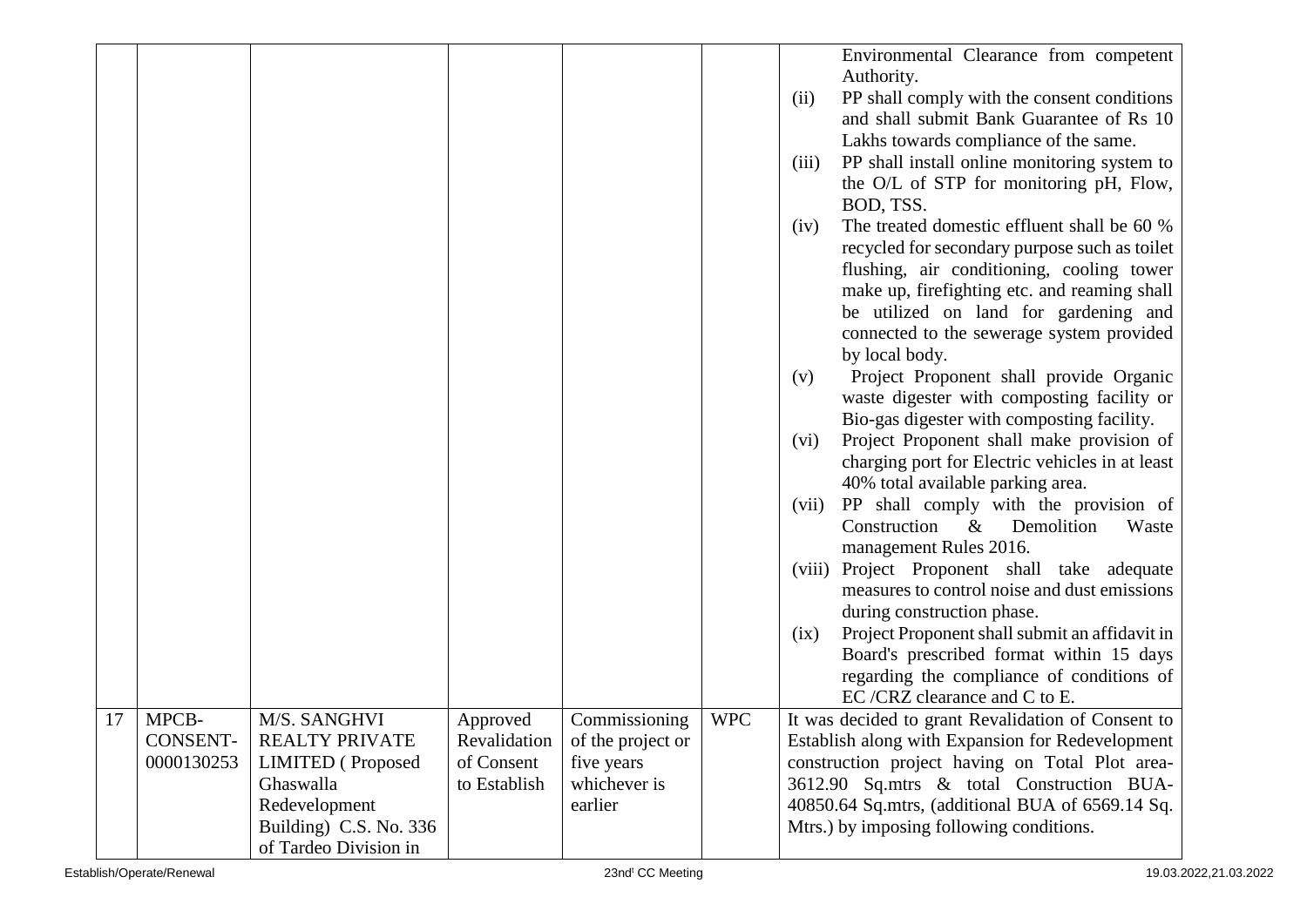|    |                 | â€~Dâ€ <sup>™</sup> Ward Arthur |             |                   |            | (i)   | PP shall obtain Environmental Clearance for          |
|----|-----------------|---------------------------------|-------------|-------------------|------------|-------|------------------------------------------------------|
|    |                 | Road, Sane Guruji               |             |                   |            |       | proposed expansion. PP shall not take any            |
|    |                 | Marg, Tardeo Mumbai             |             |                   |            |       | effective<br>without<br>obtaining<br>step            |
|    |                 |                                 |             |                   |            |       | Environmental Clearance from competent               |
|    |                 |                                 |             |                   |            |       | Authority.                                           |
|    |                 |                                 |             |                   |            | (ii)  | PP shall comply with the consent conditions          |
|    |                 |                                 |             |                   |            |       | and shall submit Bank Guarantee of Rs 10             |
|    |                 |                                 |             |                   |            |       | Lakhs towards compliance of the same                 |
|    |                 |                                 |             |                   |            | (iii) | PP shall install online monitoring system to         |
|    |                 |                                 |             |                   |            |       | the O/L of STP for monitoring pH, Flow,              |
|    |                 |                                 |             |                   |            |       | BOD, TSS.                                            |
|    |                 |                                 |             |                   |            | (iv)  | The treated domestic effluent shall be 60 %          |
|    |                 |                                 |             |                   |            |       | recycled for secondary purpose such as toilet        |
|    |                 |                                 |             |                   |            |       | flushing, air conditioning, cooling tower            |
|    |                 |                                 |             |                   |            |       | make up, firefighting etc. and reaming shall         |
|    |                 |                                 |             |                   |            |       | be utilized on land for gardening and                |
|    |                 |                                 |             |                   |            |       | connected to the sewerage system provided            |
|    |                 |                                 |             |                   |            |       | by local body.                                       |
|    |                 |                                 |             |                   |            | (v)   | Project Proponent shall provide Organic              |
|    |                 |                                 |             |                   |            |       | waste digester with composting facility or           |
|    |                 |                                 |             |                   |            |       | Bio-gas digester with composting facility.           |
|    |                 |                                 |             |                   |            | (vi)  | Project Proponent shall make provision of            |
|    |                 |                                 |             |                   |            |       | charging port for Electric vehicles in at least      |
|    |                 |                                 |             |                   |            |       | 40% total available parking area.                    |
|    |                 |                                 |             |                   |            | (vii) | PP shall comply with the provision of                |
|    |                 |                                 |             |                   |            |       | Construction<br>$&$ Demolition<br>Waste              |
|    |                 |                                 |             |                   |            |       | management Rules 2016.                               |
|    |                 |                                 |             |                   |            |       | (viii) Project Proponent shall take adequate         |
|    |                 |                                 |             |                   |            |       | measures to control noise and dust emissions         |
|    |                 |                                 |             |                   |            |       | during construction phase.                           |
|    |                 |                                 |             |                   |            | (ix)  | Project Proponent shall submit an affidavit in       |
|    |                 |                                 |             |                   |            |       | Board's prescribed format within 15 days             |
|    |                 |                                 |             |                   |            |       | regarding the compliance of conditions of            |
|    |                 |                                 |             |                   |            |       | EC/CRZ clearance and C to E.                         |
| 18 | MPCB-           | RUCHIT REALTY                   | Approved of | Commissioning     | <b>WPC</b> |       | It was decided to grant consent to establish for     |
|    | <b>CONSENT-</b> | PVT.LTDCTS                      | Consent to  | of the project or |            |       | proposed construction of SRA residential building    |
|    | 0000130006      | NO.165,165/1 TO 51,             | Establish   | five years        |            |       | project having on Total Plot area 3186.4 Sq.mtrs and |
|    |                 | 166,166/1 to 8, 167,            |             |                   |            |       |                                                      |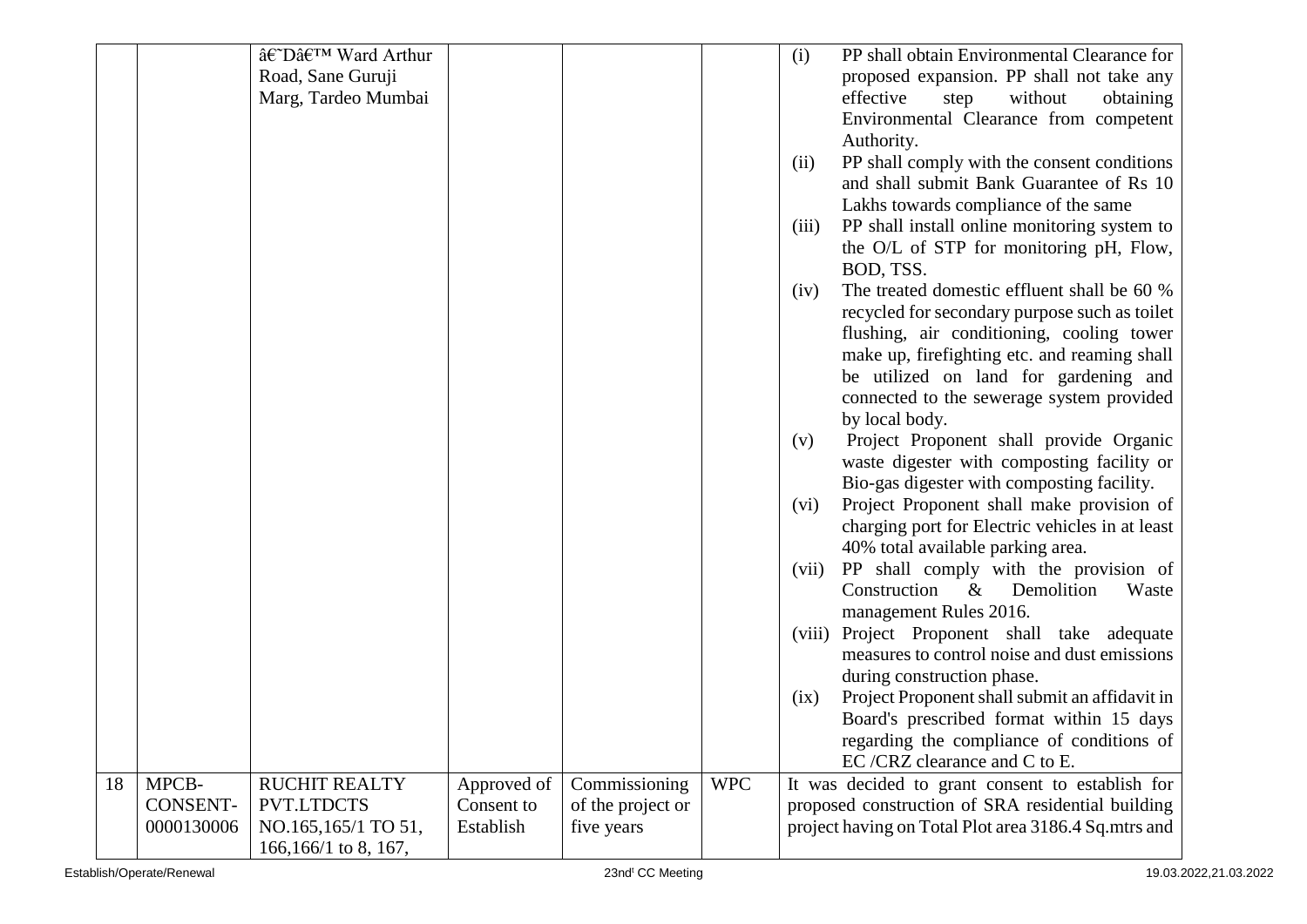| 167/1 to 10, 168 &      | whichever is | BUA 38588.42 Sq. mtrs by imposing following            |
|-------------------------|--------------|--------------------------------------------------------|
| 168/1 to 12             | earlier      | conditions.                                            |
| Vaishnodevi SRA CHS     |              | PP shall obtain Environmental Clearance for<br>(i)     |
| &Shree Ganesh           |              | proposed construction project. PP shall not            |
| Darshan SRACHS.         |              | take any effective step without obtaining              |
| (Prop), Proposed S. R.  |              | Environmental Clearance from competent                 |
| A. Scheme on Plot       |              | Authority.                                             |
| bearing CTS             |              | PP shall comply with the consent condition<br>(ii)     |
| NO.165,165/1 TO 51,     |              | and shall submit Bank Guarantee of Rs 10               |
| $166, 166/1$ to 8, 167, |              | Lakhs towards compliance of the same.                  |
| 167/1 to 10, 168 &      |              | PP shall install online monitoring system to<br>(iii)  |
| 168/1 to 12 of Village- |              | the O/L of STP for monitoring pH, Flow,                |
| Kanjur, Tal-Kurla       |              | BOD, TSS.                                              |
| Mumbai, Maharashtra     |              | The treated domestic effluent shall be 60 %<br>(iv)    |
| Kurla                   |              | recycled for secondary purpose such as toilet          |
|                         |              | flushing, air conditioning, cooling tower              |
|                         |              | make up, firefighting etc. and reaming shall           |
|                         |              | be utilized on land for gardening and                  |
|                         |              | connected to the sewerage system provided              |
|                         |              | by local body.                                         |
|                         |              | Project Proponent shall provide Organic<br>(v)         |
|                         |              | waste digester with composting facility or             |
|                         |              | Bio-gas digester with composting facility.             |
|                         |              | Project Proponent shall make provision of<br>(vi)      |
|                         |              | charging port for Electric vehicles in at least        |
|                         |              | 40% total available parking area.                      |
|                         |              | PP shall comply with the provision of<br>(vii)         |
|                         |              | Construction<br>$\&$<br>Demolition<br>Waste            |
|                         |              | management Rules 2016.                                 |
|                         |              | (viii) Project Proponent shall take adequate           |
|                         |              | measures to control noise and dust emissions           |
|                         |              | during construction phase.                             |
|                         |              | Project Proponent shall submit an affidavit in<br>(ix) |
|                         |              | Board's prescribed format within 15 days               |
|                         |              | regarding the compliance of conditions of              |
|                         |              | EC/CRZ clearance and C to E.                           |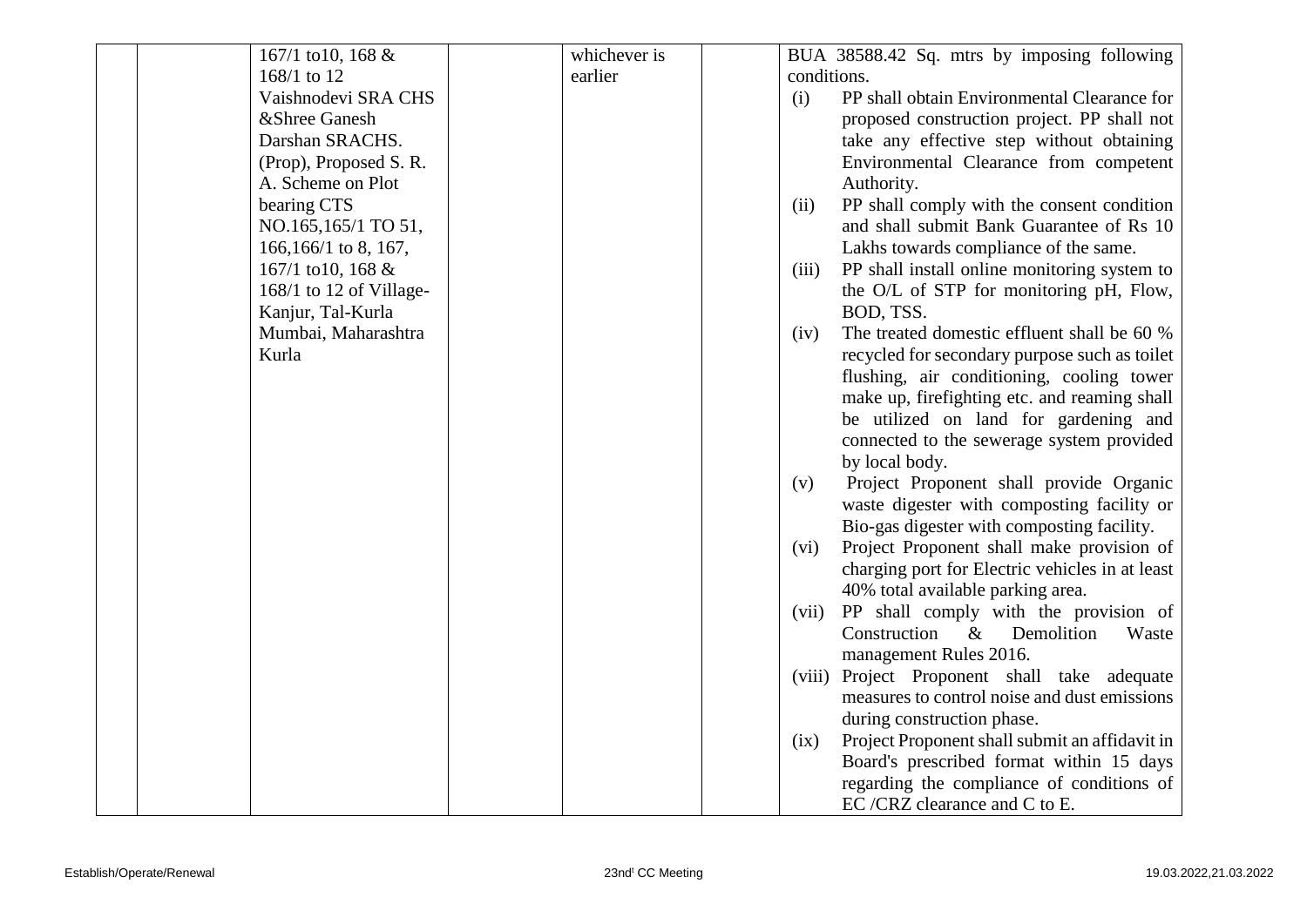| 19 | MPCB-           | <b>SHAKUN</b>           | Approved   | Commissioning     | <b>WPC</b> | Committee noted that industry has applied for         |
|----|-----------------|-------------------------|------------|-------------------|------------|-------------------------------------------------------|
|    | <b>CONSENT-</b> | AGROTECH (I) PVT.       | Consent to | of the project or |            | consent to Establish for Mfg. of Ethanol $-49500$     |
|    | 0000129749      | LTD.GUT NO. 34          | Establish  | five years        |            | KL/Annum (150 KLPD CONSIDERING 330                    |
|    |                 | AND 35 AT POST          |            | whichever is      |            | DAYS) and CO-Generation- 04 MW CAPTIVE                |
|    |                 | <b>BHENDALE PHATA</b>   |            | earlier           |            | COGENERATION PLANT) and by products of                |
|    |                 | <b>GANGAPUR</b>         |            |                   |            | DDGS-75 MT/Day and CO2-65 Ton/Day by using            |
|    |                 |                         |            |                   |            | Damaged Grain Feed Stock, Broken Rice, Maize,         |
|    |                 |                         |            |                   |            | Bajra & Sorghum, Starchy Materials as raw             |
|    |                 |                         |            |                   |            | material.                                             |
|    |                 |                         |            |                   |            | After due deliberation, it was decided to grant       |
|    |                 |                         |            |                   |            | consent to establish for Mfg. of Ethanol $-49500$     |
|    |                 |                         |            |                   |            | KL/Annum and 4 MC Co Gen plant by imposing            |
|    |                 |                         |            |                   |            | following conditions.                                 |
|    |                 |                         |            |                   |            | PP shall obtain Environmental Clearance<br>(i)        |
|    |                 |                         |            |                   |            | for proposed activity. PP shall not take any          |
|    |                 |                         |            |                   |            | effective<br>without<br>obtaining<br>step             |
|    |                 |                         |            |                   |            | Environmental Clearance from competent                |
|    |                 |                         |            |                   |            | Authority.                                            |
|    |                 |                         |            |                   |            | PP shall submit Bank Guarantee of Rs 5.0<br>(ii)      |
|    |                 |                         |            |                   |            | Lakhs towards compliance of consent                   |
|    |                 |                         |            |                   |            | conditions.                                           |
| 20 | MPCB-           | Unnathi Estate -        | Approved   | Commissioning     | <b>WPC</b> | Project Proponent has applied for Consent to          |
|    | <b>CONSENT-</b> | Proposed development    | Consent to | of the unit or    |            | Establish for Construction of Residential projects    |
|    | 0000128222      | of Residential and      | Establish  | Five years        |            | having total plot area is 8345.00 Sq.m and total      |
|    |                 | School Building project |            | whichever is      |            | Construction BUA 39,762.87 Sq.mtrs.                   |
|    |                 | at Plot S. No. 244/13,  |            | earlier           |            | It was decided to grant Consent to Establish for      |
|    |                 | 244/14/2, 250/1/A,      |            |                   |            | Construction of Residential projects having total     |
|    |                 | 250/2/A, 250/3,         |            |                   |            | plot area is 8345.00 Sq.m and total Construction      |
|    |                 | 251/5/A, 244/16 (pt),   |            |                   |            | BUA 39,762.87 Sq.mtrs by imposing following           |
|    |                 | $242/1/1A$ (pt) at      |            |                   |            | conditions:                                           |
|    |                 | Village: Kavesar,       |            |                   |            | PP shall not effective steps till obtaining of<br>(i) |
|    |                 | Ghodbunder Road,        |            |                   |            | Amendment & expansion Environmental                   |
|    |                 | Thane (W) by Unnathi    |            |                   |            | clearance for additional Total Construction           |
|    |                 | <b>Estate Thane</b>     |            |                   |            | BUA from 31130.00 Sqm q.mtrs to                       |
|    |                 |                         |            |                   |            | 39,762.87 Sq.mtrs from SEAC /SEIAA                    |
|    |                 |                         |            |                   |            | Authority.                                            |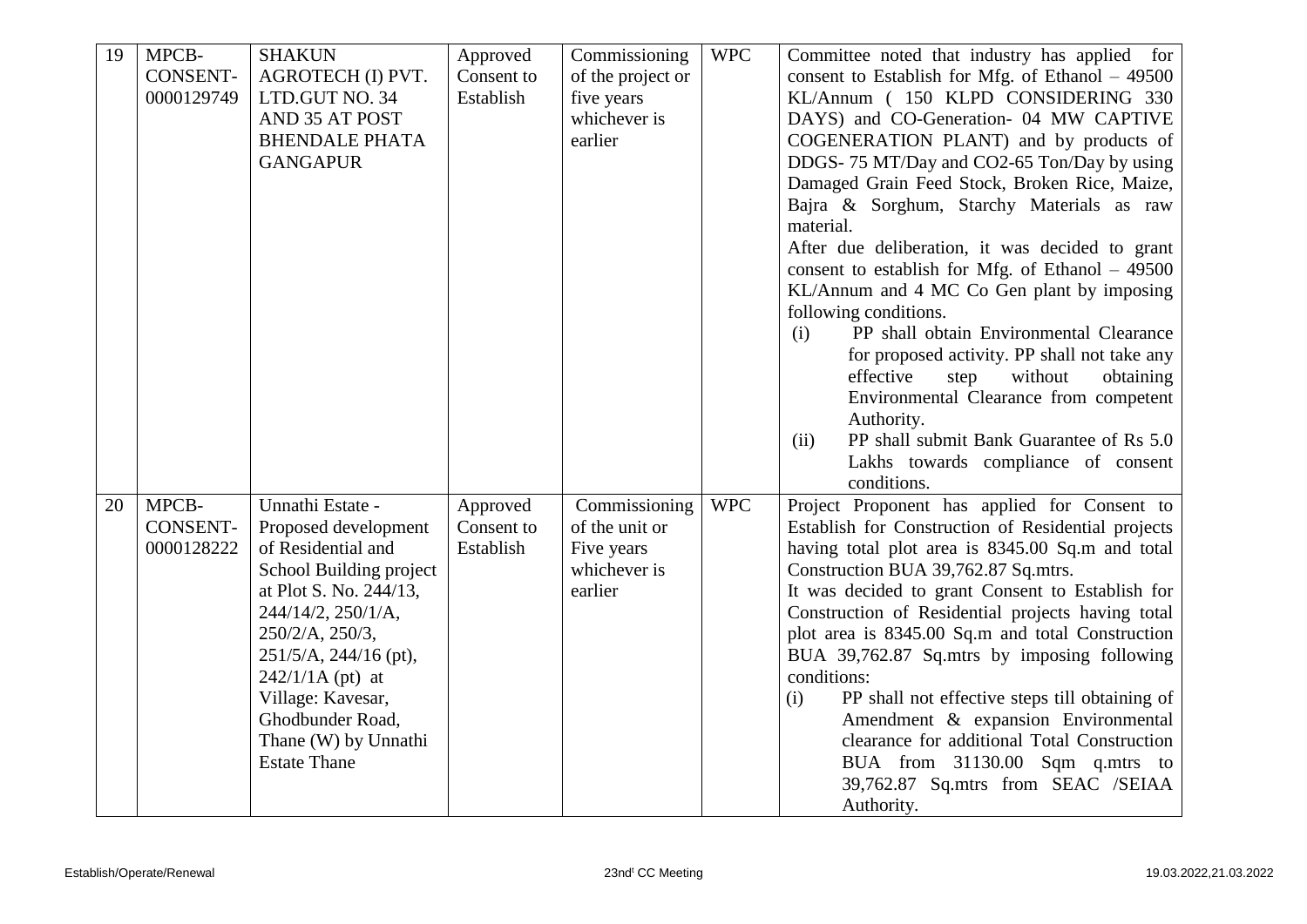|    |                 |                        |            |     |            | (ii)   | PP shall submit Bank Guarantee of Rs. 10                                              |
|----|-----------------|------------------------|------------|-----|------------|--------|---------------------------------------------------------------------------------------|
|    |                 |                        |            |     |            |        | Lakhs towards compliance of consent                                                   |
|    |                 |                        |            |     |            |        | conditions.                                                                           |
|    |                 |                        |            |     |            | (iii)  | PP shall install online monitoring system to                                          |
|    |                 |                        |            |     |            |        | the O/L of STP for monitoring pH, Flow,                                               |
|    |                 |                        |            |     |            |        | BOD, TSS.                                                                             |
|    |                 |                        |            |     |            | (iv)   | The treated domestic effluent shall be 60 %                                           |
|    |                 |                        |            |     |            |        | recycled for secondary purpose such as toilet                                         |
|    |                 |                        |            |     |            |        | flushing, air conditioning, cooling tower                                             |
|    |                 |                        |            |     |            |        | make up, firefighting etc. and reaming shall                                          |
|    |                 |                        |            |     |            |        | be utilized on land for gardening and                                                 |
|    |                 |                        |            |     |            |        | connected to the sewerage system provided                                             |
|    |                 |                        |            |     |            |        | by local body.                                                                        |
|    |                 |                        |            |     |            | (v)    | Project Proponent shall provide Organic                                               |
|    |                 |                        |            |     |            |        | waste digester with composting facility or                                            |
|    |                 |                        |            |     |            |        | Bio-gas digester with composting facility.                                            |
|    |                 |                        |            |     |            | (vi)   | Project Proponent shall make provision of                                             |
|    |                 |                        |            |     |            |        | charging port for Electric vehicles in at least                                       |
|    |                 |                        |            |     |            |        | 40% total available parking area.                                                     |
|    |                 |                        |            |     |            | (vii)  | PP shall comply with the provision of                                                 |
|    |                 |                        |            |     |            |        | Construction<br>Demolition<br>Waste<br>$\&$                                           |
|    |                 |                        |            |     |            |        | management Rules 2016.                                                                |
|    |                 |                        |            |     |            | (viii) | Project Proponent shall take adequate<br>measures to control noise and dust emissions |
|    |                 |                        |            |     |            |        | during construction phase.                                                            |
|    |                 |                        |            |     |            | (ix)   | Project Proponent shall submit an affidavit in                                        |
|    |                 |                        |            |     |            |        | Board's prescribed format within 15 days                                              |
|    |                 |                        |            |     |            |        | regarding the compliance of conditions of                                             |
|    |                 |                        |            |     |            |        | EC/CRZ clearance and C to E.                                                          |
| 21 | MPCB-           | M/s. Ashjit Realties   | <b>Not</b> | $-$ | <b>WPC</b> |        | Committee noted that Project Proponent has for                                        |
|    | <b>CONSENT-</b> | Pvt. Ltd.C. S. No. 996 | Approved   |     |            |        | Consent to establish for proposed residential cum                                     |
|    | 0000130097      | of Bhuleshwar Division | Consent to |     |            |        | commercial construction project having on Total                                       |
|    |                 | C. S. No. 996 of       | Establish  |     |            |        | Plot area- 2473.26 Sq. mtrs & Construction BUA-                                       |
|    |                 | Bhuleshwar Division,   |            |     |            |        | 32593.0 Sq.mtrs as per EC dtd 13.03.2022.                                             |
|    |                 | Situated at 4, R. S.   |            |     |            |        | After due deliberation, it was decided to issue Show                                  |
|    |                 | Sapre Marg (Picket     |            |     |            |        | Cause Notice for refusal of consent due to following                                  |
|    |                 | Road), C – Ward,       |            |     |            |        | non compliances.                                                                      |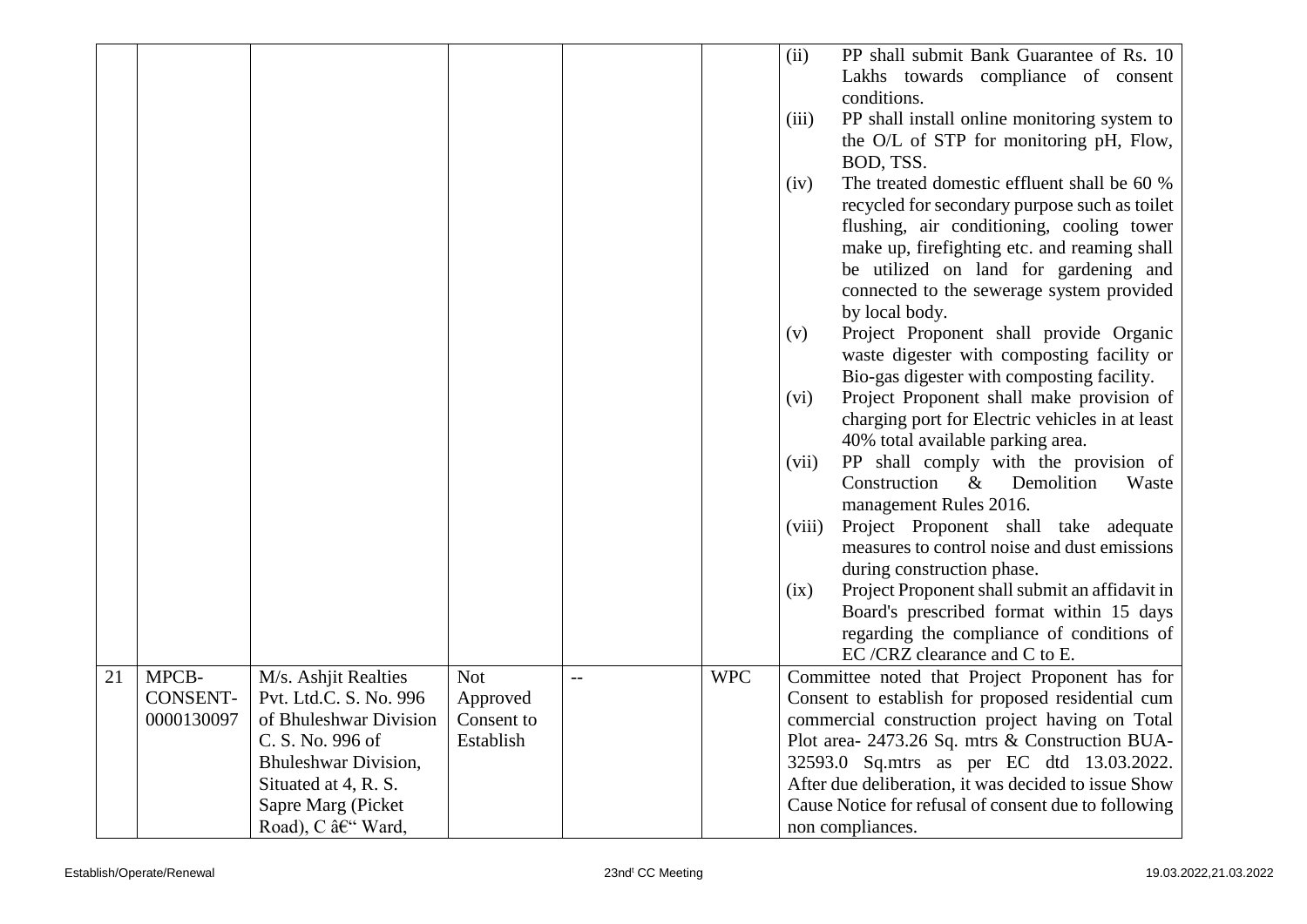|    |                                        | Mumbai - 400 002                                                                                                                                                                                                                                                                                                                            |                                                   |                                                                          |            | PP has started construction without obtaining<br>(i)                                                                                                                                                                                                                                                                                                                                                                                                                                                                                                                                                                                                                                                                                                                                                                                                          |
|----|----------------------------------------|---------------------------------------------------------------------------------------------------------------------------------------------------------------------------------------------------------------------------------------------------------------------------------------------------------------------------------------------|---------------------------------------------------|--------------------------------------------------------------------------|------------|---------------------------------------------------------------------------------------------------------------------------------------------------------------------------------------------------------------------------------------------------------------------------------------------------------------------------------------------------------------------------------------------------------------------------------------------------------------------------------------------------------------------------------------------------------------------------------------------------------------------------------------------------------------------------------------------------------------------------------------------------------------------------------------------------------------------------------------------------------------|
|    |                                        | Mumbai                                                                                                                                                                                                                                                                                                                                      |                                                   |                                                                          |            | Consent to establish                                                                                                                                                                                                                                                                                                                                                                                                                                                                                                                                                                                                                                                                                                                                                                                                                                          |
| 22 | MPCB-<br><b>CONSENT-</b><br>0000131028 | M/s. Bhimashankar<br>Sugar Mills Ltd.Sr. No.<br>165 & 168 Sr. No. 165<br>& 168, Vill. Pargaon,<br>Tal. Washi, Dist.<br>Osmanabad Washi                                                                                                                                                                                                      | <b>Not</b><br>Approved<br>Consent to<br>Establish | $\mathbf{L}$                                                             | <b>WPC</b> | Committee noted that industry has applied for<br>consent to establish for expansion of sugar unit for<br>production of Sugar-3000 MT/M and Cogeneration<br>3.5 MW.<br>After due deliberation, it was decided to issue<br>Show Cause Notice for refusal of consent for<br>following non compliances.<br>Industry has not submitted details capacity of<br>(i)<br>sugar for which expansion is applied.<br>(ii)<br>Industry<br>has<br>submitted<br>not<br>details capacity of Boiler.<br>(iii) Industry had not submitted the BG of Rs 5<br>Lakh towards CGWA NOC.<br>(iv) Industry has not submitted details of<br>upgradation of ETP for treatment of effluent<br>being generated from proposed expansion                                                                                                                                                     |
| 23 | MPCB-<br><b>CONSENT-</b><br>0000130002 | <b>Residential Project</b><br><b>PURANIKS</b><br><b>UNICORN"</b> (Earlier<br>known as PURANIK<br>CITY PHASE V) at<br>New Survey<br>numbers55/1/C (Old S.<br>NO. 42/1 P), 55/1/G<br>(Old S. NO. 42/1 P)<br>New Survey numbers<br>55/1/C (Old S. NO.<br>42/1 P), 55/1/G (Old S.<br>NO. $42/1$ P) at village<br>Mogharpada District-<br>Thane, | Approved<br>Consent to<br>Establish               | Commissioning<br>of the unit or<br>Five years<br>whichever is<br>earlier | <b>WPC</b> | It was decided to grant Consent to Establish for<br>Construction of Residential projects having Total<br>plot area is 8330.35 Sq.m and Total Construction<br>BUA 38,534.85 Sq.m As per EC dt.18.06.2015, by<br>imposing following conditions:<br>PP shall comply with the conditions<br>(i)<br>stipulated in Environmental Clearance and<br>consent conditions and submit BG of Rs. 10<br>Lakhs towards compliance of the same.<br>PP shall install online monitoring system to<br>(ii)<br>the O/L of STP for monitoring pH, Flow,<br>BOD, TSS.<br>The treated domestic effluent shall be 60 %<br>(iii)<br>recycled for secondary purpose such as toilet<br>flushing, air conditioning, cooling tower<br>make up, firefighting etc. and reaming shall<br>be utilized on land for gardening and<br>connected to the sewerage system provided<br>by local body. |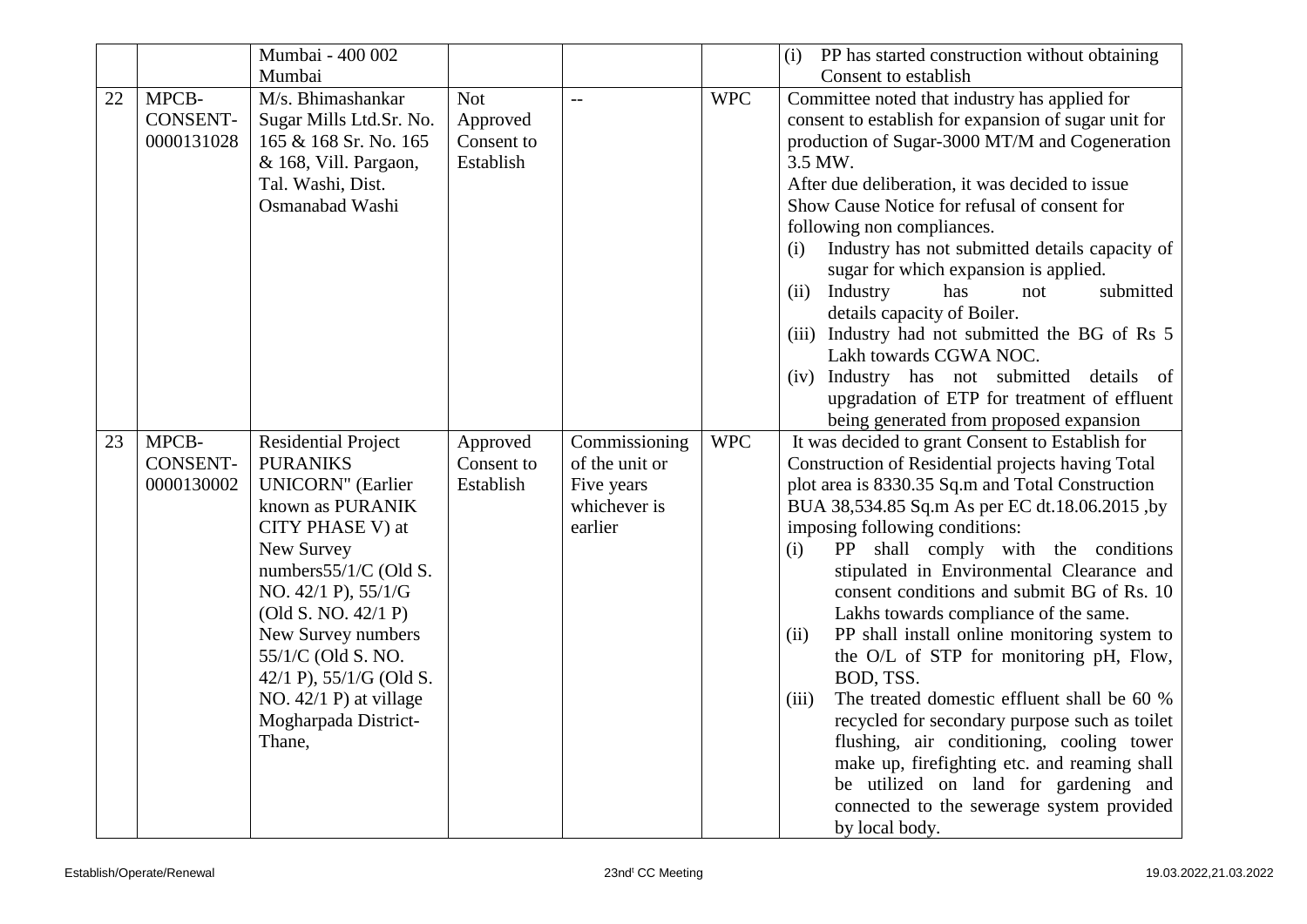| 24 | MPCB-                         | <b>Moreshwar Developers</b>                                 | Approved                | Commissioning                                              | <b>WPC</b> | Project Proponent shall provide Organic<br>(iv)<br>waste digester with composting facility or<br>Bio-gas digester with composting facility.<br>Project Proponent shall make provision of<br>(v)<br>charging port for Electric vehicles in at least<br>40% total available parking area.<br>PP shall comply with the provision of<br>(vi)<br>Construction<br>$\&$<br>Demolition<br>Waste<br>management Rules 2016.<br>Project Proponent shall take adequate<br>(vii)<br>measures to control noise and dust emissions<br>during construction phase.<br>(viii) Project Proponent shall submit an affidavit in<br>Board's prescribed format within 15 days<br>regarding the compliance of conditions of EC<br>/CRZ clearance and $C$ to E.<br>It was decided to grant consent to establish for |
|----|-------------------------------|-------------------------------------------------------------|-------------------------|------------------------------------------------------------|------------|--------------------------------------------------------------------------------------------------------------------------------------------------------------------------------------------------------------------------------------------------------------------------------------------------------------------------------------------------------------------------------------------------------------------------------------------------------------------------------------------------------------------------------------------------------------------------------------------------------------------------------------------------------------------------------------------------------------------------------------------------------------------------------------------|
|    | <b>CONSENT-</b><br>0000131355 | Plot No.-52 Sector 19A,<br>Nerul East, Navi<br>Mumbai Thane | Consent to<br>Establish | of the project or<br>five years<br>whichever is<br>earlier |            | expansion in Residential cum Commercial Building<br>Construction Project having Total plot area-<br>13,619.47 Sq. Mtr. and Total Built up area is<br>82935.348 Sq. Mtr by imposing following<br>conditions.<br>PP shall not effective steps till obtaining of<br>(i)<br>Amendment & expansion Environmental<br>clearance for additional Total Construction<br>BUA from 65676.159 Sq. Mtr to 82935.348<br>Sq.mtrs from competent auhority.<br>PP shall comply with the conditions<br>(ii)<br>stipulated in Environmental Clearance and                                                                                                                                                                                                                                                      |
|    |                               |                                                             |                         |                                                            |            | consent conditions and submit BG of Rs. 10<br>Lakhs towards compliance of the same.<br>PP shall install online monitoring system to<br>(iii)<br>the O/L of STP for monitoring pH, Flow,<br>BOD, TSS.<br>The treated domestic effluent shall be 60 %<br>(iv)<br>recycled for secondary purpose such as<br>toilet flushing, air conditioning, cooling<br>tower make up, firefighting etc. and                                                                                                                                                                                                                                                                                                                                                                                                |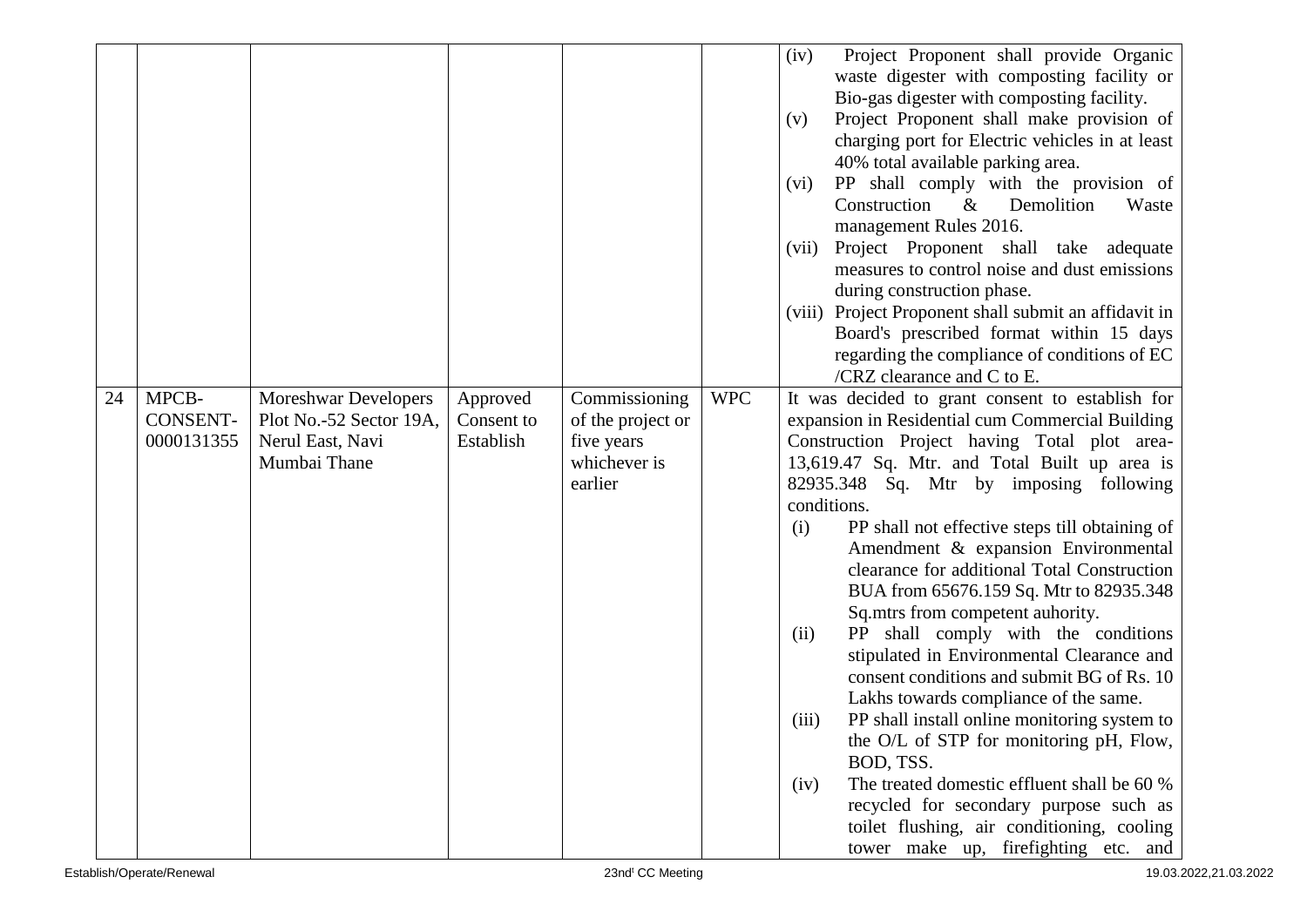|    |                                                           |                                                                                      |                                                   |            |            | reaming shall be utilized on land for<br>gardening and connected to the sewerage<br>system provided by local body.<br>Project Proponent shall provide Organic<br>(v)<br>waste digester with composting facility or<br>Bio-gas digester with composting facility.<br>Project Proponent shall make provision of<br>(vi)<br>charging port for Electric vehicles in at least<br>40% total available parking area.<br>PP shall comply with the provision of<br>(vii)<br>Construction<br>$\&$<br>Demolition<br>Waste<br>management Rules 2016.<br>Project Proponent shall take adequate<br>(viii) |
|----|-----------------------------------------------------------|--------------------------------------------------------------------------------------|---------------------------------------------------|------------|------------|---------------------------------------------------------------------------------------------------------------------------------------------------------------------------------------------------------------------------------------------------------------------------------------------------------------------------------------------------------------------------------------------------------------------------------------------------------------------------------------------------------------------------------------------------------------------------------------------|
|    |                                                           |                                                                                      |                                                   |            |            | measures to control noise and dust<br>emissions during construction phase.<br>Project Proponent shall submit an affidavit<br>(ix)<br>in Board's prescribed format within 15 days<br>regarding the compliance of conditions of<br>EC/CRZ clearance and C to E.<br>The consent shall be issued with overriding effect<br>on the consent to establish issued dtd 18/11/2019.                                                                                                                                                                                                                   |
| 25 | MPCB-<br>CONSENT_<br><b>AMMEND</b><br>MENT-<br>0000004830 | Glaxo smithkline<br>Pharmaceuticals Ltd,<br>A-10, MIDC AMBAD                         | <b>Not</b><br>Approved<br>consent to<br>establish |            | <b>AST</b> | Committee noted that industry has applied for<br>amendment in consent condition no.13 i.e.<br>submission<br>environmental<br>of<br>compensation<br>imposed due to installation of higher capacity<br>reactor without Consent to establish. It was noted<br>that industry is claiming that Consent to establish<br>issued on 01/08/2018 which includes reactor.<br>After due deliberation it was decided to call<br>industry for presentation.                                                                                                                                               |
| 26 | MPCB-<br>CONSENT_<br><b>AMMEND</b><br>MENT-<br>0000006851 | Jubilant Life Sciences<br>LTD, N-<br>34, MIDC, Anand Nagar<br>, Additional Ambernath | Approved<br>Amendment<br>in consent               | 31/01/2026 | <b>AST</b> | Committee noted that the industry has applied for<br>grant of amendment in consent for change in name<br>from M/s. JUBILANT LIFESCIENCES LIMITED<br>to M/s. JUBILANT INGREVIA LIMITED. The<br>existing consent of the unit is valid upto 31/01/2026.<br>Industry has submitted ROC for change in name.<br>After due deliberation it was decided to grant<br>amendment in consent for change in name from                                                                                                                                                                                    |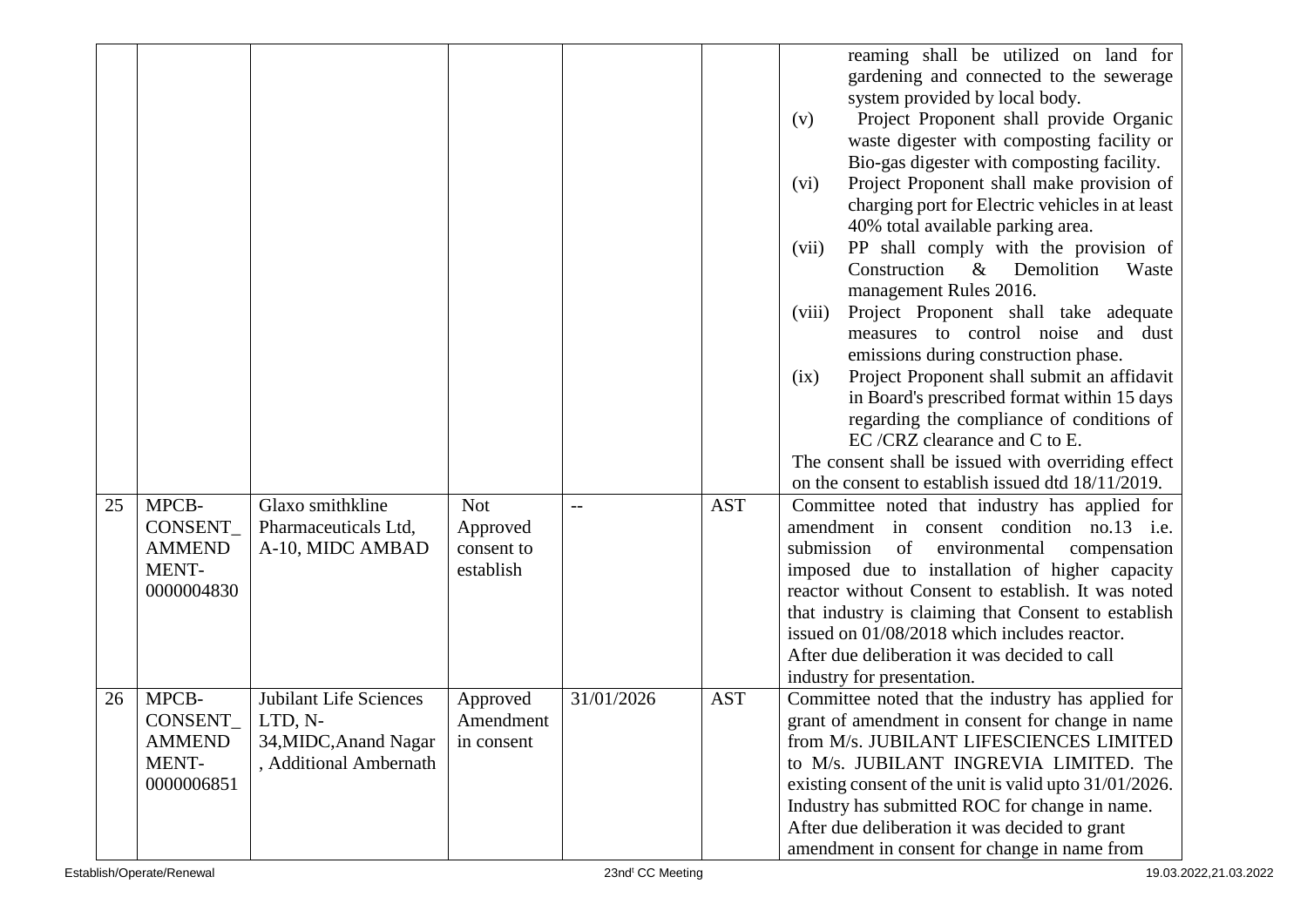|    |               |                             |               |            |            | M/s. JUBILANT LIFESCIENCES LIMITED to                  |
|----|---------------|-----------------------------|---------------|------------|------------|--------------------------------------------------------|
|    |               |                             |               |            |            | M/s. JUBILANT INGREVIA LIMITED                         |
| 27 | MPCB-         | M/S KSPG Automotive         | <b>Not</b>    |            | <b>APC</b> | Committee noted that industry has applied for          |
|    | CONSENT_      | India Pvt. Ltd, Plot        | approved      |            |            | amendment in consent for change in mode of             |
|    | <b>AMMEND</b> | No.A-1, Additional          | amendment     |            |            | disposal of treated effluent. Board has granted        |
|    | MENT-         | Supa Parner Industrial      | in consent    |            |            | consent for mfg of Metal powder etc which is valid     |
|    | 0000006974    | Park, Village-              |               |            |            | upto 28.02.2023, Mode of disposal of treated           |
|    |               | Waghunde Budruk,            |               |            |            | effluent mentioned is for recycle $\&$ gardening. And  |
|    |               | Taluka: Parner,             |               |            |            | industry intend to disposal the treated effluent on    |
|    |               | Dist:Ahmednagar.            |               |            |            | HRTS. The case was discussed in 17th It was            |
|    |               |                             |               |            |            | decided to call personal hearing with technical        |
|    |               |                             |               |            |            | presentation.                                          |
|    |               |                             |               |            |            | After due deliberation, it was decided to discuss the  |
|    |               |                             |               |            |            | case in next CC meeting.                               |
| 28 | MPCB-         | <b>SUNSHINE PAP</b>         | Approved      | 30.06.2022 | <b>WPC</b> | 1 It was decided to grant Amendment of existing        |
|    | CONSENT_      | TECH PVT LTD.375            | amendment     |            |            | consent may be consider for enhanced production        |
|    | <b>AMMEND</b> | 379 Abitghar, Wada          | in consent    |            |            | capacity for manufacturing of M.G. Kraft Paper         |
|    | MENT-         |                             |               |            |            | and Duplex Paper & Board from $-6000$ MT/M to          |
|    | 0000007485    |                             |               |            |            | 9000 MT/M by increase in moisture content from         |
|    |               |                             |               |            |            | 5.5 % to 10 %, without change in any other             |
|    |               |                             |               |            |            | consent conditions.                                    |
| 29 | MPCB-         | <b>Ulhasnagar Municipal</b> | <b>Not</b>    | $-$        | RO HQ      | Committee noted that Ulhasnagar Municipal              |
|    | $MSW_$        | Corporation,                | approved      |            |            | Corporation has applied for MSW authorisation for      |
|    | AUTH-         | Ulhasnagar (M Corp.),       | Authorization |            |            | capacity of 360 MTD at site June Khadi machine,        |
|    | 0000000393    | Thane                       | under SWM     |            |            | Gaikwad pada, near water tank Ulhasnagar to set up     |
|    |               |                             | Rules         |            |            | waste to compost facility.                             |
|    |               |                             |               |            |            | The case was discussed in the meeting of MSW           |
|    |               |                             |               |            |            | Committee (Second meeting of 2021) held on             |
|    |               |                             |               |            |            | 14/10/2021 and it was recommended for rejection of     |
|    |               |                             |               |            |            | the case. PP has not submitted details of land         |
|    |               |                             |               |            |            | allotted for setting up facility for waste processing, |
|    |               |                             |               |            |            | After due deliberation, it was decided to refuse the   |
|    |               |                             |               |            |            | application.                                           |
| 30 | MPCB-         | Bhiwandi Nizampur           | <b>Not</b>    | $-$        | RO HQ      | Committee noted that Bhiwandi Nizampur City            |
|    | $MSW_$        | <b>City Municipal</b>       | approved      |            |            | Municipal Corporation has applied for renewal of       |
|    | AUTH-         | Corporation                 | Authorization |            |            | authorization.                                         |
|    | 0000000498    | <b>TEESGAON PADA</b>        | under SWM     |            |            | The case was discussed in the meeting of MSW           |
|    |               | ROAD, SAMRAT                | Rules         |            |            | Committee (Second meeting of 2021) held on             |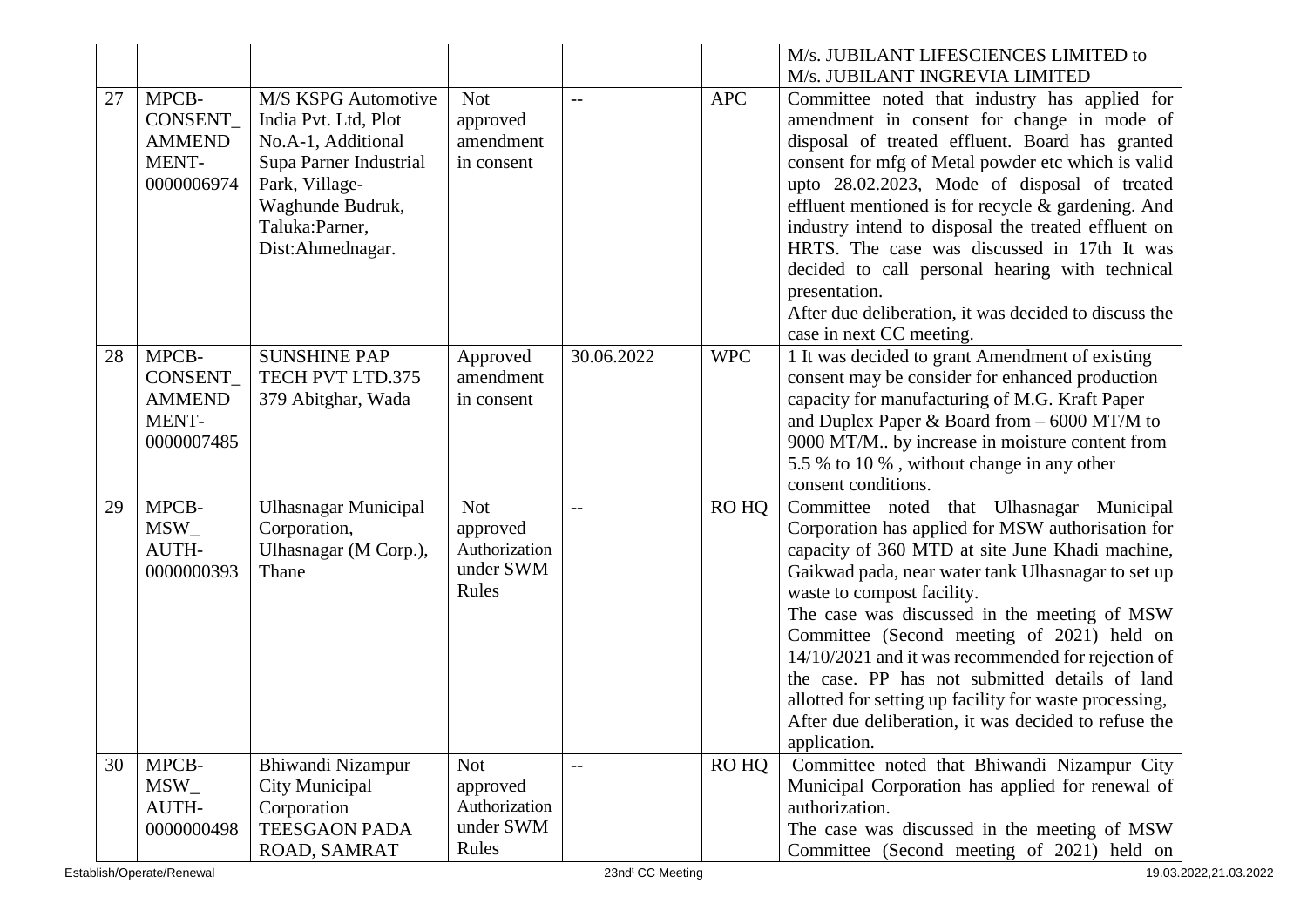|    |            | <b>ASHOK HIGH</b>    |               |            |       | 14/10/2021 and it was decided to call information      |
|----|------------|----------------------|---------------|------------|-------|--------------------------------------------------------|
|    |            | <b>SCHOOL KALYAN</b> |               |            |       | regarding whether application is submitted for         |
|    |            | <b>EAST THANE,</b>   |               |            |       | renewal of authorization or for Bio-Mining activity,   |
|    |            |                      |               |            |       | Quantification, Fresh<br>Legacy waste<br>waste         |
|    |            |                      |               |            |       | management- details of Treatment facility, DPR for     |
|    |            |                      |               |            |       | Solid waste management, Details of Bio-mining,         |
|    |            |                      |               |            |       | leachate management, site logistic management,         |
|    |            |                      |               |            |       | Testing lab, inert waste and recovered material        |
|    |            |                      |               |            |       | management, environment management plan.               |
|    |            |                      |               |            |       | Further SRO Bhiwandi informed that the sire is not     |
|    |            |                      |               |            |       | approved by District Level Site Selection              |
|    |            |                      |               |            |       | Committee. Committee noted that BNCMC has not          |
|    |            |                      |               |            |       |                                                        |
|    |            |                      |               |            |       | submitted the information as sought.                   |
|    |            |                      |               |            |       | After due deliberation, it was decided to refuse the   |
|    |            |                      |               |            |       | case.                                                  |
| 31 | MPCB-      | Solid waste          | <b>Not</b>    |            | RO HO | Committee noted that Pune Municiapl Corporation        |
|    | $MSW_{-}$  | management Opposite  | approved      |            |       | has applied for new MSW authorization for              |
|    | AUTH-      | Mangla talkis        | Authorization |            |       | MRF, RDF and Compost- 200 MT/D, site located           |
|    | 0000000570 | Shivajinagar Pune    | under SWM     |            |       | Sr.no 51/10 Ambegaon Budruk Pune. The case was         |
|    |            |                      | Rules         |            |       | discussed in the meeting of MSW Committee              |
|    |            |                      |               |            |       | (Second meeting of 2021) held on 14/10/2021. The       |
|    |            |                      |               |            |       | Committee noted that that there is NGT matter          |
|    |            |                      |               |            |       | against this site. Report of the committee constituted |
|    |            |                      |               |            |       | by Hon'ble NGT is not yet submitted to the NGT.        |
|    |            |                      |               |            |       | The committee decided to recommend CC for              |
|    |            |                      |               |            |       | refusal of application. After due deliberation, it was |
|    |            |                      |               |            |       | decided to refuse the application.                     |
| 32 | MPCB-      | Solid waste          | Approved      | 31.03.2027 | RO HQ | Committee noted that the applicant has applied for     |
|    | MSW        | management Opposite  | Authorization |            |       | grant of Authorization under Solid Waste               |
|    | AUTH-      | Mangla talkis        | under SWM     |            |       | Management Rules 2016.                                 |
|    | 0000000586 | Shivajinagar Pune    | Rules         |            |       | The case was earlier discussed in MSW committee        |
|    |            |                      |               |            |       | meeting dated 5-5-2021 and CC meeting dated 27-        |
|    |            |                      |               |            |       | 5-2021 and it was decided to issue SCN due to there    |
|    |            |                      |               |            |       | is no buffer zone at the site. SCN was issued on 14-   |
|    |            |                      |               |            |       | 7-2021. During meeting of MSW Authorization            |
|    |            |                      |               |            |       | committee dated 14-10-2021 SRO Pune-1 informed         |
|    |            |                      |               |            |       | that PMC vide their letter dated 12-7-2021             |
|    |            |                      |               |            |       | submitted that only MRF activity will be carried out   |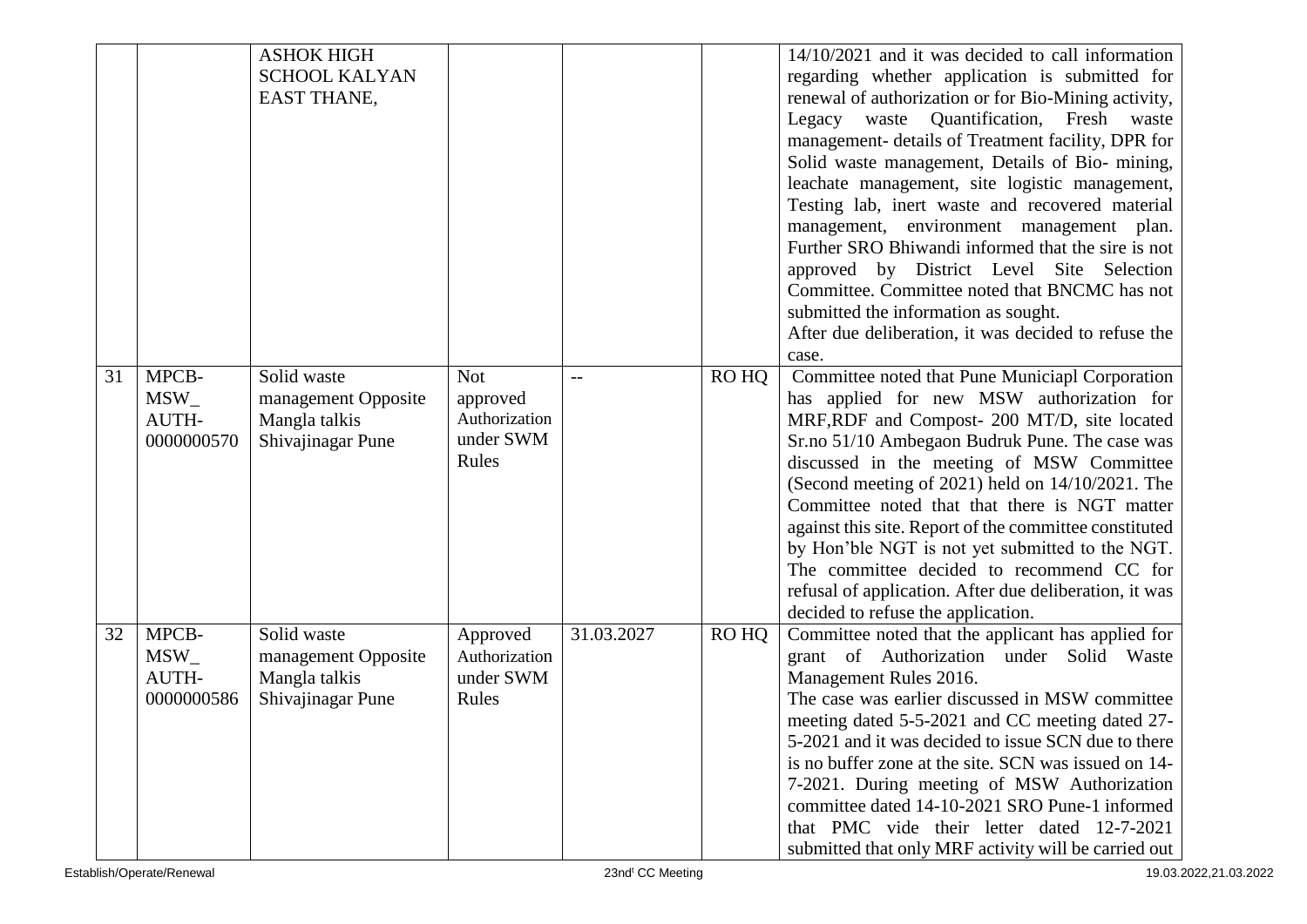|    |                                           |                                                                                                                                        |                                                               |     |       | at the site. PMC representative informed that it is<br>proposed to provide only MRF facility at the site.<br>Committee noted that there will be only MRF<br>activity proposed which does not need buffer zone.<br>The committee decided to recommend the case to<br>CC for grant of MSW Authorization for MRF<br>activity for 50 MT/Day capacity with condition to<br>provide environmental mitigation measures for dust<br>suppression, odour control and control of fly and<br>smell nuisance. Any wet waste arrived wrongly<br>shall be transferred within 24 hours. Disposal of<br>recovered material<br>should be with MPCB                      |
|----|-------------------------------------------|----------------------------------------------------------------------------------------------------------------------------------------|---------------------------------------------------------------|-----|-------|-------------------------------------------------------------------------------------------------------------------------------------------------------------------------------------------------------------------------------------------------------------------------------------------------------------------------------------------------------------------------------------------------------------------------------------------------------------------------------------------------------------------------------------------------------------------------------------------------------------------------------------------------------|
|    |                                           |                                                                                                                                        |                                                               |     |       | authorized industries only.                                                                                                                                                                                                                                                                                                                                                                                                                                                                                                                                                                                                                           |
| 33 | MPCB-<br>$MSW_{-}$<br>AUTH-<br>0000000610 | Somesh Berojgar Seva<br>Sahakari Sanstha<br>Maryadit Plot No F/24,<br>sector 12, Kharghar,<br>Raigarh                                  | <b>Not</b><br>approved<br>Authorization<br>under SWM<br>Rules | $-$ | RO HQ | Committee noted that applicant has applied for grant<br>of authorisation for MSW atbelow Estern<br>Freeway, Mukund<br>Chembur,<br>Nagar, Mahul,<br>Mumbai.<br>As per decision of the authorization committee<br>(second meeting of 2021 dated 14.10.2021) Show<br>Cause Notice for refusal issued on dated 10.11.2021<br>for non-submission of details about moisture in<br>compost and MCGM should be co-applicant for the<br>application. After given sufficient time to the<br>applicant for submission of the reply. But applicant<br>not submitted the reply to the SCN.<br>After due deliberation, it was decided to refuse the<br>application. |
| 34 | MPCB-<br>$MSW_$<br>AUTH-<br>0000000652    | <b>SIDDHI</b><br><b>WASTETOGREEN</b><br>PVT LTD, PLOT NO<br>08, SECTOR 18,<br><b>MAFCO MARKET</b><br>ROAD, VASHI NAVI<br><b>MUMBAI</b> | <b>Not</b><br>approved<br>Authorization<br>under SWM<br>Rules | $-$ | RO HQ | Committee noted that The firm has applied for grant<br>of authorisation for MSW authorisation. The case<br>was discussed in The case was discussed in MSW<br>authorization committee (second meeting of 2021)<br>and SCN for refusal issued on 10.11.2021 for non-<br>submission of land allotment letter by competent<br>authority of MCGM.<br>Committee noted that applicant not submitted the<br>desired information even sufficient & reasonable<br>opportunity given for the submission of same,<br>therefore it was decided to refuse the application.                                                                                          |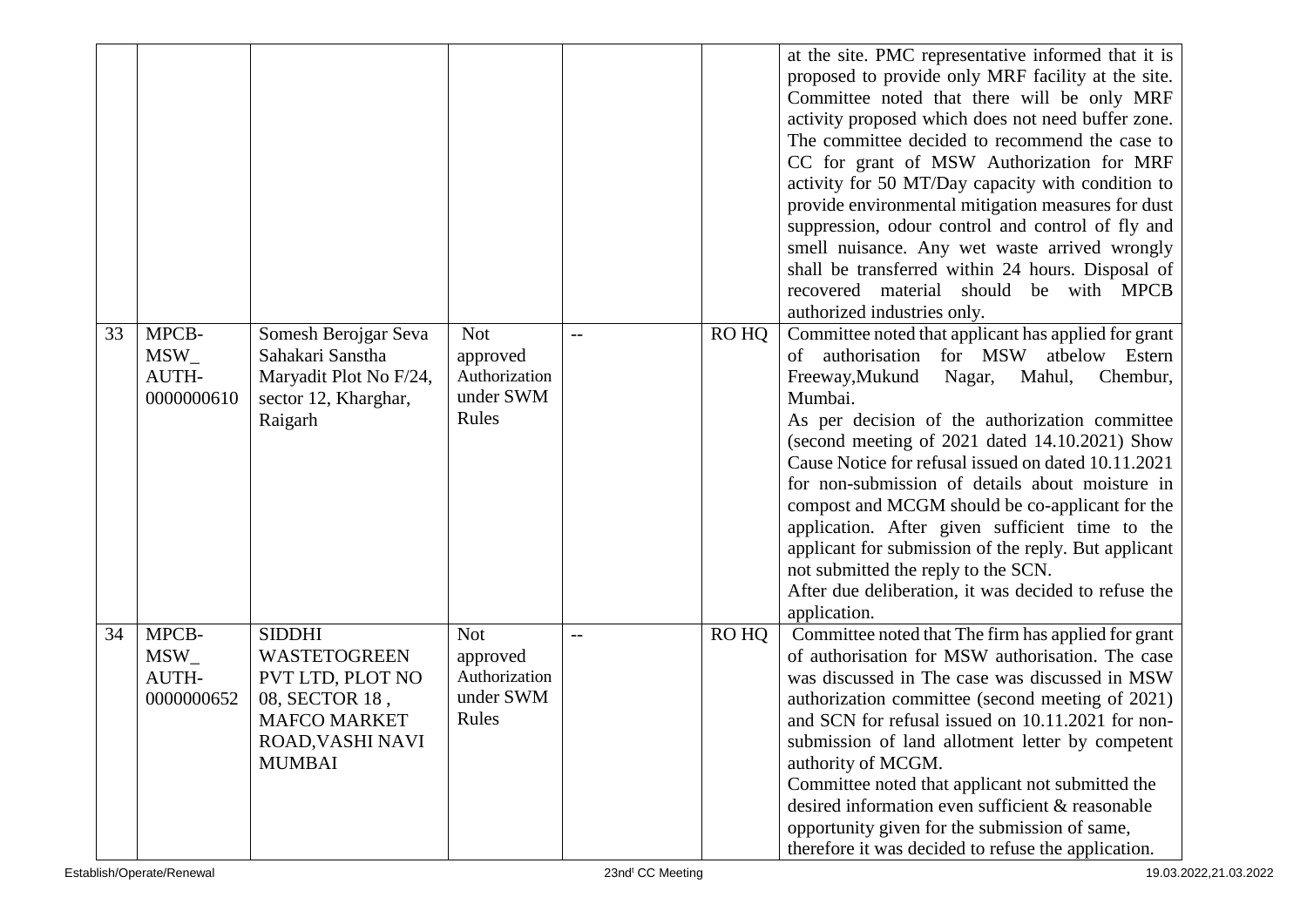|                | <b>Agenda B-Consent to Operate</b>     |                                                                                                                              |                                                                           |            |            |                                                                                                                                                                                                                                                                                                                                                                                                                                                                                                                                                                                                                                                                                                                                                                                                                            |  |  |  |
|----------------|----------------------------------------|------------------------------------------------------------------------------------------------------------------------------|---------------------------------------------------------------------------|------------|------------|----------------------------------------------------------------------------------------------------------------------------------------------------------------------------------------------------------------------------------------------------------------------------------------------------------------------------------------------------------------------------------------------------------------------------------------------------------------------------------------------------------------------------------------------------------------------------------------------------------------------------------------------------------------------------------------------------------------------------------------------------------------------------------------------------------------------------|--|--|--|
|                | MPCB-<br><b>CONSENT-</b><br>0000127150 | <b>Empire Properties</b><br>Empire Square, CTS<br>No. $4746(P)$ , $4751(P)$ ,<br>4742(P), Chinchwad<br>Pune Chinchwad Haveli | <b>Not</b><br>approved<br>Consent to<br>Operate<br>$(Part-I)$             |            | <b>WPC</b> | Committee noted that Project Proponent has applied<br>for Consent to Operate(Part-I) for Residential<br>construction project having total plot area 47045.96<br>Sq.Mtrs. & completed construction BUA of<br>140282.39 Sq. Mtr out of Proposed total<br>Construction BUA 143529.89 Sq. Mtrs, as per EC<br>dt. 31.03.2020.<br>The PP has obtained Consent to Establish dtd.<br>21.03.2014 which valid up to COU or 5 Years.<br>Further PP had applied for revalidation of consent to<br>establish vide No 129249.<br>After due deliberation, it was decided to defer the<br>case and call the status report on compliance of<br>Environmental Clearance conditions from PP which<br>shall be verified by SRO/RO MPCB. After receipt<br>of the verified report from SRO/RO, the case will be<br>discussed in next CC meeting. |  |  |  |
| $\overline{2}$ | MPCB-<br><b>CONSENT-</b><br>0000125726 | Junad Deep Open Cast<br>coal Mine Project<br>118, 114, 115, 116, 117, 1<br>23,124 Near Borgaon<br>village WANI               | Approved<br>Consent to<br>Operate for<br>expansion                        | 31.03.2023 | <b>APC</b> | It was decided to grant consent to operate for<br>expansion with amalgamation with existing consent<br>to operate for total Coal production 900000 Ton/Y<br>on mining area 449.63 ha.                                                                                                                                                                                                                                                                                                                                                                                                                                                                                                                                                                                                                                      |  |  |  |
| 3              | MPCB-<br><b>CONSENT-</b><br>0000128154 | M/s .Lodha Developers<br>ltd.53 54 55 56 231 232<br>240 Village Bhoper<br>Kalyan                                             | <b>Not</b><br>approved 1 <sup>st</sup><br>Consent to<br>Operate<br>(part) | $\qquad -$ | <b>WPC</b> | Committee noted that Project Proponent has applied<br>for 1st Consent to Operate (part) Residential Project<br>for Wing A, Wing B, Wing C & Club Housing<br>having total plot area is 77515.85 Sqm and<br>Completed Construction (BUA 19473.93Sqm Out<br>of Total construction BUA area 82,260.62 Sqm, As<br>per EC dt. 23/04/2019.<br>PP has obtained Environmental Clearance dtd.<br>23/04/2019 for Total plot area -77,515.85 Sqm &<br>Construction BUA area -82,260.62 S Sqm.<br>After due deliberation, it was decided to defer the<br>case and call the status report on compliance of<br>Environmental Clearance conditions from PP which<br>shall be verified by SRO/RO MPCB. After receipt                                                                                                                        |  |  |  |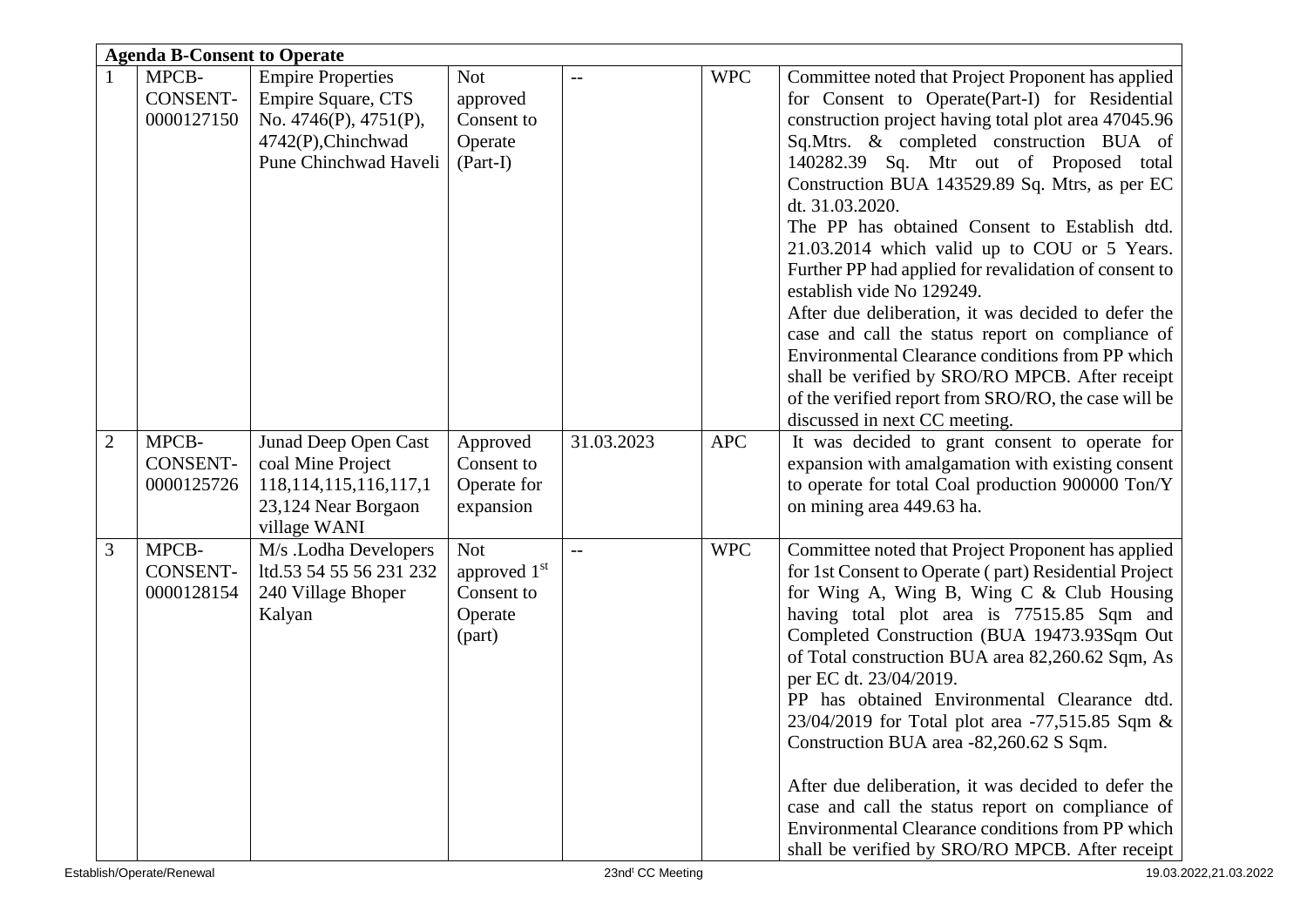|                |                                        |                                                                                                                                                                               |                                                    |            |            | of the verified report from SRO/RO, the case will be                                                                                                                                                                                                                                                                                                                                                                                                                                                                                                                    |
|----------------|----------------------------------------|-------------------------------------------------------------------------------------------------------------------------------------------------------------------------------|----------------------------------------------------|------------|------------|-------------------------------------------------------------------------------------------------------------------------------------------------------------------------------------------------------------------------------------------------------------------------------------------------------------------------------------------------------------------------------------------------------------------------------------------------------------------------------------------------------------------------------------------------------------------------|
|                |                                        |                                                                                                                                                                               |                                                    |            |            | discussed in next CC meeting.                                                                                                                                                                                                                                                                                                                                                                                                                                                                                                                                           |
| $\overline{4}$ | MPCB-<br><b>CONSENT-</b><br>0000128729 | M/S. ARKADE<br>ASSOCIATESCTS No.<br>2776/ D, "Vaishali<br>Nagar†• Plot bearing<br>CTS No. 2776/D,<br>Suhasini Pawaskar<br>Marg, Dahisar (East),<br>Mumbai- 400069<br>Borivali | <b>Not</b><br>approved<br>Consent to<br>Operate    | $-$        | <b>WPC</b> | Committee noted that Project Proponent has applied<br>for Consent to operate (Part-Operate-II) for<br>residential Building Project on total Plot area -<br>70132.80 sq.mtr & BUA-12920.09 sq.mtr, out of<br>Total BUA-35300 sq.mtr.as per EC dtd 26.12.2014.<br>After due deliberation, it was decided to defer the<br>case and call the status report on compliance of<br>Environmental Clearance conditions from PP<br>which shall be verified by SRO/RO MPCB. After<br>receipt of the verified report from SRO/RO, the case<br>will be discussed in next CC meeting. |
| 5              | MPCB-<br><b>CONSENT-</b><br>0000129104 | Vitthalrao Shinde S.S.K<br>Ltd Unit NO-2<br>Karkamb Gat No-884,<br>885, & 886 Village -<br>Karkamb Tal-<br>Pandharpur Dist-<br>Solapur Pandharpur                             | Approved<br>Consent to<br>Operate                  | 31.07.2023 | <b>WPC</b> | It was decided to grant 1st consent to operate for<br>expansion for sugar industry from 2500 TCD to<br>4000 TCD.<br>The consent shall be issued with amalgamation and<br>with overriding effect on existing Consent to<br>operate dtd 24.07.2020.                                                                                                                                                                                                                                                                                                                       |
| 6              | MPCB-<br><b>CONSENT-</b><br>0000129477 | M/s. Crane Process<br>Flow Technologies<br>(India) Pvt. Ltd.E7,E8/2<br>Old MIDC Estate<br>Satara Satara                                                                       | Approved<br>consent to<br>Operate for<br>expansion | 30.12.2022 | <b>APC</b> | It was decided to grant consent to 1st operate for<br>Expansion and proposed to manufacture additional<br>quantity of Chek Valves - 400 Nos/M & Spare for<br>Valves - 1200 Nos/M by imposing following<br>conditions.<br>Industry shall submit Bank Guarantee of Rs<br>(i)<br>5.0 lakhs towards compliance of consent<br>conditions.                                                                                                                                                                                                                                    |
| $\tau$         | MPCB-<br><b>CONSENT-</b><br>0000126687 | <b>PROPOSED</b><br>HOUSING ON PLOT<br><b>NO 07,CTS</b><br>$A/1/2$ , 1C/1/1(PT),<br><b>MAHAVIRNAGAR</b><br>KANDIWALIA/1/2,1C<br>$/1/1$ (PT) MAHAVIR<br><b>NAGAR BORIWALI</b>   | <b>Not</b><br>approved<br>Consent to<br>Operate    | $-$        | <b>WPC</b> | Committee noted that Project Proponent has applied<br>for consent to operate residential Building<br>construction project of MHADA having on Total<br>Plot area- 30634.45 Sq.mtrs and total construction<br>BUA-28976.80 Sq.mtrs as per EC dtd 10.01.2019.<br>After due deliberation, it was decided to issue Show<br>Cause Notice for refusal of consent for following<br>non compliances.                                                                                                                                                                             |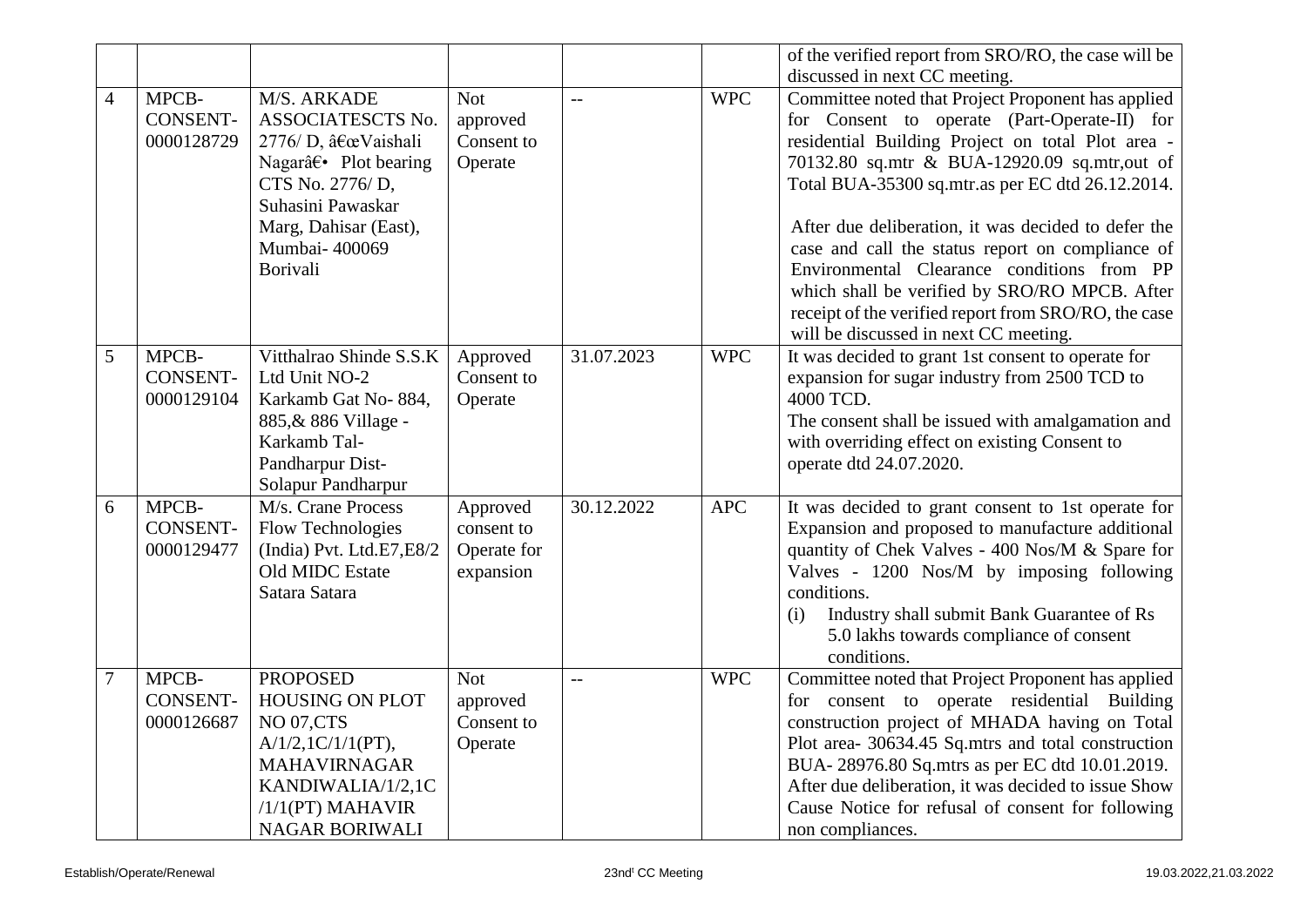|   |                                        |                                                                                                                                                                                                                                                                                                                                |                                                 |     |            | PP has applied for proposed construction<br>(i)<br>BUA- 28976.80 Sq.mtrs however as per<br>specific condition of EC dtd-10.01.2019, the<br>total construction BUA is 24976.92 Sq.Mtrs.<br>PP has completed construction of 28976.80<br>(ii)<br>Sq. Mtrs which is violation of E.C. condition,<br>as per E.C. specific area BAU is 24976.92<br>SqM.<br>Further the PP shall submit status report on<br>compliance of Environmental Clearance conditions<br>which shall be verified by SRO/RO MPCB. After<br>receipt of the verified report from SRO/RO, the case<br>will be discussed in next CC meeting.                                                                                     |
|---|----------------------------------------|--------------------------------------------------------------------------------------------------------------------------------------------------------------------------------------------------------------------------------------------------------------------------------------------------------------------------------|-------------------------------------------------|-----|------------|----------------------------------------------------------------------------------------------------------------------------------------------------------------------------------------------------------------------------------------------------------------------------------------------------------------------------------------------------------------------------------------------------------------------------------------------------------------------------------------------------------------------------------------------------------------------------------------------------------------------------------------------------------------------------------------------|
| 8 | MPCB-<br><b>CONSENT-</b><br>0000129738 | <b>Pushpa Construction</b><br>Co. C.S. No $181(pt)$ &<br>509(pt) of Dharavi<br>division Project pertains<br>to Construction under<br><b>Slum Rehabilitation</b><br>Scheme at C.S. No<br>$181(pt)$ & 509(pt) of<br>Dharavi division, Babu<br>Jagjivanram Nagar,<br>Sant Rohidas Marg,<br>Dharavi Mumbai - 17.<br>Dharavi Mumbai | <b>Not</b><br>approved<br>Consent to<br>Operate | $-$ | <b>WPC</b> | Committee noted that PP has applied for consent to<br>operate (part) for SRA construction project having<br>Plot area- 5700.04 Sq.mtrs and BUA- 43230.30<br>Sq.mtrs, Out of total construction BUA 44581.42<br>Sq.Mtrs<br>After due deliberation, it was decided to issue Show<br>Cause Notice for refusal of consent for following<br>non compliances.<br>PP has not submitted B.G. as per earlier<br>(i)<br>consent conditions.<br>PP has not provided OWC.<br>(ii)<br>(iii) PP has applied with increased investment.<br>The Consent to establish was valid upto-<br>(iv)<br>23.12.2018, PP not obtained re-validation of<br>consent to establish.<br>PP had not submitted BCC/OC.<br>(v) |
| 9 | MPCB-<br><b>CONSENT-</b><br>0000127976 | M/s. Empire Mall Pvt<br>Ltd, .Plot No. D5 (p-80)<br>"Prozone Mall†•<br>at Plot No. D5 (P-80),<br>MIDC Area,<br>Chikalthane, Dist.<br>Aurangabad.                                                                                                                                                                               | <b>Not</b><br>approved<br>Consent to<br>Operate | $-$ | <b>WPC</b> | Committee noted that Project Proponent has applied<br>for renewal of consent to operate for Commercial<br>project (Mall) having on Total Plot area 80092<br>Sq.mtrs and BUA- 116330 Sq.mtrs. as per EC dtd<br>20.10.2011.<br>After due deliberation, it was decided to defer the<br>case and call the status report on compliance of<br>Environmental Clearance conditions from PP which<br>shall be verified by SRO/RO MPCB. After receipt                                                                                                                                                                                                                                                  |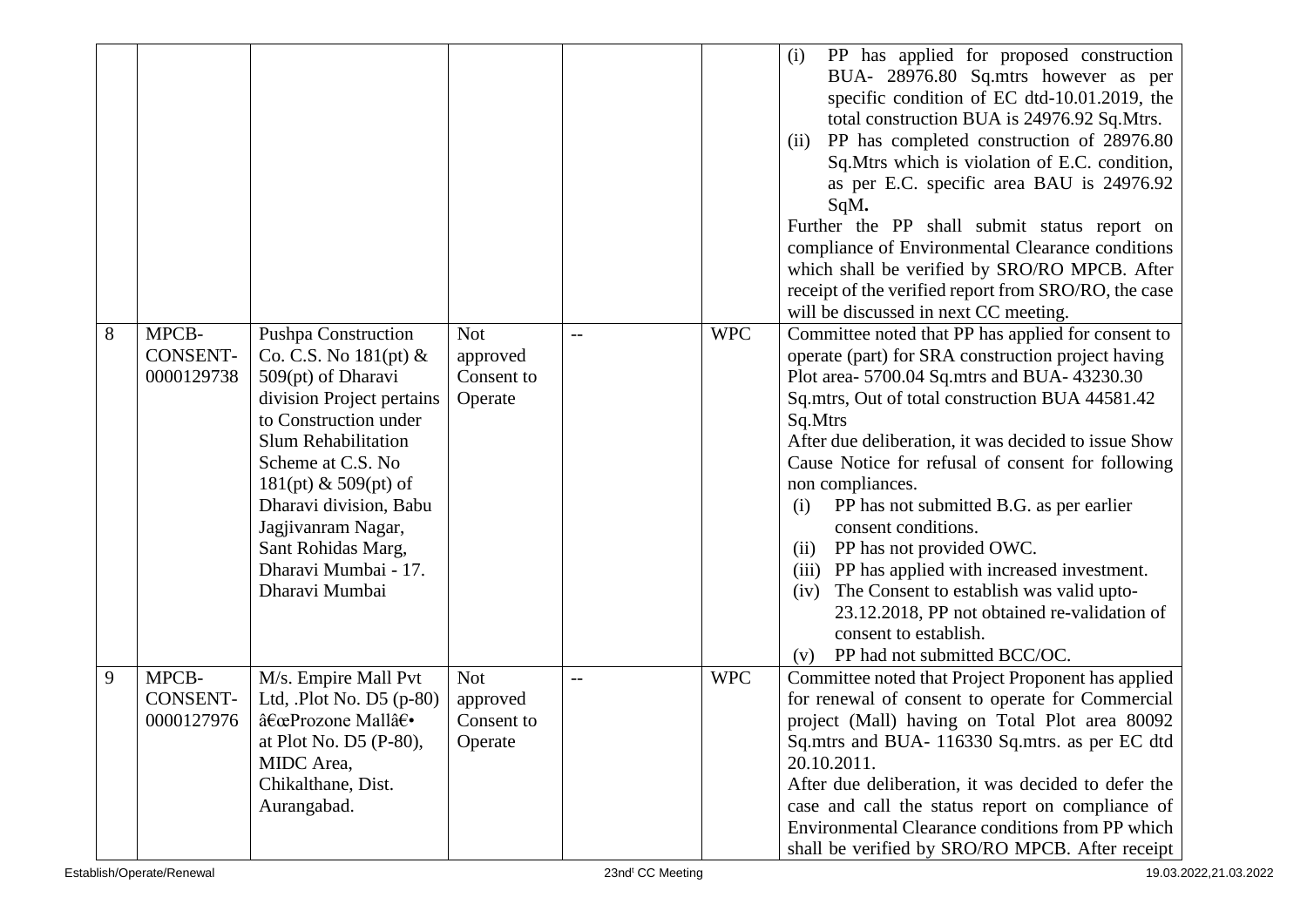|    |                                        |                                                                                                                                                                                                                                                                                       |                                                                   |            |            | of the verified report from SRO/RO, the case will be                                                                                                                                                                                                                                                                                                                                                                                                                                                                                                                                                                                         |
|----|----------------------------------------|---------------------------------------------------------------------------------------------------------------------------------------------------------------------------------------------------------------------------------------------------------------------------------------|-------------------------------------------------------------------|------------|------------|----------------------------------------------------------------------------------------------------------------------------------------------------------------------------------------------------------------------------------------------------------------------------------------------------------------------------------------------------------------------------------------------------------------------------------------------------------------------------------------------------------------------------------------------------------------------------------------------------------------------------------------------|
|    |                                        |                                                                                                                                                                                                                                                                                       |                                                                   |            |            | discussed in next CC meeting.                                                                                                                                                                                                                                                                                                                                                                                                                                                                                                                                                                                                                |
| 10 | MPCB-<br><b>CONSENT-</b><br>0000129642 | M/S Mohan Life spaces<br>LLP, S. No. 64, S. No.<br>65, H. No. 1, S. No. 66<br>and S. No. 67, H. No.<br>1A & 1B Mohan<br>Willow S. No. 64, S.<br>No. 65, H. No. 1, S. No.<br>66 and S. No. 67, H.<br>No. $1A \& 1B$ of village<br>Shirgaon, Tal-<br>Ambernath, Dist-Thane<br>Ambernath | <b>Not</b><br>approved 1st<br>Consent to<br>Operate<br>(part)     | $-$        | <b>WPC</b> | Committee noted that Project Proponent has<br>applied for 1st Consent to Operate (part)<br>for<br>Construction of Residential project having total plot<br>area is 30050.00 Sqm and Completed Construction<br>BUA 28519.57 Sqm & Out of Total construction<br>BUA area 67502.94 Sqm, As per EC dt 23.07.2019<br>After due deliberation, it was decided to defer the<br>case and call the status report on compliance of<br>Environmental Clearance conditions from PP which<br>shall be verified by SRO/RO MPCB. After receipt<br>of the verified report from SRO/RO, the case will be<br>discussed in next CC meeting.                      |
| 11 | MPCB-<br><b>CONSENT-</b><br>0000131367 | <b>ALTAMOUNT ROAD</b><br>PROPERTY PVT.<br>LTD. Survey No. 120/5<br>& other Village-<br><b>Usatane Ambernath</b>                                                                                                                                                                       | <b>Not</b><br>approved for<br>1st Consent<br>to operate<br>(part) | $-$        | <b>WPC</b> | Committee noted that Project Proponent has applied<br>for 1st Consent to operate (part) for warehousing<br>and industrial estate project having Total Plot Area<br>is $5,01,757.00$ Sq. Mtrs & Completed Construction<br>BUA 10752.16 Sq.Mtrs Out of Total Construction<br>BUA area 274071.11 Sq.Mtrs, As per EC dt<br>23.12.2019<br>After due deliberation, it was decided to defer the<br>case and call the status report on compliance of<br>Environmental Clearance conditions from PP which<br>shall be verified by SRO/RO MPCB. After receipt<br>of the verified report from SRO/RO, the case will be<br>discussed in next CC meeting. |
| 12 | MPCB-<br><b>CONSENT-</b><br>0000131541 | "WELSPUN ONE<br><b>LOGISTIC PARK-</b><br><b>BHIWANDI" BY DBG</b><br><b>ESTATES PRIVATE</b><br><b>LIMITED Bapagon-</b><br>$36/1/A$ , $36/1/B$ , $36/2/A$ ,<br>36/2/B, 36/2/C, 36/2/E,<br>36/3/1, 36/25/3/5,<br>38/1/A, 38/1/B, 38/1/C,                                                 | Approved<br>for 1st<br>Consent to<br>operate<br>(part)            | 31.03.2023 | <b>WPC</b> | Committee noted that Project Proponent has<br>applied 1st Consent to operate (Part) for Operation<br>of Warehouse /Logistics Terminals projects having<br>Total Plot Area is 4,48,270.24 Sq.mtrs and<br>Completed Construction BUA 45,334.83 Sqm &<br>Out of Total Construction BUA area 3,69,479.00<br>Sqm as per EC dtd 18.12.2020 by imposing<br>following conditions.                                                                                                                                                                                                                                                                    |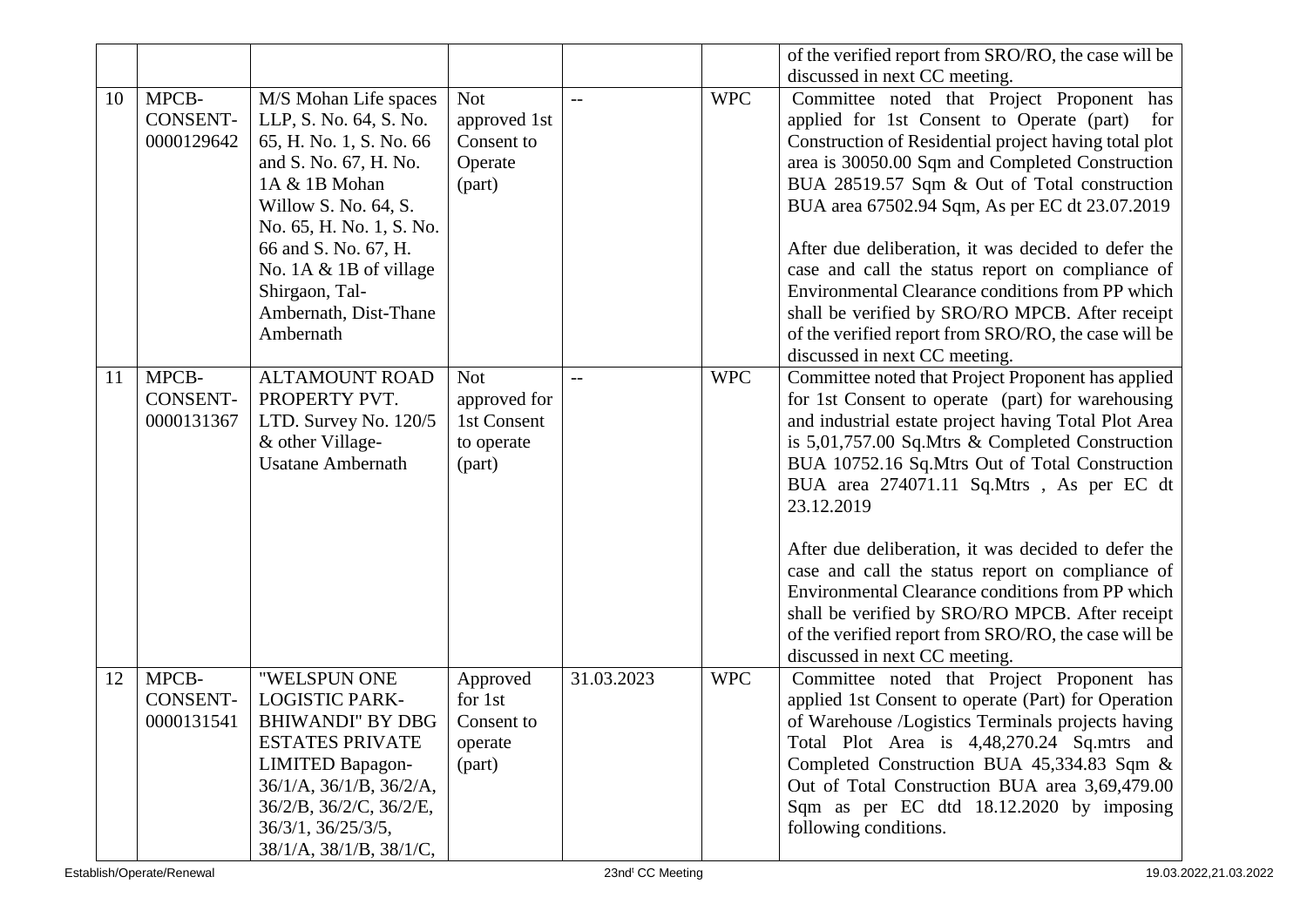|    |                 | Bapgaon & Lonad              |              |            |            | shall comply with the conditions<br>(i)<br>PP          |
|----|-----------------|------------------------------|--------------|------------|------------|--------------------------------------------------------|
|    |                 | Village Bhiwandi             |              |            |            | stipulated in consent conditions and EC                |
|    |                 |                              |              |            |            | conditions shall submit BG of Rs. 10 Lakhs             |
|    |                 |                              |              |            |            | towards compliance of the same.                        |
|    |                 |                              |              |            |            | PP shall install online monitoring system to<br>(ii)   |
|    |                 |                              |              |            |            | the O/L of STP for monitoring pH, Flow,                |
|    |                 |                              |              |            |            | BOD, TSS.                                              |
|    |                 |                              |              |            |            | The treated domestic effluent shall be 60 %<br>(iii)   |
|    |                 |                              |              |            |            | recycled for secondary purpose such as toilet          |
|    |                 |                              |              |            |            | flushing, air conditioning, cooling tower              |
|    |                 |                              |              |            |            | make up, firefighting etc. and reaming shall           |
|    |                 |                              |              |            |            | be utilized on land for gardening and                  |
|    |                 |                              |              |            |            | connected to the sewerage system provided              |
|    |                 |                              |              |            |            | by local body.                                         |
|    |                 |                              |              |            |            | Project Proponent shall operate Organic<br>(iv)        |
|    |                 |                              |              |            |            | waste digester with composting facility or             |
|    |                 |                              |              |            |            | Bio-gas digester with composting facility              |
|    |                 |                              |              |            |            | effectively.                                           |
|    |                 |                              |              |            |            | Project Proponent shall make provision of<br>(v)       |
|    |                 |                              |              |            |            | charging port for Electric vehicles in at least        |
|    |                 |                              |              |            |            | 40% total available parking area.                      |
|    |                 |                              |              |            |            | Project Proponent shall submit an affidavit in<br>(vi) |
|    |                 |                              |              |            |            | Board's prescribed format within 15 days               |
|    |                 |                              |              |            |            | regarding the compliance of conditions of EC           |
|    |                 |                              |              |            |            | and C to E.                                            |
| 13 | MPCB-           | <b>CITY AND</b>              | Approved     | 31.03.2023 | <b>WPC</b> | It was decided to grant consent to 1st Operate for     |
|    | <b>CONSENT-</b> | <b>INDUSTRIAL</b>            | Consent to   |            |            | one STP at Plot No.1, sector-06, Ulwe, Navi            |
|    | 0000126456      | <b>DEVELOPMENT</b>           | Operate      |            |            | Mumbai by imposing Bank Guarantee as per BG            |
|    |                 | <b>CORPORATION OF</b>        |              |            |            | regime for STP.                                        |
|    |                 | MAHARSHTRA LTD,              |              |            |            | The consent shall be issued after submission of        |
|    |                 | Plot No.1 Sector-06,         |              |            |            | adequate consent fees.                                 |
|    |                 | Ulwe, Navi Mumbai            |              |            |            |                                                        |
| 14 | MPCB-           | M/S SHETH                    | <b>Not</b>   | $-$        | <b>WPC</b> | Committee noted that Project Proponent has applied     |
|    | <b>CONSENT-</b> | <b>DEVELOPERS PVT</b>        | approved 1st |            |            | for 1st Consent to Operate (Part-II) for Construction  |
|    | 0000130734      | LTD (SHETH                   | Consent to   |            |            | of Residential Building projects having total plot     |
|    |                 | AVALON)35,48,49,51,          | Operate      |            |            | area is 93114.00 Sqm and Completed Construction        |
|    |                 | 73,74,                       | $(Part-II)$  |            |            | BUA 87618.77 Sqm Total Out of Construction             |
|    |                 | 77, 78, 79, 81, 82, 85, 526, |              |            |            | 313272.64 Sqm, as per EC dt 16.12.2014.                |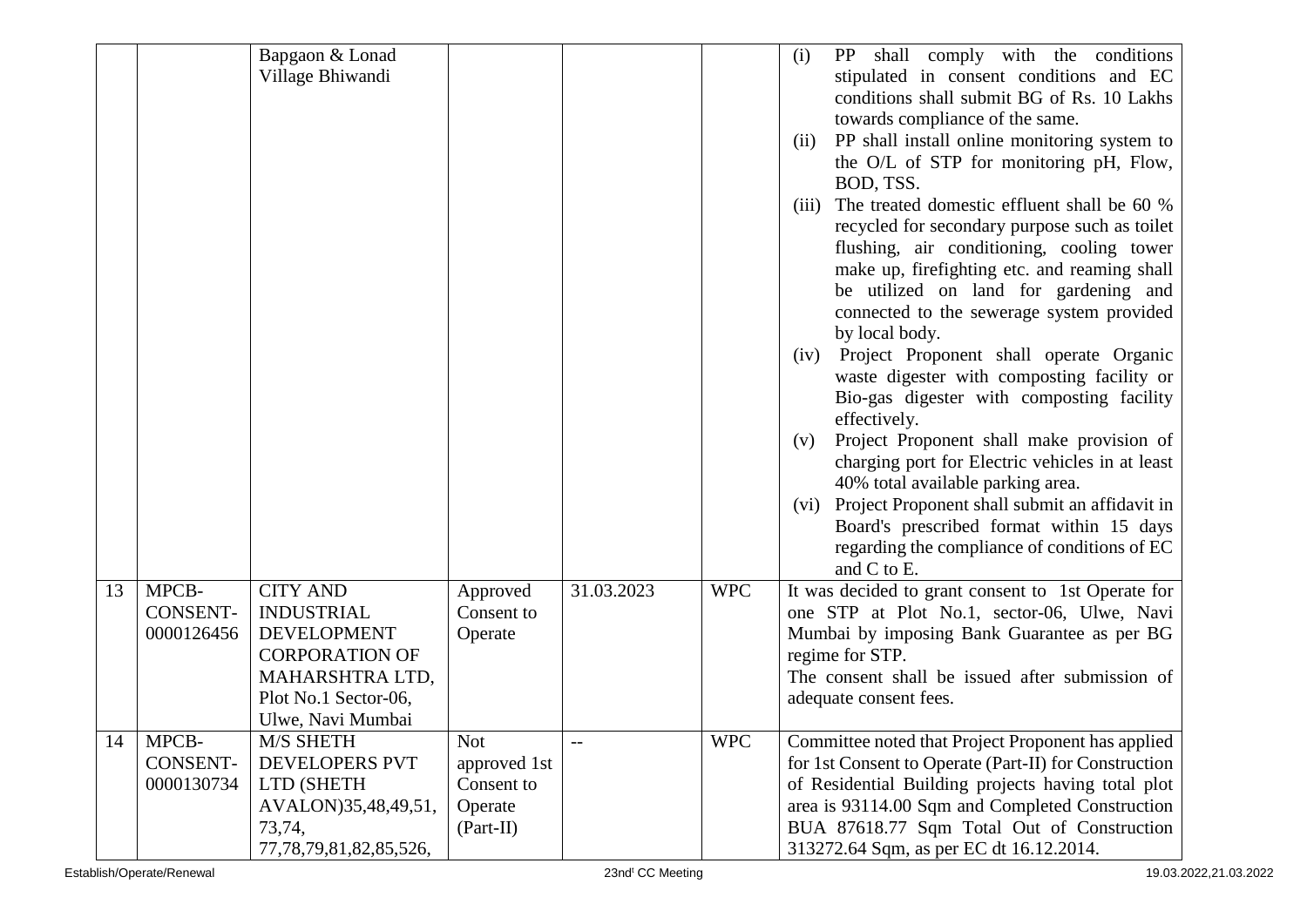|    |                                        | <b>Proposed Residential</b><br>buildings with shop line<br>at plot bearing S. No.<br>35/4, 35/8, 35/9P,<br>35/10P, 48/1P, 2, 3, 4,<br>5P, 7, 49/1, 2P, 3, 4, 5,<br>51/3A, 51/1, 51/4P,<br>$51/4P$ , $73/1$ , 2, 3, 4, 6,<br>$74P, 77/1 + 2, 78/1, 2,$<br>$3, 79/4$ (pt)/1, 81/1A,<br>82, 85/1, S. No. 526 of<br>village Panchpakhadi,<br>Thane (West). Thane |                                                 |            |            | After due deliberation, it was decided to defer the<br>case and call the status report on compliance of<br>Environmental Clearance conditions from PP which<br>shall be verified by SRO/RO MPCB. After receipt<br>of the verified report from SRO/RO, the case will be<br>discussed in next CC meeting.                                                                                                                                                                                                                                                                                                                             |
|----|----------------------------------------|--------------------------------------------------------------------------------------------------------------------------------------------------------------------------------------------------------------------------------------------------------------------------------------------------------------------------------------------------------------|-------------------------------------------------|------------|------------|-------------------------------------------------------------------------------------------------------------------------------------------------------------------------------------------------------------------------------------------------------------------------------------------------------------------------------------------------------------------------------------------------------------------------------------------------------------------------------------------------------------------------------------------------------------------------------------------------------------------------------------|
| 15 | MPCB-<br><b>CONSENT-</b><br>0000124262 | <b>CITY AND</b><br><b>INDUSTRIAL</b><br><b>DEVELOPMENT</b><br><b>CORPORATION OF</b><br><b>MAHARASHTRA</b><br>LTD1-2, SECTOR<br>12, TALOJA TALOJA<br><b>PANVEL</b>                                                                                                                                                                                            | Approved<br>Consent to<br>Operate               | 31.03.2023 | <b>WPC</b> | It was decided to grant consent to 1st Operate for 32<br>MLD capacity STP at 1-2, SECTOR 12, TALOJA,<br>Tal-Panvel, Dist- Raigad by imposing Bank<br>Guarantee as per BG regime for STP.<br>The consent shall be issued after submission of<br>adequate consent fees.                                                                                                                                                                                                                                                                                                                                                               |
|    | <b>Agenda C-Consent to Renewal</b>     |                                                                                                                                                                                                                                                                                                                                                              |                                                 |            |            |                                                                                                                                                                                                                                                                                                                                                                                                                                                                                                                                                                                                                                     |
|    | MPCB-<br><b>CONSENT-</b><br>0000127181 | Radha Madhav<br>Developers Kh. Nos.<br>248, 257/2, 258/1K,<br>258/1G, 258/2 Mouza -<br>Jamtha, Tahsil - Nagpur<br>(Gramin), District -<br>Nagpur. Nagpur<br>(Gramin)                                                                                                                                                                                         | <b>Not</b><br>approved<br>Renewal of<br>Consent |            | <b>WPC</b> | Committee noted that PP has applied for Renewal of<br>Consent to Operate (part) for residential building<br>construction project having on Total Plot area-<br>120830.394 Sq.mtrs and Construction BUA<br>145090.439 Sq.mtrs, (Out of plot area- 2,20,100<br>Sq.Mtrs & total construction BUA-2,17,214.44<br>Sq, Mtrs) as per EC dtd 09.12.2016.<br>After due deliberation, it was decided to issue<br>Show Cause Notice for refusal of consent due to<br>following non compliances.<br>(i) PP has not submitted C.A. Certificate for<br>capital investment.<br>(ii) PP has not submitted B.G. as per earlier<br>consent condition. |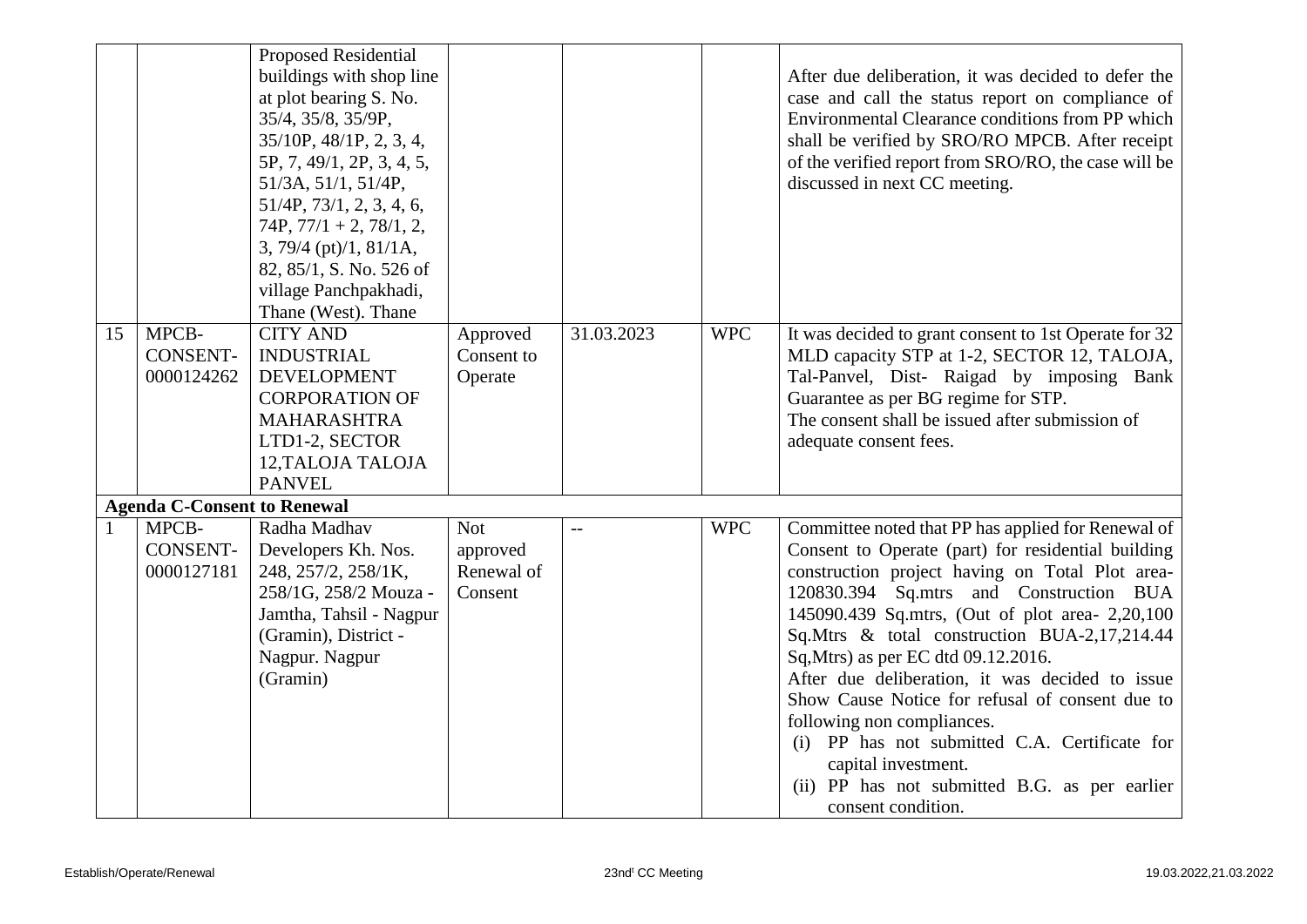| $\overline{2}$ | MPCB-           | <b>NISH DEVELOPERS</b>    | <b>Not</b> |                | <b>WPC</b> | Committee noted that PP has applied for renewal of      |
|----------------|-----------------|---------------------------|------------|----------------|------------|---------------------------------------------------------|
|                | <b>CONSENT-</b> | PVT LTD CS no 77          | approved   |                |            | consent with expansion in BUA for building              |
|                | 0000128033      | Currey Road Mumbai        | Renewal of |                |            | construction project having on Total Plot area-         |
|                |                 |                           | Consent    |                |            | 29840.22 Sq.mtrs and total construction BUA             |
|                |                 |                           |            |                |            | 68798.75 Sq.mtrs, Out of total construction BUA         |
|                |                 |                           |            |                |            | 327346.68 Sq.mtrs as per EC dtd 27.02.2015.             |
|                |                 |                           |            |                |            | After due deliberation, it was decided to issue         |
|                |                 |                           |            |                |            | Show Cause Notice for refusal of consent due to         |
|                |                 |                           |            |                |            | following non compliances.                              |
|                |                 |                           |            |                |            | (i) PP has not obtained renewal of consent after        |
|                |                 |                           |            |                |            | 31.12.2020 not submitted clarification for the          |
|                |                 |                           |            |                |            | same.                                                   |
|                |                 |                           |            |                |            | (ii) PP has applied renewal with increased BUA as       |
|                |                 |                           |            |                |            | compare to earlier issued.                              |
|                |                 |                           |            |                |            | (iii) PP has applied with decreased C.I. as compare     |
|                |                 |                           |            |                |            | to earlier consent <i>i.e.</i> earlier CI is Rs 516.996 |
|                |                 |                           |            |                |            | Cr. Now applied with Rs 236.92 Cr.                      |
|                |                 |                           |            |                |            | (iv) PP has not submitted B.G. of Rs.25.0 Lakhs as      |
|                |                 |                           |            |                |            | per consent condition.                                  |
| 3              | MPCB-           | <b>EVEREST KANTO</b>      | <b>Not</b> | $\overline{a}$ | <b>APC</b> | It was decided to issue Show Cause Notice for           |
|                | <b>CONSENT-</b> | <b>CYLINDER LTD</b>       | approved   |                |            | refusal of consent for following non compliances.       |
|                | 0000127835      | PLOT NO. N-62, N-62       | Renewal of |                |            | Industry has changed its painting activity to<br>(i)    |
|                |                 | PT AND PT-1, N-           | Consent    |                |            | new power coating activity for cylinder                 |
|                |                 | 62/PT TARAPUR             |            |                |            | without consent of the Board.                           |
|                |                 | M.I.D.C.                  |            |                |            | Industry has installed of new baking oven<br>(ii)       |
|                |                 | <b>INDUSTRIAL AREA</b>    |            |                |            | without consent of the Board.                           |
|                |                 | <b>PALGHAR</b>            |            |                |            |                                                         |
| $\overline{4}$ | MPCB-           | National Institute Of     | Approved   | 31/01/2027.    | <b>WPC</b> | It was decided to grant Renewal of Consent to           |
|                | <b>CONSENT-</b> | <b>Securities Markets</b> | Renewal of |                |            | operate for educational institute campus having         |
|                | 0000128034      | [NISM] Plot no. IS-1 $\&$ | consent    |                |            | Total plot area of 2,49,686 Sq. M and Built-up area     |
|                |                 | IS-2, Village             |            |                |            | of 57,626.67 Sq. Mtrs., as per EC dtd. 18.05.2013       |
|                |                 | Mohapada, Patalganga      |            |                |            | by imposing following conditions.                       |
|                |                 | at Patalganga MIDC        |            |                |            | (i) PP shall comply with the conditions stipulated      |
|                |                 | Khalapur                  |            |                |            | in Environmental Clearance and consent                  |
|                |                 |                           |            |                |            | conditions and submit BG of Rs. 10 Lakhs                |
|                |                 |                           |            |                |            | towards compliance of the same.                         |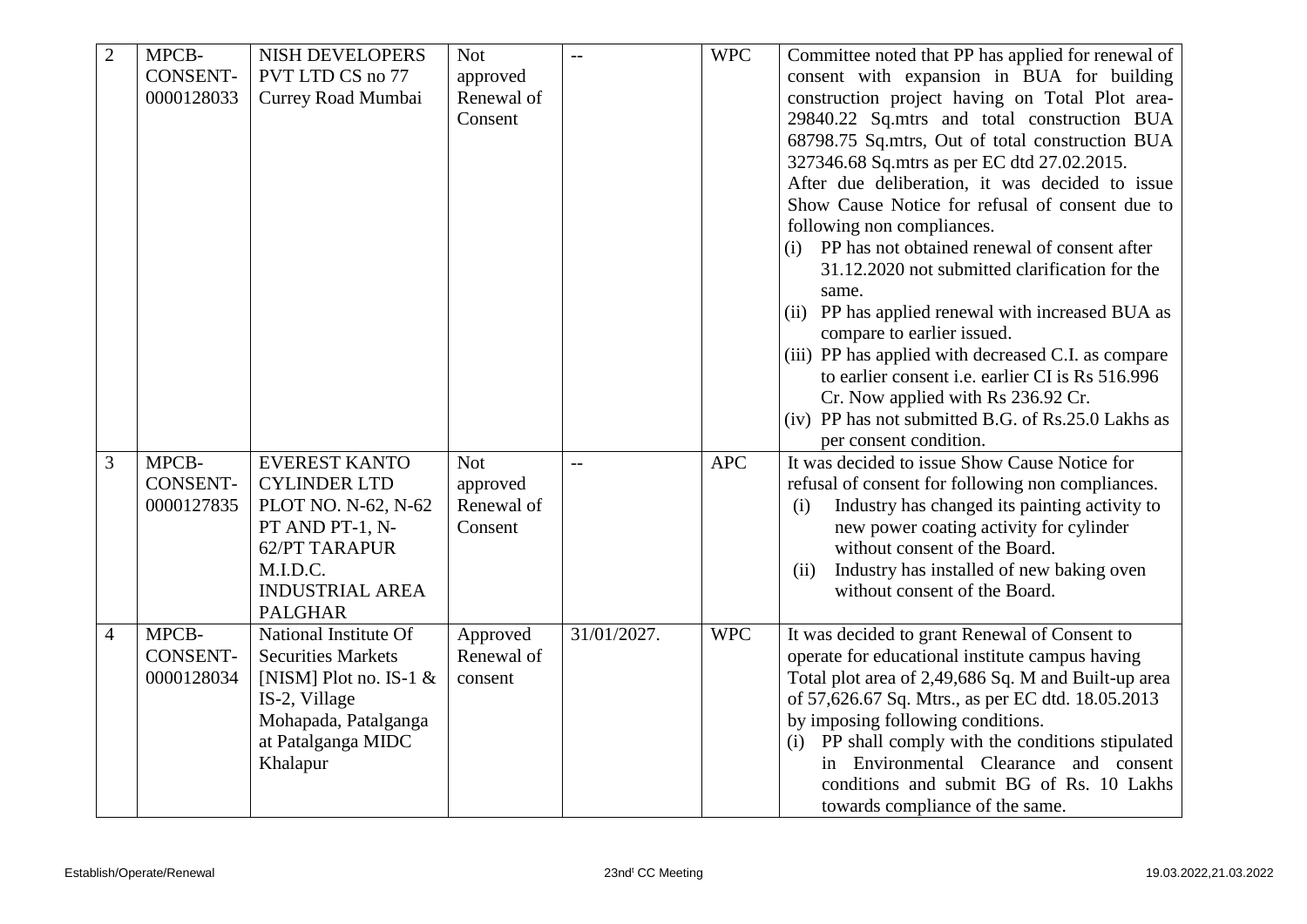|   |                                        |                                                                                                                                                                                                                                                |                                                 |            |            | (ii) PP shall install online monitoring system to the<br>O/L of STP for monitoring for parameters pH,<br>Flow, BOD, TSS.<br>(iii) The treated domestic effluent shall be 60 %<br>recycled for secondary purpose such as toilet<br>flushing, air conditioning, cooling tower make<br>up, firefighting etc. and reaming shall be<br>utilized on land for gardening and connected to<br>the sewerage system provided by local body.<br>(iv) Project Proponent shall operate and maintain<br>Organic waste digester with composting<br>facility or Biogas digester with composting<br>facility.<br>Project Proponent shall make provision of<br>(v)<br>charging port for Electric vehicles in at least<br>40% total available parking area.               |
|---|----------------------------------------|------------------------------------------------------------------------------------------------------------------------------------------------------------------------------------------------------------------------------------------------|-------------------------------------------------|------------|------------|-------------------------------------------------------------------------------------------------------------------------------------------------------------------------------------------------------------------------------------------------------------------------------------------------------------------------------------------------------------------------------------------------------------------------------------------------------------------------------------------------------------------------------------------------------------------------------------------------------------------------------------------------------------------------------------------------------------------------------------------------------|
| 5 | MPCB-<br><b>CONSENT-</b><br>0000123570 | <b>SEWAGE</b><br><b>TREATMENT PLANT</b><br>IN PCMC AREA<br>PLOT NO. PCMC                                                                                                                                                                       | Approved<br>Renewal of<br>Consent               | 31.10.2025 | <b>WPC</b> | It was decided to grant renewal of consent along<br>with amalgamation of consent for total 14 Nos of<br>STP's by imposing Bank Guarantees as per BG<br>regime for STP.                                                                                                                                                                                                                                                                                                                                                                                                                                                                                                                                                                                |
| 6 | MPCB-<br><b>CONSENT-</b><br>0000128538 | <b>HAWELI</b><br>M/S. NRB<br><b>INDUSTRIAL</b><br><b>BEARINGS LTD, B-</b><br>18, FIVE STAR MIDC<br>SHENDRA PLOT NO.<br>B-18, FIVE STAR<br><b>INDUSTRIAL</b><br><b>ESTATES MIDC</b><br><b>SHENDRA</b><br><b>AURANGABAD</b><br><b>AURANGABAD</b> | <b>Not</b><br>approved<br>Renewal of<br>Consent |            | <b>APC</b> | It was decided to issue Show Cause Notice for<br>Refusal of Renewal of Consent to Operate with<br>increase in capital investment and forfeiture of BG<br>due to following non-compliance<br>PP has neither submitted justification nor<br>(i)<br>submitted additional Consent fees towards C<br>to E for increase in CI by Rs. 5.51 Cr.<br>PP has not submitted justification for increase<br>(ii)<br>in water consumption of ind., dom. & cooling.<br>(iii) PP has not submitted justification for increase<br>in ind. effluent qty. by 0.5 CMD & decrease<br>in qty. of sewage from 13 CMD to 9.5 CMD.<br>(iv) PP has using sub-standard effluent for<br>gardening purpose.<br>Analysis reports of JVS are exceeding the<br>(v)<br>Consented norms. |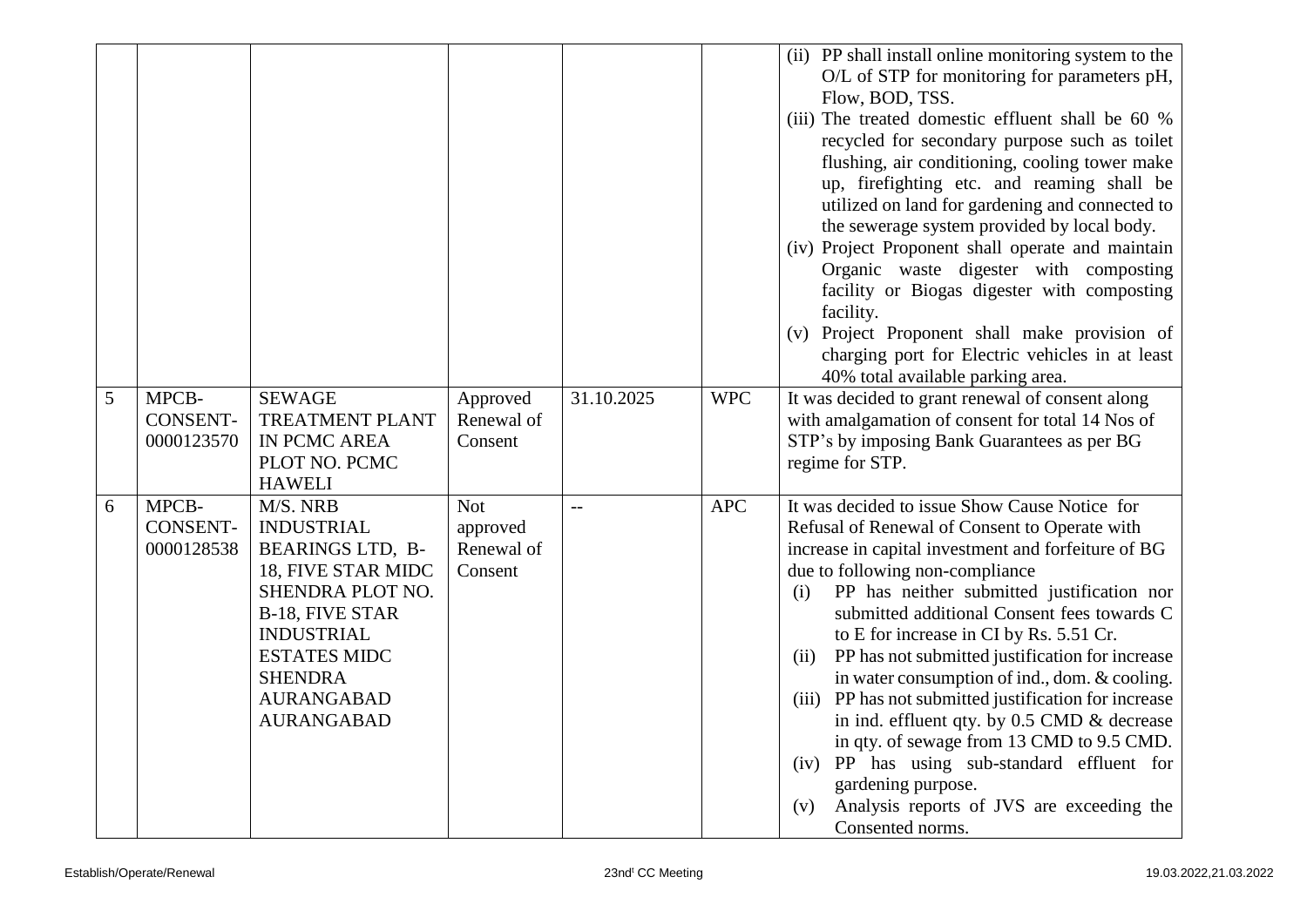|   |                                        |                                                                                                          |                                                 |            |            | PP has installed hammering section $\&$ shot<br>(vi)<br>blasting without obtaining Consent /<br>permission from the Board.<br>(vii) PP has not submitted justification for increase<br>in qty. of non-HW from 4.0 MT/M to 10<br>MT/M.<br>(viii) PP has not submitted BG of Rs. 5.0 Lakh as<br>per the Consent condition                                                                                                                                                                                                                                                                                                                                                                                                                                                                                                          |
|---|----------------------------------------|----------------------------------------------------------------------------------------------------------|-------------------------------------------------|------------|------------|----------------------------------------------------------------------------------------------------------------------------------------------------------------------------------------------------------------------------------------------------------------------------------------------------------------------------------------------------------------------------------------------------------------------------------------------------------------------------------------------------------------------------------------------------------------------------------------------------------------------------------------------------------------------------------------------------------------------------------------------------------------------------------------------------------------------------------|
| 7 | MPCB-<br><b>CONSENT-</b><br>0000128367 | <b>JAILAXMI SUGAR</b><br>PRODUCTS (NITALI)<br>PVT. LTD, 405 TO<br>412 and 469 NITALI<br><b>OSMANABAD</b> | <b>Not</b><br>approved<br>Renewal of<br>Consent | $-$        | <b>WPC</b> | Committee noted that PP has applied for renewal of<br>consent for 3500 TCD sugar unit for the products<br>Sugar-12600 MT/M, Bagasse-30000 MT/M,<br>Pressmud-3000 MT/M, and Molasses-4200 MT/M.<br>It was decided to issue Show Cause Notice for<br>refusal of consent due to following non<br>compliances.<br>Industry had not obtained consent from<br>(i)<br>31.07.20214.<br>Industry had not submitted B.G.as per earlier<br>(ii)<br>consent condition.<br>Industry had not installed on monitoring<br>(iii)<br>system for water and air and not connected to<br>MPCB & CPCB server.<br>SRO- reported source of water is from dam<br>(iv)<br>and borewell and dug well but industry fail to<br>submit the permission of irrigation<br>department and CGWA NOC.<br>Industry has not submitted adequate consent<br>(v)<br>fees. |
| 8 | MPCB-<br>CONSENT-<br>0000127666        | AARTI DRUGS LTD,<br><b>PLOT NO. T-150</b><br>M.I.D.C, TARAPUR<br>Palghar                                 | Amendment<br>under<br>change in<br>product mix. | 31.08.2022 | <b>AST</b> | Committee noted that industry has applied for<br>change in product mix, proposed to manufacture<br>new synthetic organic chemical & salt by reducing<br>capacity of some existing product, the total product<br>quantity will remain the same as per consent dtd<br>25.02.2020.<br>Committee also noted that the case was discussed<br>in 4 <sup>th</sup> Technical Committee meeting under product<br>mix on 19.02.2022 & 22.02.2022 and it was                                                                                                                                                                                                                                                                                                                                                                                 |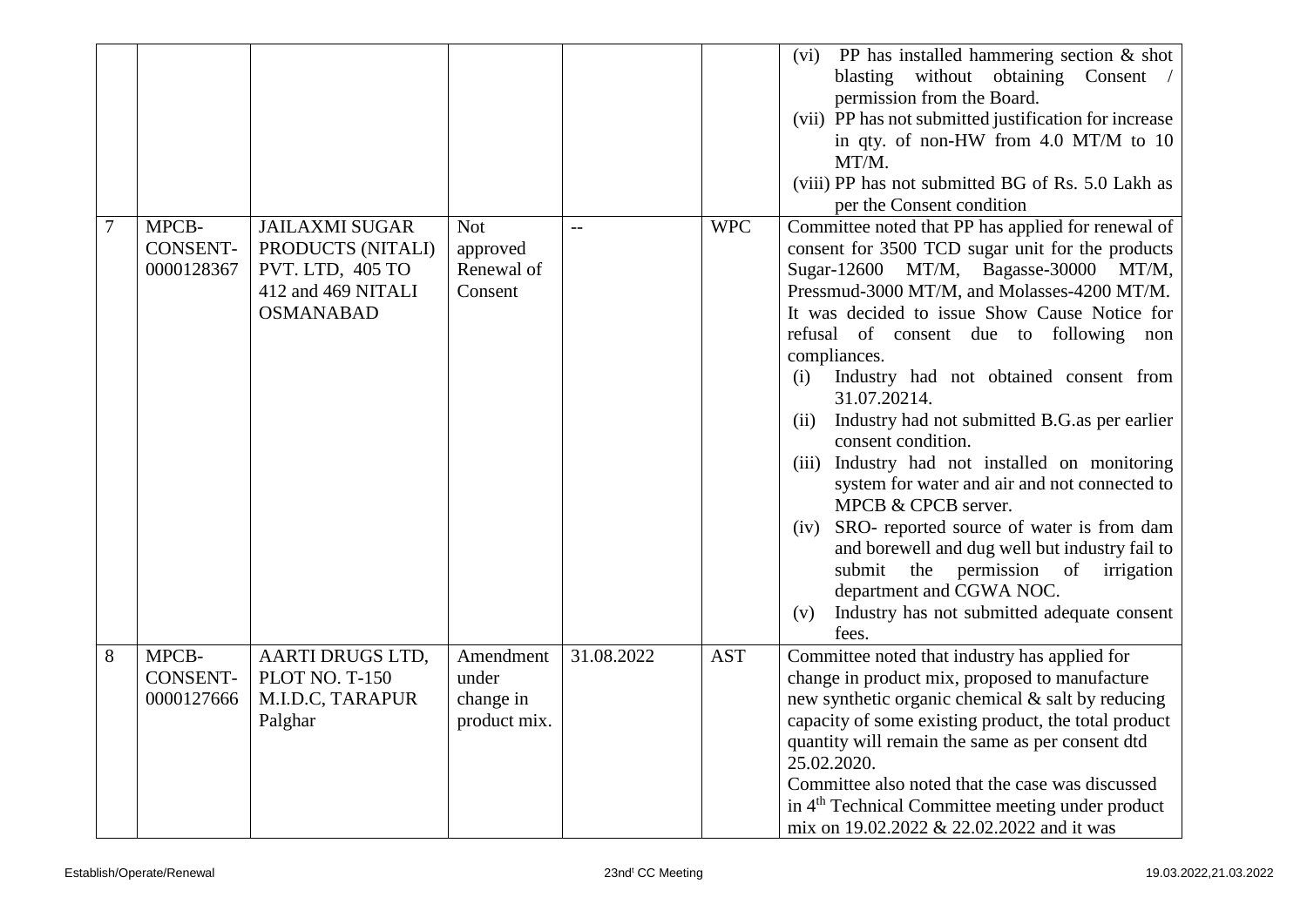|   |                 |                         |            |            |            | decided to recommend the case for change in            |
|---|-----------------|-------------------------|------------|------------|------------|--------------------------------------------------------|
|   |                 |                         |            |            |            | product mix.                                           |
|   |                 |                         |            |            |            | After due deliberation, it was decided to grant        |
|   |                 |                         |            |            |            | amendment in consent dtd 25.02.2020 for change in      |
|   |                 |                         |            |            |            | product mix, proposed to manufacture new synthetic     |
|   |                 |                         |            |            |            | organic chemical $\&$ salt by reducing capacity of     |
|   |                 |                         |            |            |            | some existing product by imposing following            |
|   |                 |                         |            |            |            | conditions.                                            |
|   |                 |                         |            |            |            | The total production quantity will be<br>(i)           |
|   |                 |                         |            |            |            | remaining same after product mix i.e. 2486.4           |
|   |                 |                         |            |            |            | MT/M.                                                  |
|   |                 |                         |            |            |            | Industry shall dispose the by-products as per<br>(ii)  |
|   |                 |                         |            |            |            | provision of H & O(M&TM) Rules 2016.                   |
|   |                 |                         |            |            |            | Industry shall segregate trade effluent into<br>(iii)  |
|   |                 |                         |            |            |            | strong and weak stream and provide separate            |
|   |                 |                         |            |            |            | treatment for strong stream.                           |
|   |                 |                         |            |            |            | Industry shall comply with tall the conditions<br>(iv) |
|   |                 |                         |            |            |            | stipulated in EC and ensure display/upload 6           |
|   |                 |                         |            |            |            | monthly compliance monitoring report on                |
|   |                 |                         |            |            |            | their official website.                                |
| 9 | MPCB-           | M/S. ITTC KANJUR        | Approved   | 28.02.2024 | <b>WPC</b> | It was decided to grant renewal of consent to operate  |
|   | <b>CONSENT-</b> | PVT LTD. CTS NO:        | Renewal of |            |            | for IT & ITES activities construction project having   |
|   | 0000128756      | 657/A(pt), 1293, 1293/1 | Consent    |            |            | Total plot area-71278 sq. mtr, and total construction  |
|   |                 | TO 5, 1294/3 TO 7       |            |            |            | BUA 69244.12 sq. mtr. out of total construction        |
|   |                 | <b>VILLAGE:</b>         |            |            |            | BUA - 269416.26 sq. mtr as per EC dtd 07.06.2021       |
|   |                 | <b>KANJURMARG</b>       |            |            |            | by imposing following conditions.                      |
|   |                 | <b>KURLA</b>            |            |            |            | (i) PP shall comply with the conditions stipulated     |
|   |                 |                         |            |            |            | in Environmental Clearance and consent                 |
|   |                 |                         |            |            |            | conditions and submit BG of Rs. 10 Lakhs               |
|   |                 |                         |            |            |            | towards compliance of the same.                        |
|   |                 |                         |            |            |            | (ii) PP shall install online monitoring system to the  |
|   |                 |                         |            |            |            | O/L of STP for monitoring for parameters pH,           |
|   |                 |                         |            |            |            | Flow, BOD, TSS.                                        |
|   |                 |                         |            |            |            | (iii) The treated domestic effluent shall be 60 %      |
|   |                 |                         |            |            |            | recycled for secondary purpose such as toilet          |
|   |                 |                         |            |            |            |                                                        |
|   |                 |                         |            |            |            | flushing, air conditioning, cooling tower make         |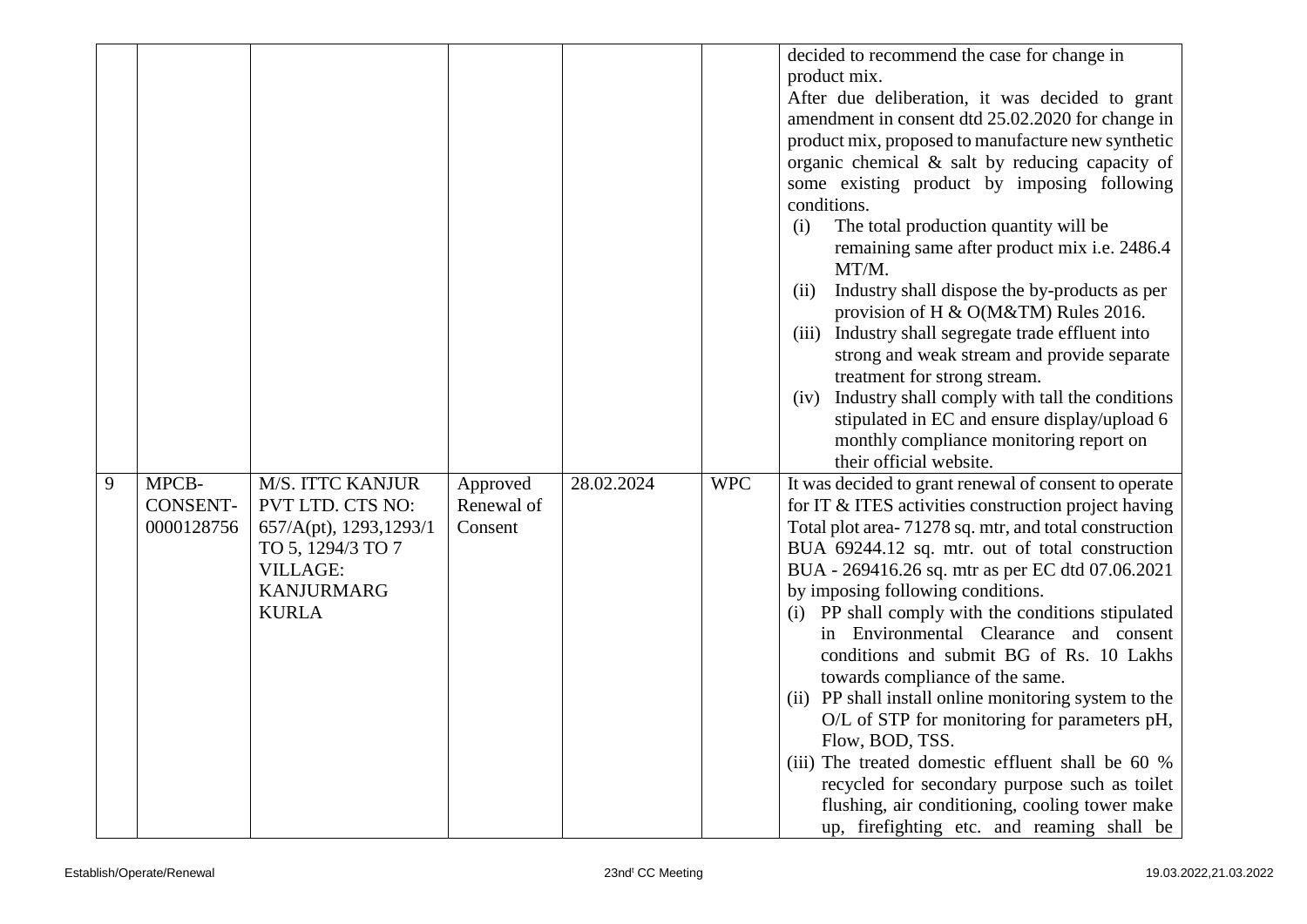|    |                                        |                                                                                                                                            |                                                                                                                                                      |                                                                          |            | utilized on land for gardening and connected to<br>the sewerage system provided by local body.<br>(iv) Project Proponent shall operate and maintain<br>Organic waste digester with composting<br>facility or Biogas digester with composting<br>facility.<br>Project Proponent shall make provision of<br>(v)<br>charging port for Electric vehicles in at least<br>40% total available parking area                                                                                                                                                                                                                                                                                                                                               |
|----|----------------------------------------|--------------------------------------------------------------------------------------------------------------------------------------------|------------------------------------------------------------------------------------------------------------------------------------------------------|--------------------------------------------------------------------------|------------|----------------------------------------------------------------------------------------------------------------------------------------------------------------------------------------------------------------------------------------------------------------------------------------------------------------------------------------------------------------------------------------------------------------------------------------------------------------------------------------------------------------------------------------------------------------------------------------------------------------------------------------------------------------------------------------------------------------------------------------------------|
| 10 | MPCB-<br><b>CONSENT-</b><br>0000127489 | <b>Eco Cane Sugar Energy</b><br>Limited Gat No-76 Gat<br>No-76, A/p-Mhalunge<br>Khalasa, Tal-Chandgad,<br>Dist-Kolhapur<br>Chandgad        | Approved<br>Renewal of<br>consent                                                                                                                    | 31.12.2022                                                               | <b>WPC</b> | It was decided to grant renewal of Consent for<br>2500 TCD unit by imposing following conditions.<br>(i) $50\%$ B.G. to be forfeited from existing B.G.<br>against the exceeding JVS results and top-up<br>B.G. to be taken.<br>The consent shall be issued after submission of BG<br>of Rs 10 Lakhs.                                                                                                                                                                                                                                                                                                                                                                                                                                              |
| 11 | MPCB-<br><b>CONSENT-</b><br>0000128216 | Horizon Projects Pvt.<br>Ltd. 35, 36, 39 & 77<br>village Betawade Thane                                                                    | <b>Not</b><br>approved for<br>Renewal)<br>Consent to<br>operate<br>$(pa)$ rt-II)<br>amalgamatio<br>n with 1st<br>Consent to<br>Operate<br>$(part-I)$ |                                                                          | <b>WPC</b> | Committee noted that PP has applied for Renewal<br>Consent to operate (part-I) with amalgamation with<br>1st Consent to Operate (part-II) for Construction of<br>Residential Development projects having total plot<br>area is 85,000.00 Sqm and Completed Construction<br>(amalgamation of both consent $65556.35$ +<br>65556.35) BUA 131112.7 Sqm Out of Total<br>construction BUA area 1,37,304.63 Sqm, As per EC<br>dt. 11/12/2014.<br>After due deliberation, it was decided to defer the<br>case and call the status report on compliance of<br>Environmental Clearance conditions from PP which<br>shall be verified by SRO/RO MPCB. After receipt<br>of the verified report from SRO/RO, the case will be<br>discussed in next CC meeting. |
| 12 | MPCB-<br><b>CONSENT-</b><br>0000129307 | Proposed Expansion in<br>Residential cum<br>Commercial project On<br>plot bearing S. No.<br>20/1, 20/2/B/1, 20/2<br>20/1 20/2/B/1 20/2/B/2 | Approved<br>Revalidation<br>of Consent<br>to Establish<br>with<br>Expansion                                                                          | Commissioning<br>of the unit or<br>Five years<br>whichever is<br>earlier | <b>WPC</b> | It was decided to grant Revalidation of Consent to<br>Establish with Expansion for Residential Building<br>projects having Total Plot Area is 24620.00 Sqm &<br>for Remaining Total Construction BUA 61,011.52<br>sq.mtrs i.e (79252.11-18,240,.59 Sqm) as per EC dt.<br>15.01.2020 by imposing following conditions:                                                                                                                                                                                                                                                                                                                                                                                                                              |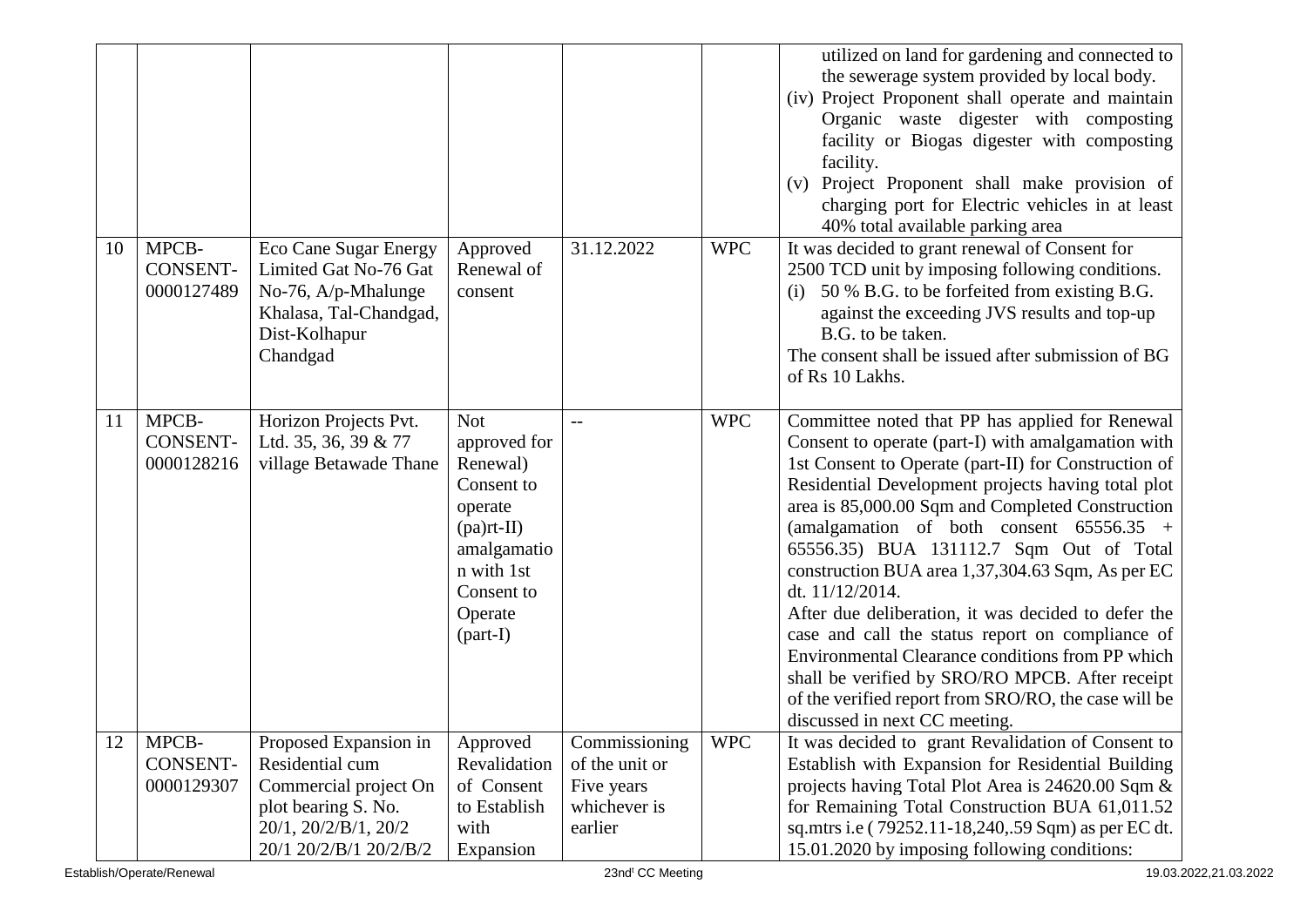|    |                 | 21/9 21/11A 22/1 22/5                             |            |            |            | PP shall comply with the conditions stipulated<br>(i)                                   |
|----|-----------------|---------------------------------------------------|------------|------------|------------|-----------------------------------------------------------------------------------------|
|    |                 | others Proposed                                   |            |            |            | in Environmental Clearance and consent                                                  |
|    |                 | Expansion in                                      |            |            |            | conditions and submit BG of Rs. 10 Lakhs                                                |
|    |                 | Residential cum                                   |            |            |            | towards compliance of the same.                                                         |
|    |                 | Commercial project On                             |            |            |            | (ii) PP shall install online monitoring system to the                                   |
|    |                 | plot bearing S. No.                               |            |            |            | O/L of STP for monitoring pH, Flow, BOD,                                                |
|    |                 | $20/1$ , $20/2/B/1$ ,                             |            |            |            | TSS.                                                                                    |
|    |                 | 20/2/B/2, 21/9, 21/11A,                           |            |            |            | (iii) The treated domestic effluent shall be 60 %                                       |
|    |                 | 22/1, 22/5, 23/2/1,                               |            |            |            | recycled for secondary purpose such as toilet                                           |
|    |                 | 23/3/1, 23/4 Village                              |            |            |            | flushing, air conditioning, cooling tower make                                          |
|    |                 | Vadavali, Thane (W),                              |            |            |            | up, firefighting etc. and reaming shall be                                              |
|    |                 |                                                   |            |            |            | utilized on land for gardening and connected to                                         |
|    |                 |                                                   |            |            |            | the sewerage system provided by local body.                                             |
|    |                 |                                                   |            |            |            | (iv) Project Proponent shall provide Organic                                            |
|    |                 |                                                   |            |            |            | waste digester with composting facility or Bio-                                         |
|    |                 |                                                   |            |            |            | gas digester with composting facility.                                                  |
|    |                 |                                                   |            |            |            | (v) Project Proponent shall make provision of                                           |
|    |                 |                                                   |            |            |            | charging port for Electric vehicles in at least                                         |
|    |                 |                                                   |            |            |            | 40% total available parking area                                                        |
|    |                 |                                                   |            |            |            | (vi) PP shall comply with the provision of                                              |
|    |                 |                                                   |            |            |            | Construction<br>$\&$<br>Demolition<br>Waste                                             |
|    |                 |                                                   |            |            |            | management Rules 2016.                                                                  |
|    |                 |                                                   |            |            |            | (vii) Project Proponent shall take adequate                                             |
|    |                 |                                                   |            |            |            | measures to control noise and dust emissions                                            |
|    |                 |                                                   |            |            |            | during construction phase. Project Proponent                                            |
|    |                 |                                                   |            |            |            | shall submit an affidavit in Board's prescribed                                         |
|    |                 |                                                   |            |            |            | format within 15 days regarding the                                                     |
|    |                 |                                                   |            |            |            | compliance of conditions of EC /CRZ                                                     |
|    |                 |                                                   |            |            |            | clearance and C to E.                                                                   |
| 13 | MPCB-           | <b>M/S CONCORD</b>                                | Approved   | 31/01/2023 | <b>WPC</b> | It was decided to grant Renewal of Consent to                                           |
|    | <b>CONSENT-</b> | <b>BUILDERS 120,140 &amp;</b>                     | Renewal of |            |            | Operate (Part) for Residential Project having Total                                     |
|    | 0000129328      | 141 Proposed                                      | Consent to |            |            | Plot Area is 14609.97 Sqm and Completed                                                 |
|    |                 | Development project                               | Operate    |            |            | Construction BUA 19,902.20 Sqm & Out of Total                                           |
|    |                 | Cosmos Classique on                               | (Part)     |            |            | construction BUA area 27,982.75 Sqm, As per EC                                          |
|    |                 | Plot bearing S. No. 120<br>H. No.3, S. No. 140 H. |            |            |            | dt. $16.07.2015$ , by imposing following conditions:                                    |
|    |                 | No. 6, S. No. 140 H.                              |            |            |            | PP shall comply with the conditions<br>(i)<br>stipulated in Environmental Clearance and |
|    |                 | No. 7, S. No. 141 H.                              |            |            |            |                                                                                         |
|    |                 |                                                   |            |            |            |                                                                                         |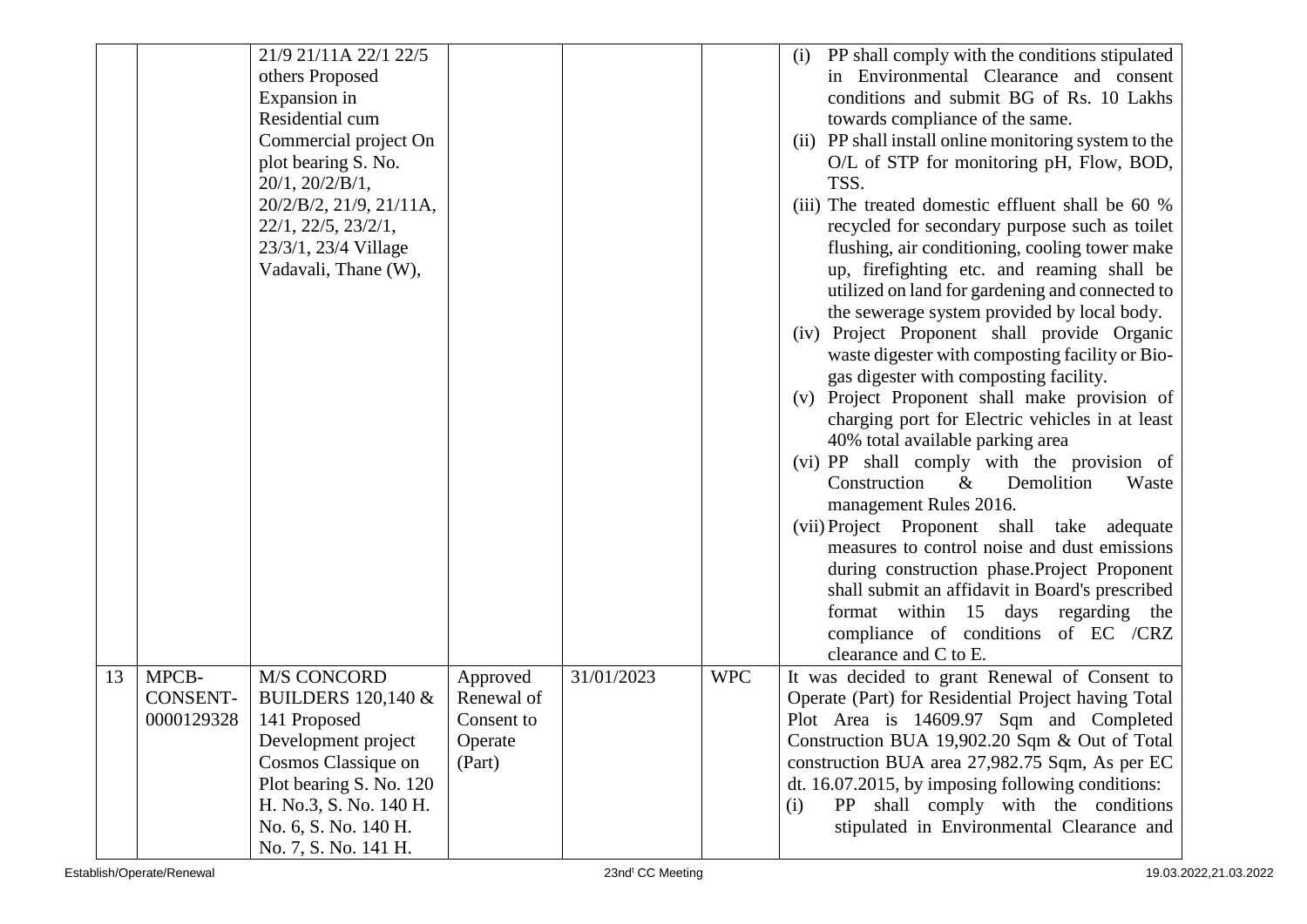|    |                 | No. 5, S. No. 141 H.      |            |            |            | consent conditions and submit BG of Rs. 10             |
|----|-----------------|---------------------------|------------|------------|------------|--------------------------------------------------------|
|    |                 | No. 6A, S. No. 141 H.     |            |            |            | Lakhs towards compliance of the same.                  |
|    |                 | No. 6B, S. No. 140 H.     |            |            |            | PP shall install online monitoring system to<br>(ii)   |
|    |                 | No. 9, S. No. 140 H.      |            |            |            | the O/L of STP for monitoring for parameters           |
|    |                 | No. 11 at village         |            |            |            | pH, Flow, BOD, TSS.                                    |
|    |                 | Kolshet, Tal & Dist.      |            |            |            | The treated domestic effluent shall be 60 %<br>(iii)   |
|    |                 | Thane, Maharashtra.       |            |            |            | recycled for secondary purpose such as toilet          |
|    |                 | Thane                     |            |            |            | flushing, air conditioning, cooling tower              |
|    |                 |                           |            |            |            | make up, firefighting etc. and reaming shall           |
|    |                 |                           |            |            |            | be utilized on land for gardening and                  |
|    |                 |                           |            |            |            | connected to the sewerage system provided              |
|    |                 |                           |            |            |            | by local body.                                         |
|    |                 |                           |            |            |            | Project Proponent shall operate and maintain<br>(iv)   |
|    |                 |                           |            |            |            | Organic waste digester with composting                 |
|    |                 |                           |            |            |            | facility or Biogas digester with composting            |
|    |                 |                           |            |            |            | facility.                                              |
|    |                 |                           |            |            |            | Project Proponent shall make provision of<br>(v)       |
|    |                 |                           |            |            |            | charging port for Electric vehicles in at least        |
|    |                 |                           |            |            |            | 40% total available parking area.                      |
|    |                 |                           |            |            |            | Project Proponent shall submit an affidavit in<br>(vi) |
|    |                 |                           |            |            |            | Board's prescribed format within 15 days               |
|    |                 |                           |            |            |            | regarding the compliance of conditions of EC           |
|    |                 |                           |            |            |            | /CRZ clearance and $C$ to $O$ .                        |
| 14 | MPCB-           | Siddhi krish Developers   | Approved   | 31/01/2023 | <b>WPC</b> | It was decided to grant Renewal of Consent to          |
|    | <b>CONSENT-</b> | $-$ Old S. NO. $-$ 73/17, | Renewal of |            |            | Operate (part) for Residential Cum Commercial          |
|    | 0000104726      | S.NO.-75/5 TO 75/8,       | Consent to |            |            | Complex projects having total plot area is 38920.00    |
|    |                 | $S.NO.-80/1, S.NO.-$      | Operate    |            |            | Sq.Mtrs & Completed Construction BUA 36247.62          |
|    |                 | 82, S.NO. - 81/3,         | (part)     |            |            | Sq.Mtrs, & Out of total construction BUA 85100.75      |
|    |                 | S.NO.- $83/1/1, 83/1/2,$  |            |            |            | as per EC dt. 08.01.2020.by imposing following         |
|    |                 | 83/1/3, 83/1/3pt., 83/2,  |            |            |            | conditions:                                            |
|    |                 | 83/3pt., 83/3pt. New      |            |            |            | PP shall comply with the conditions<br>(i)             |
|    |                 | S.NO. - 150/17, S.NO. -   |            |            |            | stipulated in Environmental Clearance and              |
|    |                 | 152/5 TO 152/8, S.NO.-    |            |            |            | consent conditions and submit BG of Rs. 10             |
|    |                 | 160/1, S.NO.-159,         |            |            |            | Lakhs towards compliance of the same.                  |
|    |                 | S.NO.-158/3, S.NO.-       |            |            |            | PP shall install online monitoring system to<br>(ii)   |
|    |                 | 160/1A, 160/1B,           |            |            |            | the O/L of STP for monitoring for                      |
|    |                 | 160/1C, 160/1D,           |            |            |            | parameters pH, Flow, BOD, TSS.                         |
|    |                 | 160/2,160/3B, 160/3C      |            |            |            |                                                        |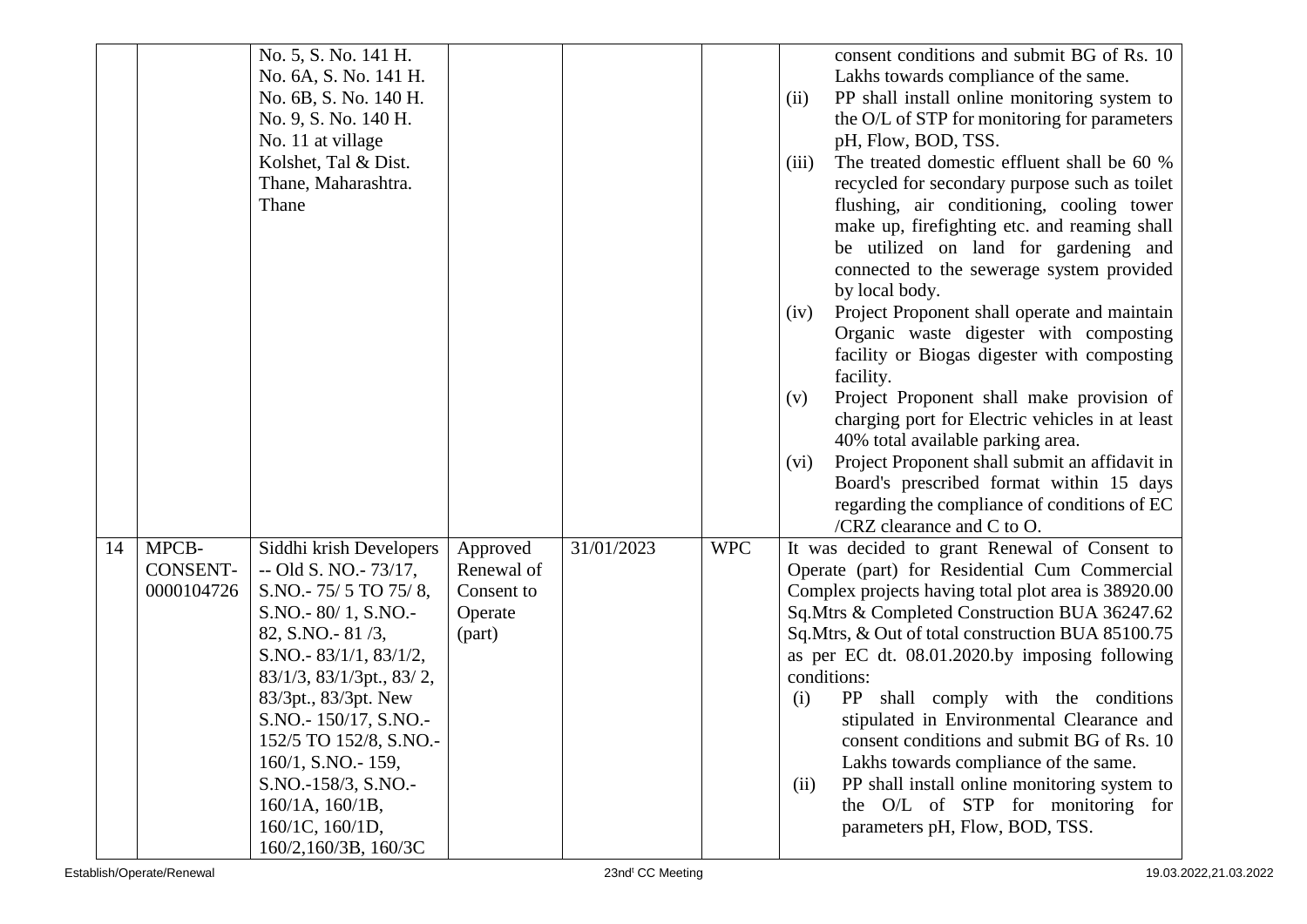|    |                 | Village: Balkum, Tal &  |            |            | The treated domestic effluent shall be 60 %<br>(iii)   |
|----|-----------------|-------------------------|------------|------------|--------------------------------------------------------|
|    |                 | Dist Thane Thane        |            |            | recycled for secondary purpose such as toilet          |
|    |                 |                         |            |            | flushing, air conditioning, cooling tower              |
|    |                 |                         |            |            | make up, firefighting etc. and reaming shall           |
|    |                 |                         |            |            | be utilized on land for gardening and                  |
|    |                 |                         |            |            | connected to the sewerage system provided              |
|    |                 |                         |            |            | by local body.                                         |
|    |                 |                         |            |            | Project Proponent shall operate<br>(iv)<br>and         |
|    |                 |                         |            |            | maintain Organic waste digester with                   |
|    |                 |                         |            |            | composting facility or Biogas digester with            |
|    |                 |                         |            |            | composting facility.                                   |
|    |                 |                         |            |            | Project Proponent shall make provision of<br>(v)       |
|    |                 |                         |            |            | charging port for Electric vehicles in at least        |
|    |                 |                         |            |            | 40% total available parking area.                      |
|    |                 |                         |            |            | Project Proponent shall submit an affidavit in<br>(vi) |
|    |                 |                         |            |            | Board's prescribed format within 15 days               |
|    |                 |                         |            |            | regarding the compliance of conditions of              |
|    |                 |                         |            |            | EC/CRZ clearance and C to O.                           |
|    |                 |                         |            |            | Consent shall be issued after obtaining<br>(vii)       |
|    |                 |                         |            |            | Additional consent fees towards obtaining              |
|    |                 |                         |            |            | Renewal of Consent to Operate up to validity           |
|    |                 |                         |            |            | period 31/01/2023.                                     |
| 15 | MPCB-           | Vinay S. Agrawal        | <b>Not</b> | <b>WPC</b> | Committee noted that PP has applied for Renewal        |
|    | <b>CONSENT-</b> | Developers S. No. 45/4, | approved   |            | and amalgamation of Consent to operate Part I & II     |
|    | 0000119969      | 45/8b, 45/9, 45/11(pt), | Renewal of |            | Total plot area 36,190 sq. mtr, & total<br>for         |
|    |                 | $45/18(pt)$ Village     | Consent    |            | <b>BUA</b><br>construction<br>2,57,267<br>Sq.M         |
|    |                 | Shioter Raichur, Panvel |            |            | $(109209+148058)$ out of 2,98,219.86 sq. mtr.)         |
|    |                 | Matheran Road sukapur   |            |            | After due deliberation, it was decided to issue Show   |
|    |                 | new panvel Panvel       |            |            | Cause Notice for refusal of consent for following      |
|    |                 |                         |            |            | non compliances.                                       |
|    |                 |                         |            |            | PP has not submitted the details of BG's<br>(i)        |
|    |                 |                         |            |            | (Rs 25 Lakhs Each) as per previous consent             |
|    |                 |                         |            |            | conditions.<br>PP has not submitted the Architect area |
|    |                 |                         |            |            | (ii)<br>about<br>statement                             |
|    |                 |                         |            |            | present<br>completed<br>construction status.           |
|    |                 |                         |            |            |                                                        |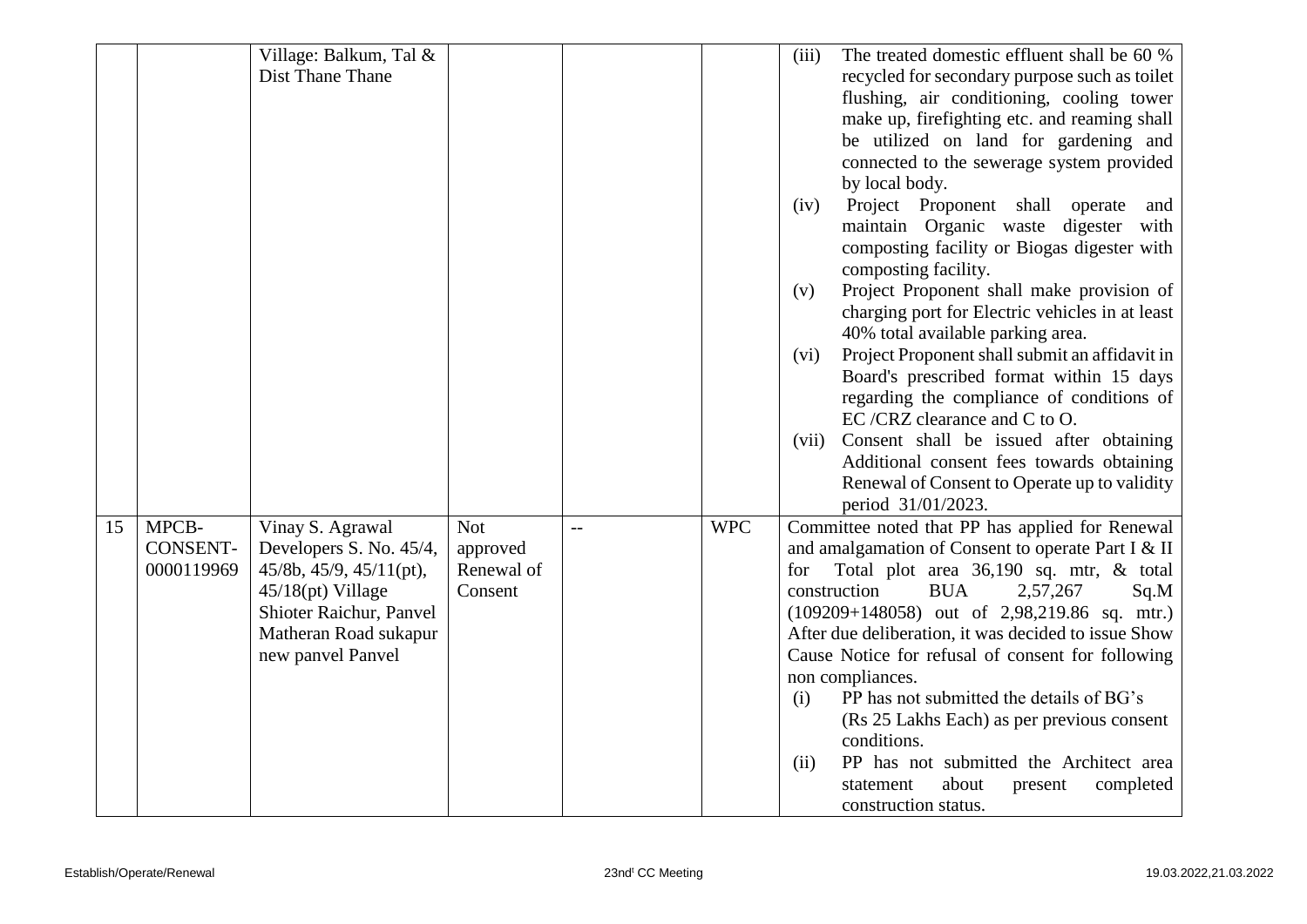|    |                 |                         |              |            |            | C to O Part I & II was valid upto $31/10/2020$ ,<br>(iii)                                      |
|----|-----------------|-------------------------|--------------|------------|------------|------------------------------------------------------------------------------------------------|
|    |                 |                         |              |            |            | PP has applied for renewal 16/08/2021                                                          |
|    |                 |                         |              |            |            | submit explaination.                                                                           |
|    |                 |                         |              |            |            | PP has not submitted the undertaking<br>(iv)                                                   |
|    |                 |                         |              |            |            | regarding compliance of C to O and EC                                                          |
|    |                 |                         |              |            |            | conditions.                                                                                    |
| 16 | MPCB-           | M/s. SMART VALUE        | Approved     | 31/03/2024 | <b>WPC</b> | It was decided to Renewal of Consent to operate                                                |
|    | <b>CONSENT-</b> | <b>HOMES (BOISAR)</b>   | Renewal of   |            |            | Amalgamation of both Consent for<br>with                                                       |
|    | 0000129750      | PVT. LTD. Residential   | Consent to   |            |            | Construction of Residential & Commercial Project                                               |
|    |                 | Project of Building No. | operate with |            |            | having total plot area is 69018.7 Sq.Mtrs, (Part-I &                                           |
|    |                 | 3,4,5,6,7,8, 9,10,11    | Amalgamati   |            |            | Part-II) Out of 189040.00 Sq.Mtrs, and (Applied for                                            |
|    |                 | 333 & 334/1, Village    | on of Part-I |            |            | renewal of consent to operate for part-I & Part-II)                                            |
|    |                 | Panchali Palghar        | & Part-II    |            |            | BUA ( $27,907.33+31,502$ sq.mtrs) = 59409.33                                                   |
|    |                 |                         |              |            |            | Sq.Mtrs & Out of Total construction BUA area                                                   |
|    |                 |                         |              |            |            | 139768.10 Sqm, As per EC dt. 12/05/2015<br>by                                                  |
|    |                 |                         |              |            |            | imposing following conditions                                                                  |
|    |                 |                         |              |            |            | PP shall comply with the conditions<br>(i)                                                     |
|    |                 |                         |              |            |            | stipulated in Environmental Clearance and                                                      |
|    |                 |                         |              |            |            | consent conditions and submit BG of Rs. 10                                                     |
|    |                 |                         |              |            |            | Lakhs towards compliance of the same.                                                          |
|    |                 |                         |              |            |            | PP shall install online monitoring system to<br>(ii)                                           |
|    |                 |                         |              |            |            | the O/L of STP for monitoring for parameters                                                   |
|    |                 |                         |              |            |            | pH, Flow, BOD, TSS.                                                                            |
|    |                 |                         |              |            |            | The treated domestic effluent shall be 60 %<br>(iii)                                           |
|    |                 |                         |              |            |            | recycled for secondary purpose such as toilet                                                  |
|    |                 |                         |              |            |            | flushing, air conditioning, cooling tower                                                      |
|    |                 |                         |              |            |            | make up, firefighting etc. and reaming shall                                                   |
|    |                 |                         |              |            |            | be utilized on land for gardening and                                                          |
|    |                 |                         |              |            |            | connected to the sewerage system provided                                                      |
|    |                 |                         |              |            |            | by local body.                                                                                 |
|    |                 |                         |              |            |            | Project Proponent shall operate and maintain<br>(iv)<br>Organic waste digester with composting |
|    |                 |                         |              |            |            | facility or Biogas digester with composting                                                    |
|    |                 |                         |              |            |            | facility.                                                                                      |
|    |                 |                         |              |            |            | Project Proponent shall make provision of<br>(v)                                               |
|    |                 |                         |              |            |            | charging port for Electric vehicles in at least                                                |
|    |                 |                         |              |            |            | 40% total available parking area.                                                              |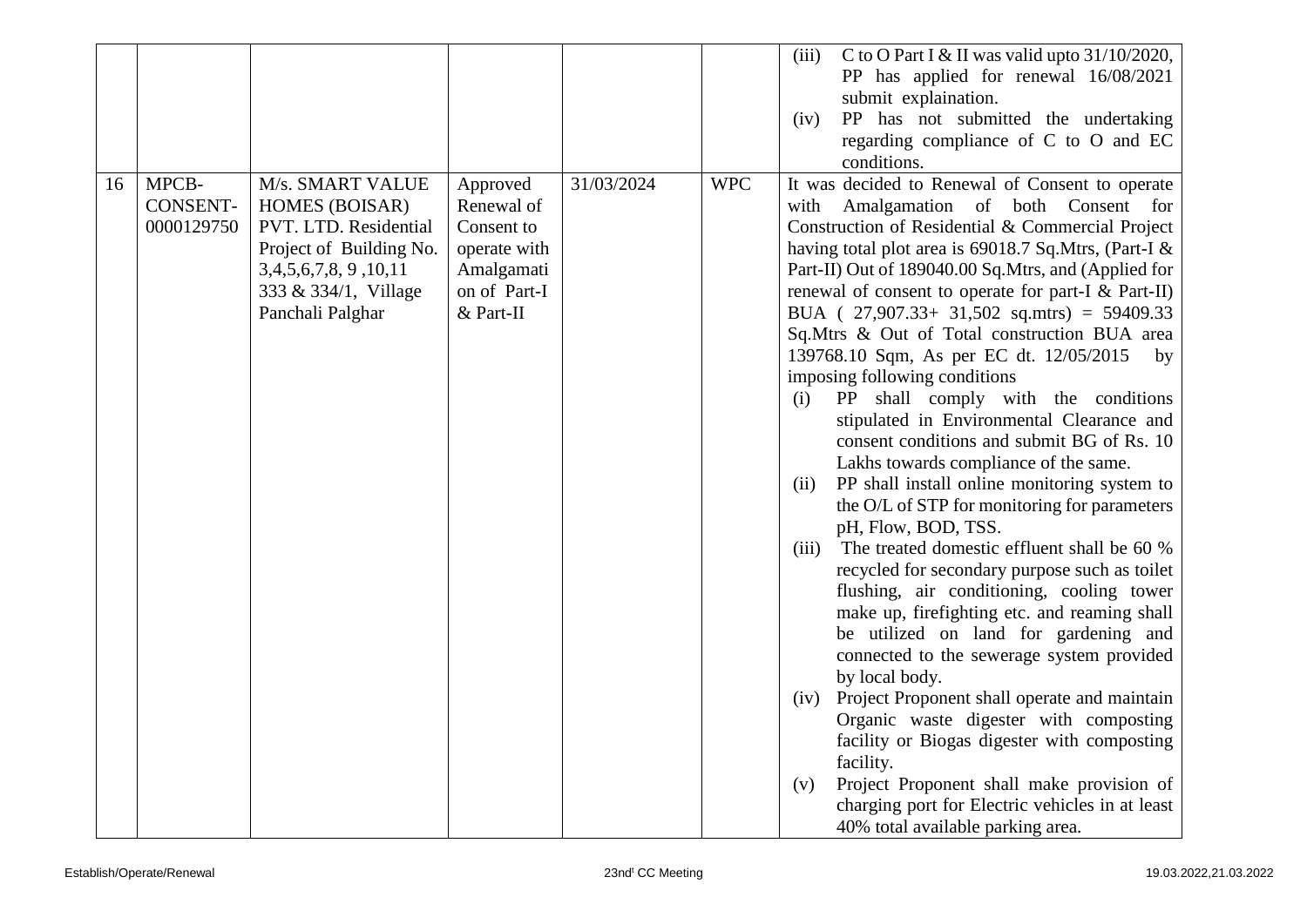|    |                 |                               |            |            |            | Project Proponent shall submit an affidavit in<br>(vi) |
|----|-----------------|-------------------------------|------------|------------|------------|--------------------------------------------------------|
|    |                 |                               |            |            |            | Board's prescribed format within 15 days               |
|    |                 |                               |            |            |            | regarding the compliance of conditions of EC           |
|    |                 |                               |            |            |            | /CRZ clearance and $C$ to $O$ .                        |
| 17 | MPCB-           | Capgemini Technology          | Approved   | 28.02.2025 | <b>WPC</b> | It was decided to grant Renewal of Consent to          |
|    | <b>CONSENT-</b> | Services India Limited        | Renewal of |            |            | operate for IT Park construction Project for phase -   |
|    | 0000130643      | formerly known as             | Consent    |            |            | I, Part-I having total plot area 145154.41 Sq. mtrs.   |
|    |                 | <b>IGate Global Solutions</b> |            |            |            | and construction BUA 64,117sq. mtrs out of total       |
|    |                 | Limited (Appli Plot No        |            |            |            | construction BUA of 92401.15 Sq.M as per EC            |
|    |                 | IT3, IT4 Plot No IT3,         |            |            |            | dtd. 25.03.2014 by imposing following conditions.      |
|    |                 | IT4, TTC Industrial           |            |            |            | PP shall comply with the conditions<br>(i)             |
|    |                 | Area, Off Thane               |            |            |            | stipulated in Environmental Clearance and              |
|    |                 | Belapur Road, Airoli,         |            |            |            | consent conditions and submit BG of Rs. 10             |
|    |                 | Navi Mumbai 400708            |            |            |            | Lakhs towards compliance of the same.                  |
|    |                 | Thane                         |            |            |            | PP shall install online monitoring system to<br>(ii)   |
|    |                 |                               |            |            |            | the O/L of STP for monitoring for                      |
|    |                 |                               |            |            |            | parameters pH, Flow, BOD, TSS.                         |
|    |                 |                               |            |            |            | The treated domestic effluent shall be 60 %<br>(iii)   |
|    |                 |                               |            |            |            | recycled for secondary purpose such as toilet          |
|    |                 |                               |            |            |            | flushing, air conditioning, cooling tower              |
|    |                 |                               |            |            |            | make up, firefighting etc. and reaming shall           |
|    |                 |                               |            |            |            | be utilized on land for gardening and                  |
|    |                 |                               |            |            |            | connected to the sewerage system provided              |
|    |                 |                               |            |            |            | by local body.                                         |
|    |                 |                               |            |            |            | Project Proponent shall operate and maintain<br>(iv)   |
|    |                 |                               |            |            |            | Organic waste digester with composting                 |
|    |                 |                               |            |            |            | facility or Biogas digester with composting            |
|    |                 |                               |            |            |            | facility.                                              |
|    |                 |                               |            |            |            | Project Proponent shall make provision of<br>(v)       |
|    |                 |                               |            |            |            | charging port for Electric vehicles in at least        |
|    |                 |                               |            |            |            | 40% total available parking area.                      |
|    |                 |                               |            |            |            | The consent shall be issued after receipt of the       |
|    |                 |                               |            |            |            | requisite fees for increase in CI                      |
| 18 | MPCB-           | M/s. TULSIANI                 | Approved   | 30.04.2025 | <b>WPC</b> | It was decided to grant renewal of consent to operate  |
|    | CONSENT-        | <b>SUMER</b>                  | Renewal of |            |            | (Part) for commercial building construction project    |
|    | 0000131448      | <b>ASSOCIATES SAHAR</b>       | Consent    |            |            | having on Total Plot area- 49464.30 Sq.mtrs and        |
|    |                 | PLAZA, 179A TO                |            |            |            | BUA 79000.00 Sq.mtrs, Out of total construction        |
|    |                 | 179F & 179H, Vilage           |            |            |            |                                                        |